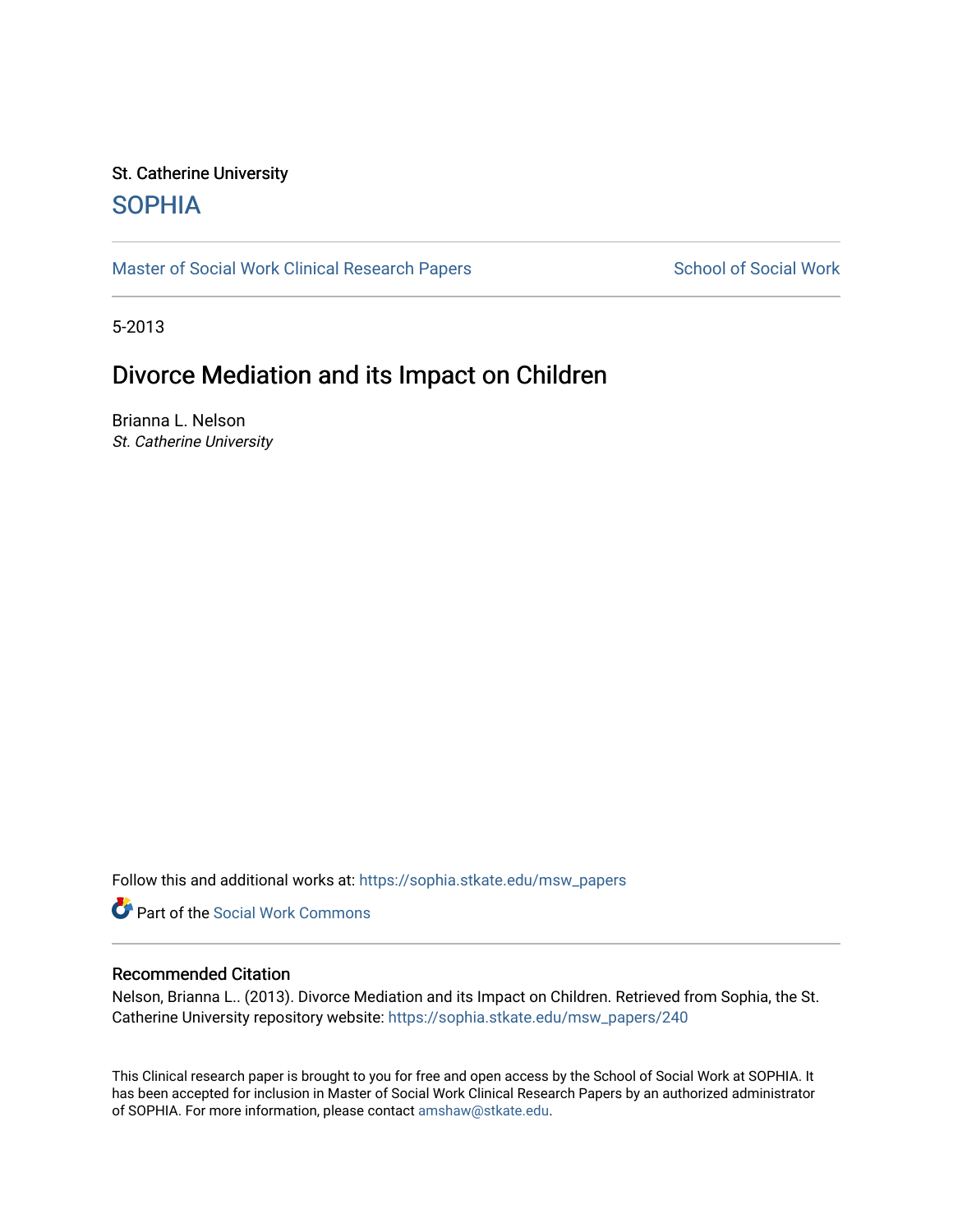#### Running head: DIVORCE MEDIATION AND CHILDREN

Divorce Mediation and its Impact on Children

by

Brianna L. Nelson, BSW, LSW

MSW Clinical Research Paper

Presented to the Faculty of the

School of Social Work

St. Catherine University and the University of St. Thomas

St. Paul, Minnesota

in Partial fulfillment of the Requirements for the Degree of

Master of Social Work

Committee Members Lance Peterson, LICSW, Ph. D. Jennifer Briest, MSW, LGSW Marilyn McKnight, MA

The Clinical Research Project is a graduation requirement for MSW students at St. Catherine University/University of St. Thomas School of Social Work in St. Paul, Minnesota and is conducted within a nine-month time frame to demonstrate facility with basic social research methods. Students must independently conceptualize a research problem, formulate a research design that is approved by a research committee and the university Institutional Review Board, implement the project, and publicly present the findings of the study. This project is neither a

Master's thesis nor a dissertation.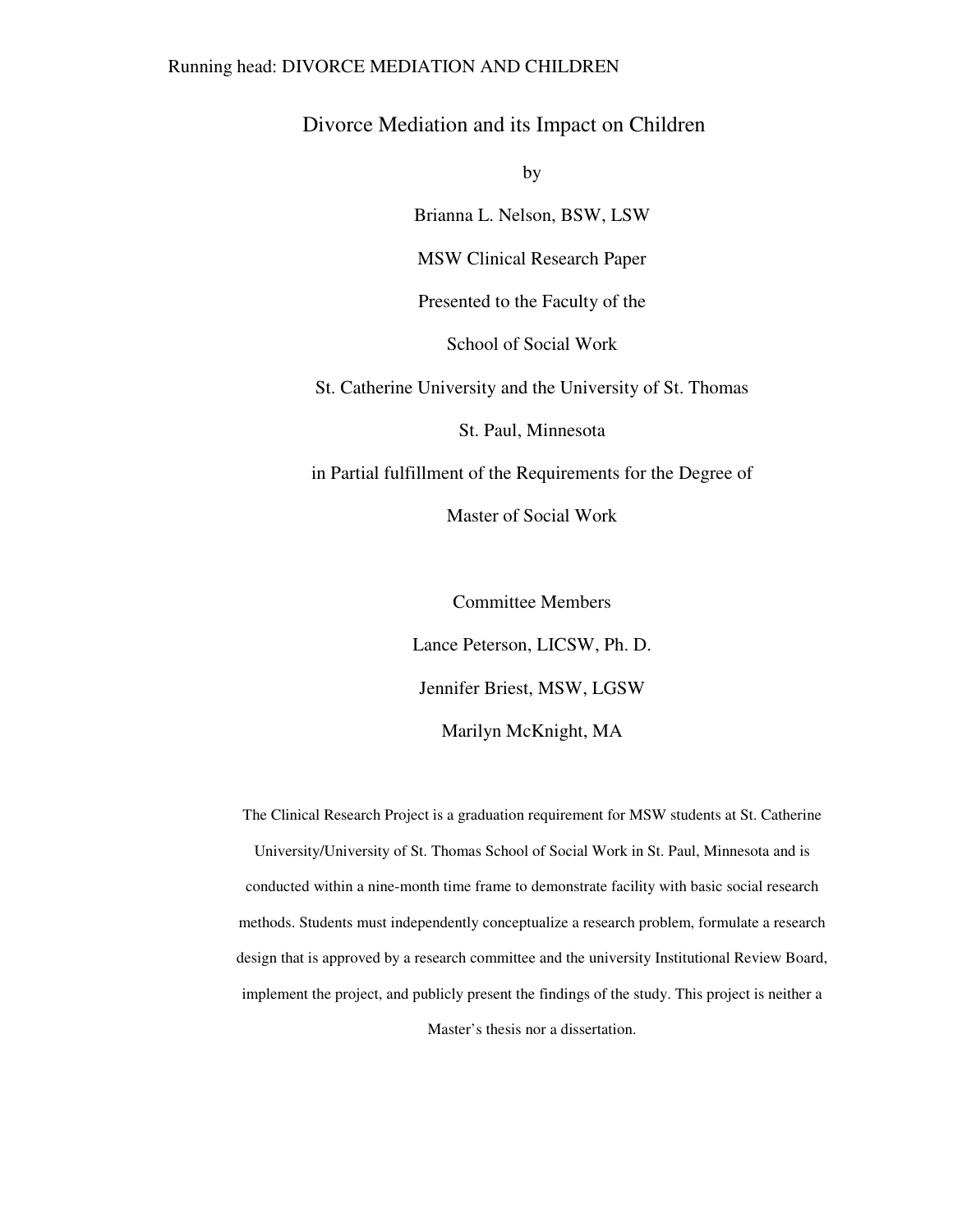#### **Abstract**

The percentage of children experiencing divorce in the United States and around the world has dramatically increased in the last fifty years and currently affects one million children every year. Divorce mediation can be helpful and beneficial for families when resolving emotional and familial conflict, which could decrease the negative effects divorce can have on children. This research aims to address the decision making process that mediators use when deciding to include children in the mediation process. A qualitative study was conducted, in which professional mediators were interviewed regarding the decision making process used to determine whether or not children are included in the mediation process. Data were analyzed and coded using inductive grounded theory. Significant similarities between the literature and findings included mediators providing education to parents, parents deciding whether or not to include children in mediation, and the age of the child impacting the inclusion of the child in mediation. These findings were linked to research, but provided an additional focus on the age of children, how mediators can be mindful of children's developmental levels and how that would affect how and when they are included in the mediation process. Further research is needed to determine how mediators are being trained to work with children and provide developmentally appropriate and competent services.

ii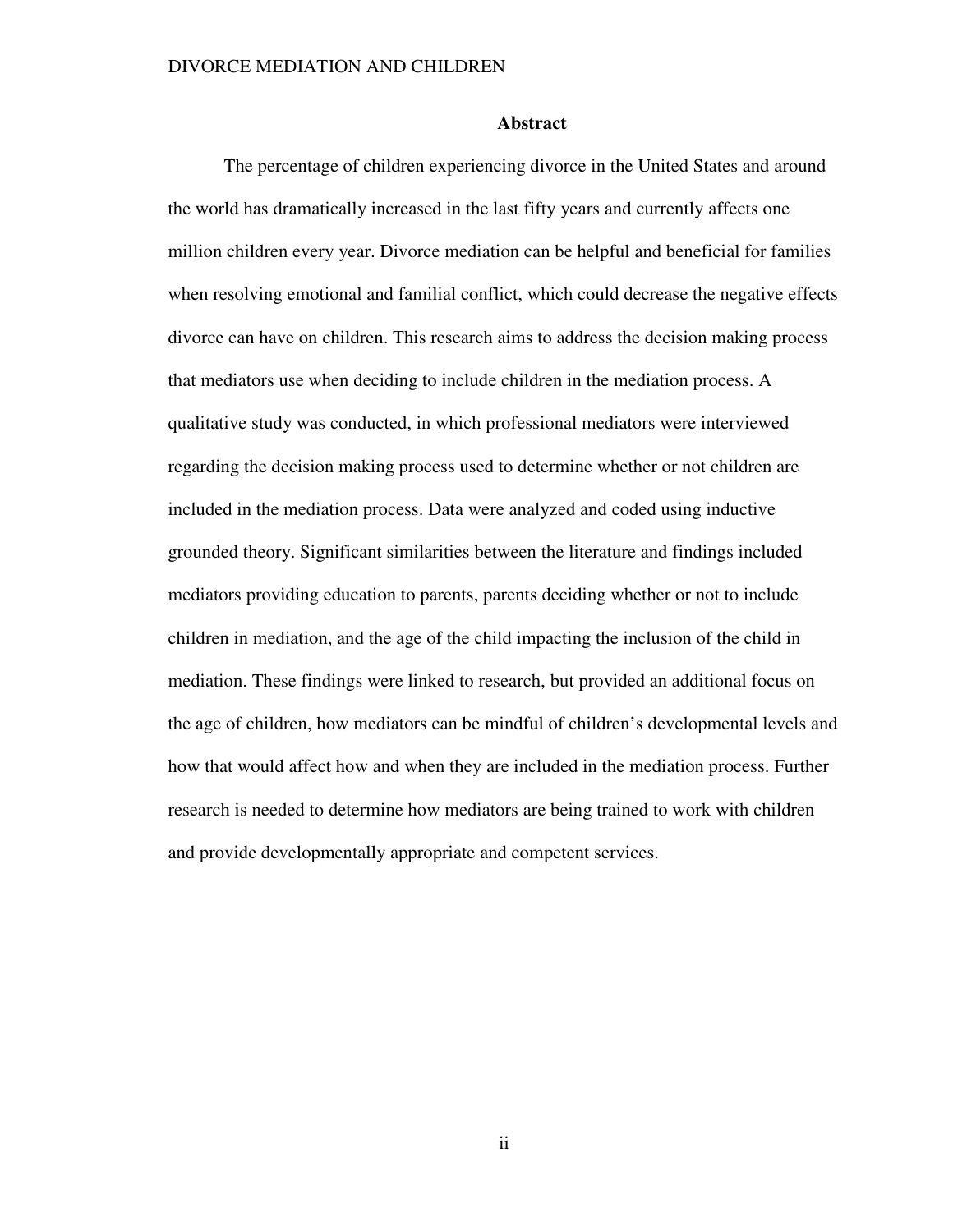### **Acknowledgments**

Thank you to everyone who made this clinical research project possible. Thank you to the clinicians and professionals who dedicated time out of their busy schedules to participate in my study. I would also like to thank my committee members, Jennifer Briest and Marilyn McKnight, as well as my chair, Lance Peterson. Thank you all so much for the time and energy each of you put into editing my writing and for providing me with ideas for my research. Your guidance, patience, and generosity throughout this process is greatly appreciated. Without your input and support, this research would not have been possible.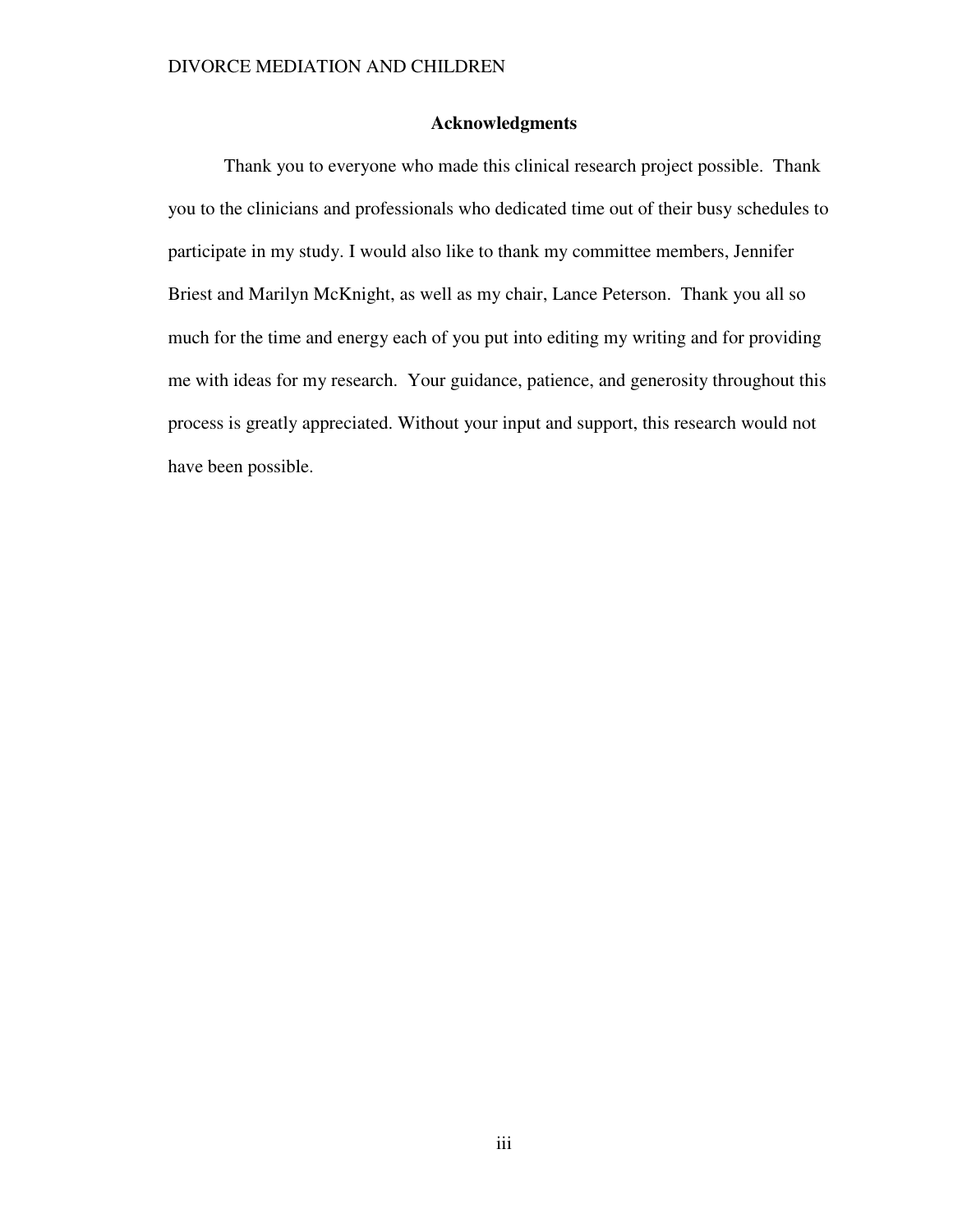## **Table of Contents**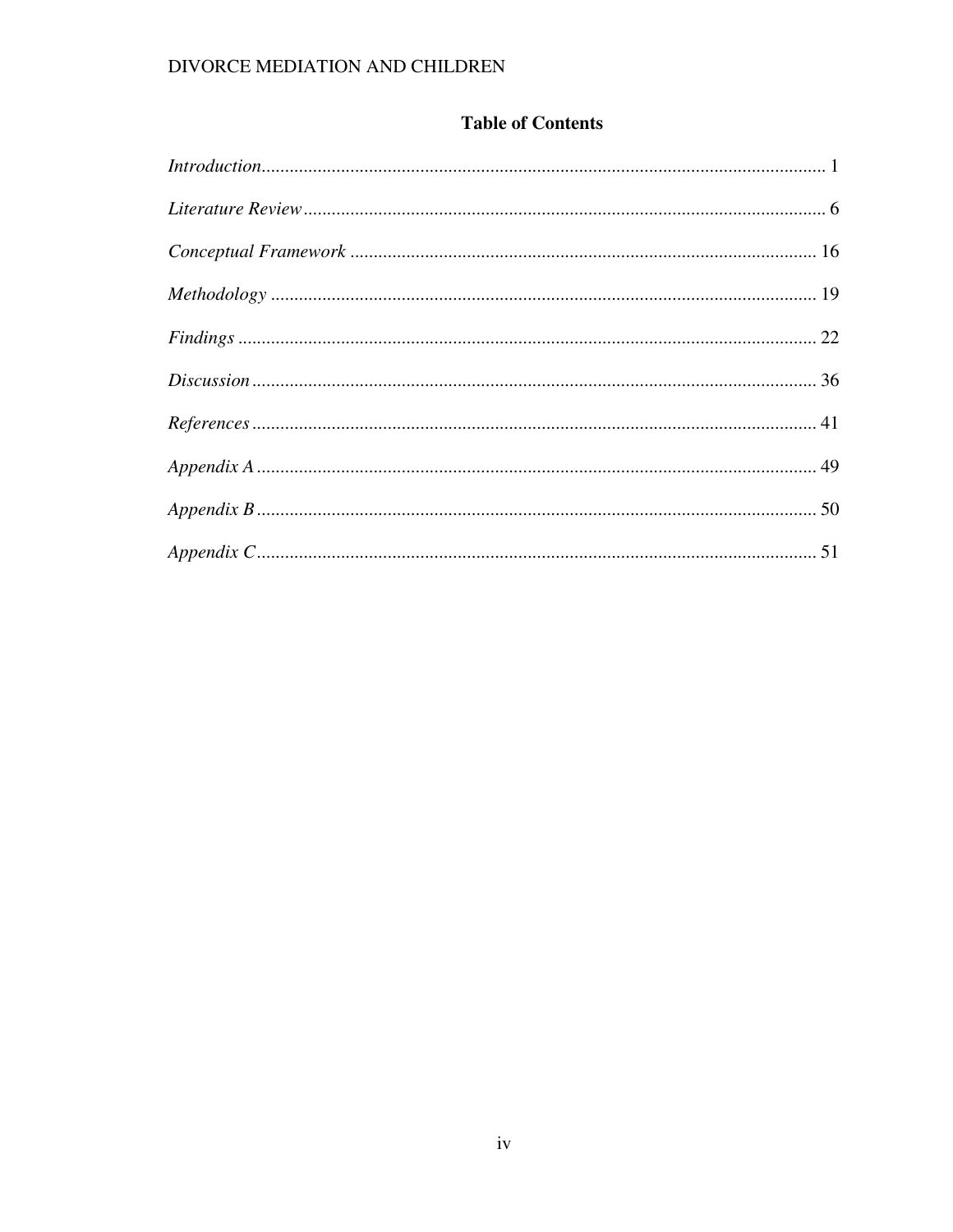Divorce Mediation and its Impact on Children

Since the 1960's there has been an increase in the divorce rate (Kelly, 2006). Divorce is growing and is becoming more accepted in our society (Milne, Folberg, & Salem, 2004) and currently, approximately half of marriages result in divorce in the United States (Taylor, 2005; U.S. Census Bureau 2010). Emery (2004) describes divorce as, "the breakup of a family" (p. 238). Some reasons for divorce in the past have included, "unmet emotional needs, lifestyle differences or boredom with the marriage, and high conflict" (Gigy & Kelly, 1993, p. 1). According to the U.S. Census Bureau (2011) the marriage rate in the U.S. in 2008 was 10.6 with a divorce rate of 5.2, indicating that about half of marriages resulted in divorce. This trend was also evident in the 1990 and 2000 United States Censuses. The marriage rate in 2000 was 12.5, with a divorce rate of 6.2. Comparably, 1990's rates were similar, with the marriage rate at 14.9 and the divorce rate at 7.2 (U.S. Census Bureau, 2011). This research indicates that for the past 25 years, the divorce rate has been nearly half of the marriage rate. More notably, according to the Children's Defense Fund (2012), America has the highest divorce rates in the world. Emotions associated with grief and loss are common for individuals experiencing divorce. Such emotions could include worry, wonder, unhappiness, and anger (Emery, 2004) and can occur during different stages of the divorce (Amato, 2000). When couples with children have their marriages end in divorce, children are also affected, and it is estimated that approximately one million children are affected by divorce every year (Emery, 2004; Taylor, 2005).

### **Consequences of Divorce**

Children of divorce may suffer behaviorally, psychologically, and emotionally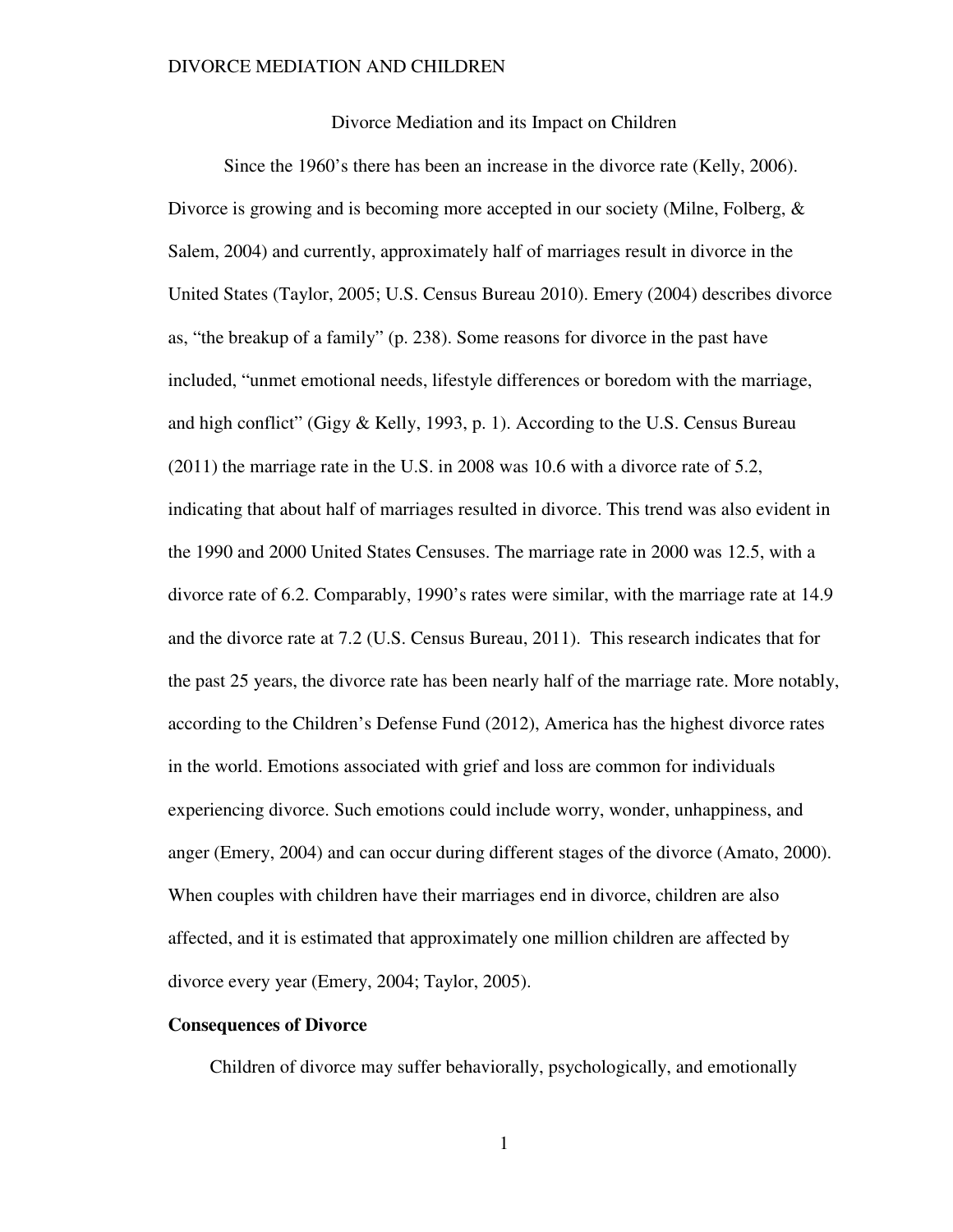(Amato, 1993; Bagshaw, 2007; Deutsch, 2008; Holtzworth-Munroe, Applegate,

D'Onfrio, & Bates, 2010). Divorce can present as a crisis in a child's life (Emery, 2004). It can be a time of unfamiliar transition and the child could have a hard time adjusting to the transition (Amato, 1993; Emery, 2004). Research has also revealed that children with divorced parents are "twice as likely to see a mental health professional, 1.25 to 1.5 times as likely to have problems with depressed moods, and twice as likely to have problems managing their behavior" (Emery, 2004, p. 64). Increased stress and tension are also risk factors for children who have experienced the divorce of their parents (Amato & Sobolewski, 2001; Mienkowska-Norkiene, 2012; Schepard, 2004).

 Also, when children are involved in divorces, they can be at risk for emotional issues, especially when parents aren't dealing with their emotions appropriately. The most common and complicated emotion during a divorce is anger in children and adults, which is a common reaction to grief and loss (Emery, 2004; Raisner, 2004). Consequently, if parents are not processing their emotions such as sadness, grief, or anger, it will negatively affect the children by causing more conflict and tension in the transition and children can become confused and upset about the divorce (Emery, 2004).

Walton, Oliver, and Griffin (1999) discussed the distress associated with divorce stating that it could cause a shift in mood and trigger anxiety in children as well. Equally, Emery (2004) asserts that divorce poses a challenging transition for the children to adjust to. Despite these concerns over the psychological well-being of children of divorce, Walton et al. (1999) found that after being involved in divorce mediation, parents had decreased levels of distress and anxiety, which may overall be beneficial for children, as they may benefit from their parent's decreased anxiety**.**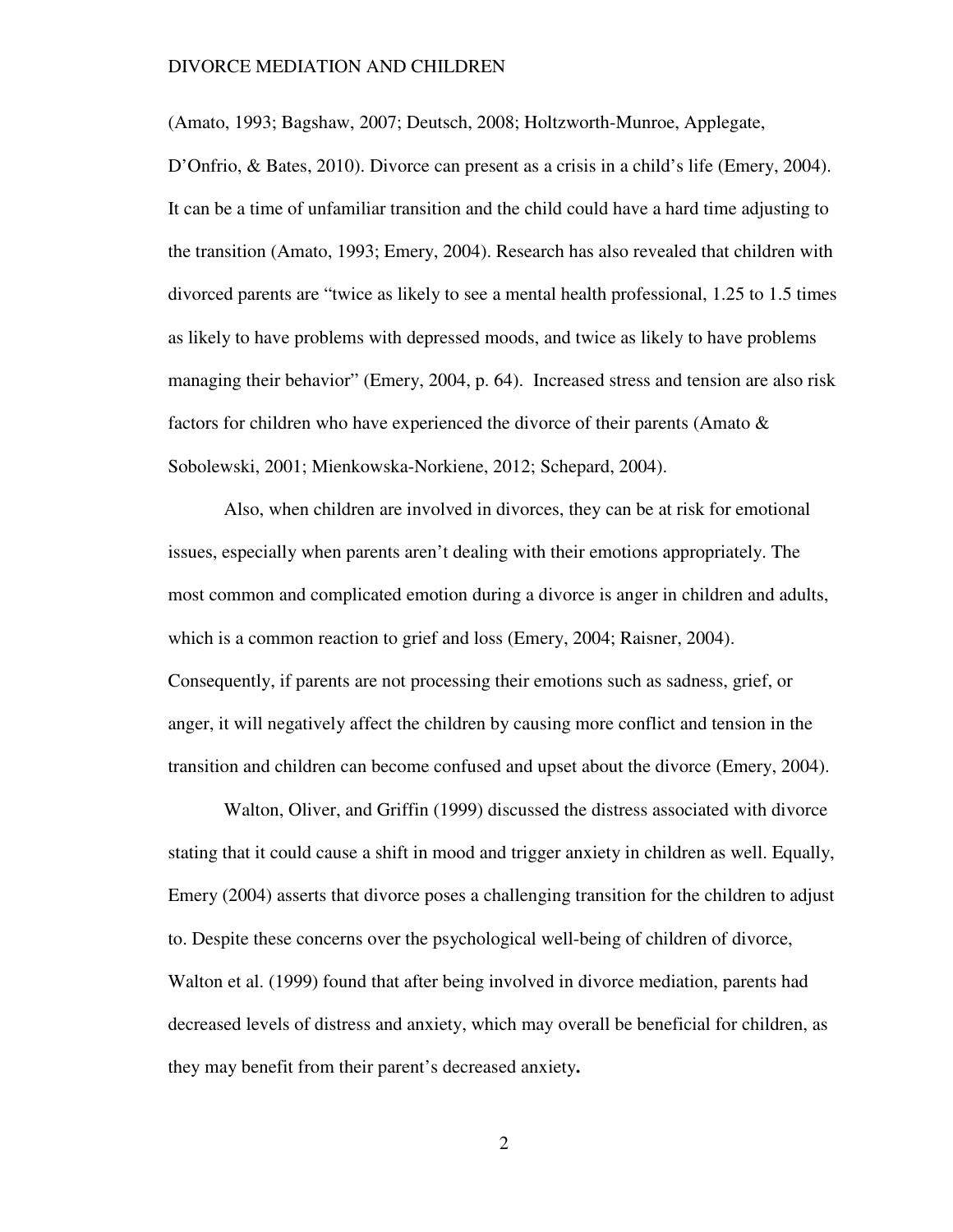#### **Mediation**

Given our country's high divorce rate and its negative impact on children, it is important that families become involved with "interventions that promote the positive involvement of both parents in children's lives following divorce" (Amato & Sobolewski, 2001, p.918). As well as being positively involved, families and children are in need of interventions to manage conflicts and emotions (Ahrons, 1994 as cited in Deutsch, 2008). Research by Kelly (2004) has shown that divorce mediation is helpful in resolving emotional and agreement issues in family conflict, which could have a positive impact on children's adjustment to the divorce.

Mediation is a confidential and voluntary process that helps the parties in conflict come to agreements without the use of the court system and expensive legal services (Emery, 2004), as well as help with negotiating through the process (Milne et al., 2004). However, some mediation can be mandated by a judge (Amato, 2010), which is very common in child custody disputes (Kelly, 2004; Raisner, 2004) or court based mediation programs (Mayer, 2004). Mandated mediation can also happen when and if parents do not agree on issues regarding their children such as their adjustment to the divorce or relationships with their children (Deutsch, 2008). Mediation should also be agreed upon by both parties involved in the divorce (Severson & Bankston, 1995).

In mediation, professional boundaries are set and it can be an ongoing process lasting months or even years for families (Emery, 2004), and each session can last several hours (Amato, 2010). It can be especially helpful in divorce cases with children and has the ultimate goal of conflict resolution (Emery, 2004; Kaslow, 1984), creating harmony, and improving cooperation among participants (Lowenstein, 2009). The mediation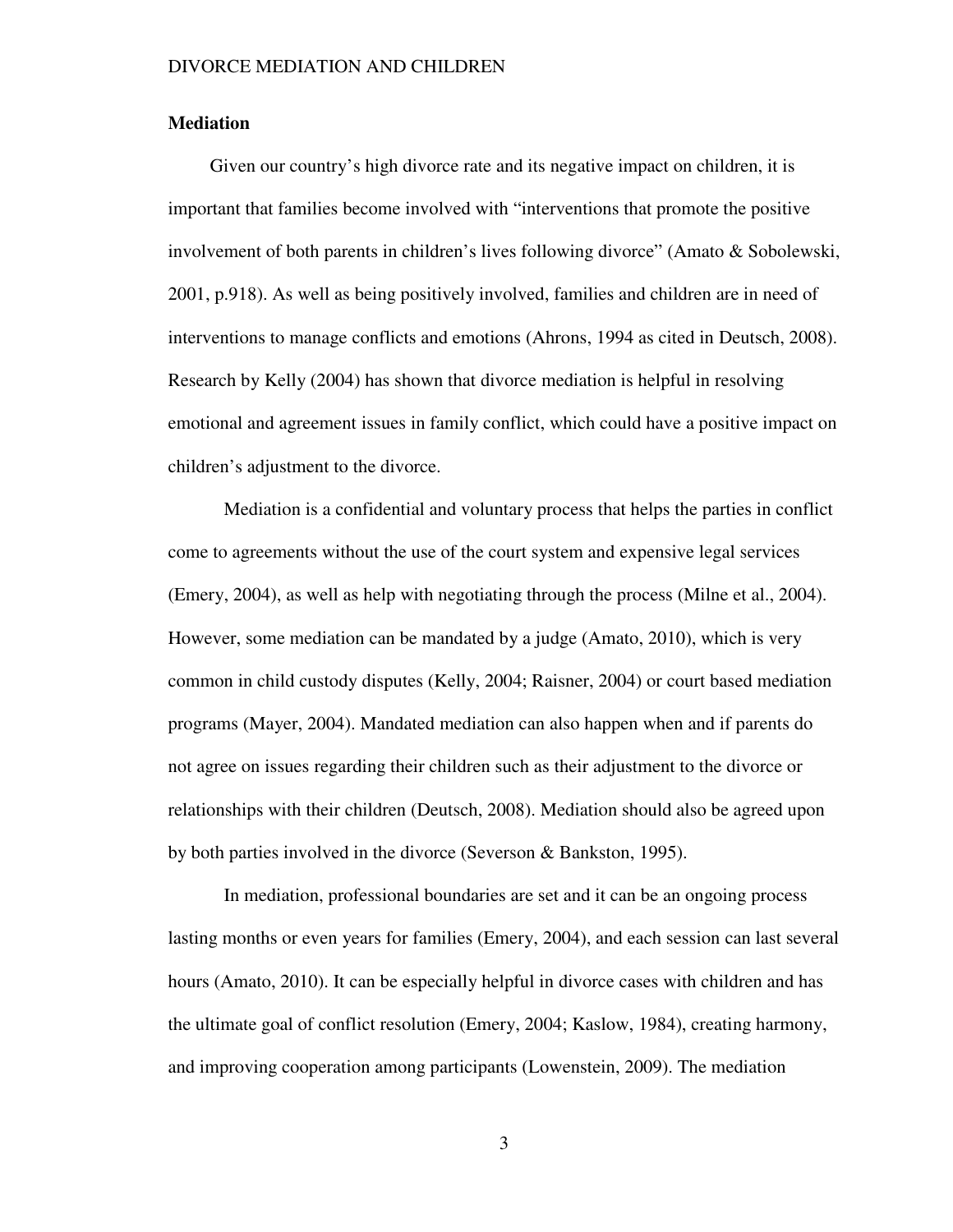process has become a popular practical approach to resolve issues with families (Lowenstein, 2009; Mantle & Critchley, 2004) and has been described as the "least intrusive intervention" in regards to divorce (Mienkowska-Norkiene, 2012, p. 121). In Kelly's (2004) review of mediation studies, it was concluded that mediation is effective in resolving emotional and agreement issues in family conflict. Mediation can help not only children, but parents as well with managing emotional problems caused by the divorce (Beck et al., 2004; Deutsch, 2008).

#### **Importance to Social Work**

Children exposed to high conflict are more likely be affected negatively (Emery, 2004) and could also have weakened relationships with one or both parents (Amato  $\&$ Sobolewski, 2001). Divorce can also cause children to have to grow up too quickly which could impact their adjustment and resiliency (Emery, 2004). Social workers have the duty and responsibility to advocate for more forms of appropriate and healthy conflict resolution such as mediation to fulfill the ethical duty of service to clients and to recognize the importance of human relationships (NASW, 2008).

Clinical social workers are ethically responsible to provide appropriate services to clients in need. When situations arise which highlight the need for a child to receive services, it is in the best interest of the child to receive interventions in accordance with the Value of Social Justice (NASW, 2008). Social workers are ethically responsible to work with vulnerable populations, which could include children and families experiencing transition and conflict.

Human Dignity is embodied in the social work approach to advocate for mediation for all children of divorce, as this process could minimize the negative impact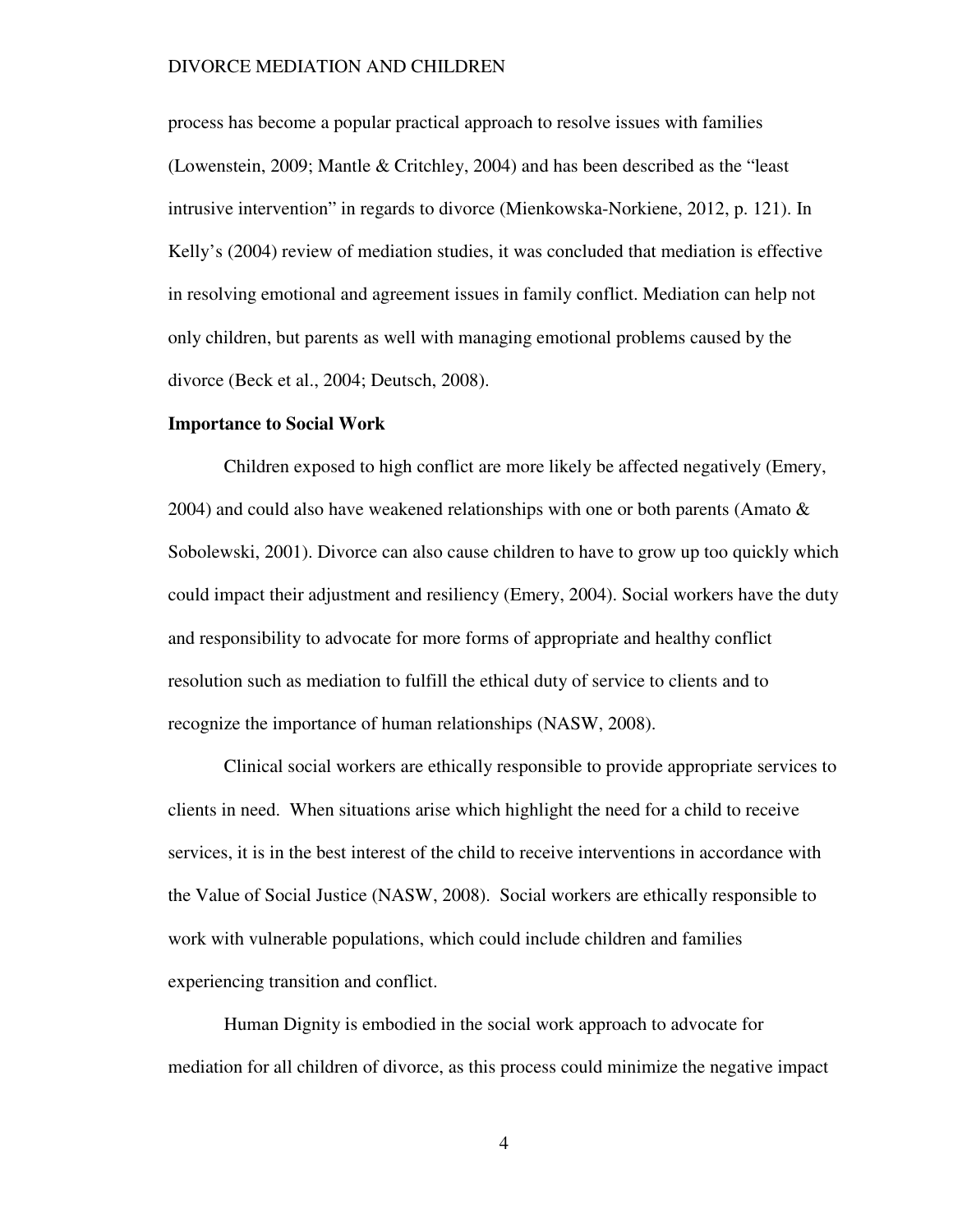it could have on the child. It is our duty to help resolve conflict that our clients may face (NASW, 2008) and this could be done through mediation. We are ethically bound to work for the children and families experiencing conflict which is suggested in the Importance of Human Relationships Value (NASW, 2008).

#### **Purpose**

 Due to the alarming rate of divorce in the United States, the likelihood of social workers to encounter clients who have experienced divorce, whether the parents or the children, is very high (Mantle & Critchley, 2004). Since divorce can have a negative impact on children and adults (Emery, 2004; Walton et al., 1999) the purpose of this exploratory study is to examine the role of mediation in the divorce process and how mediators decide whether or not to include children in the mediation process.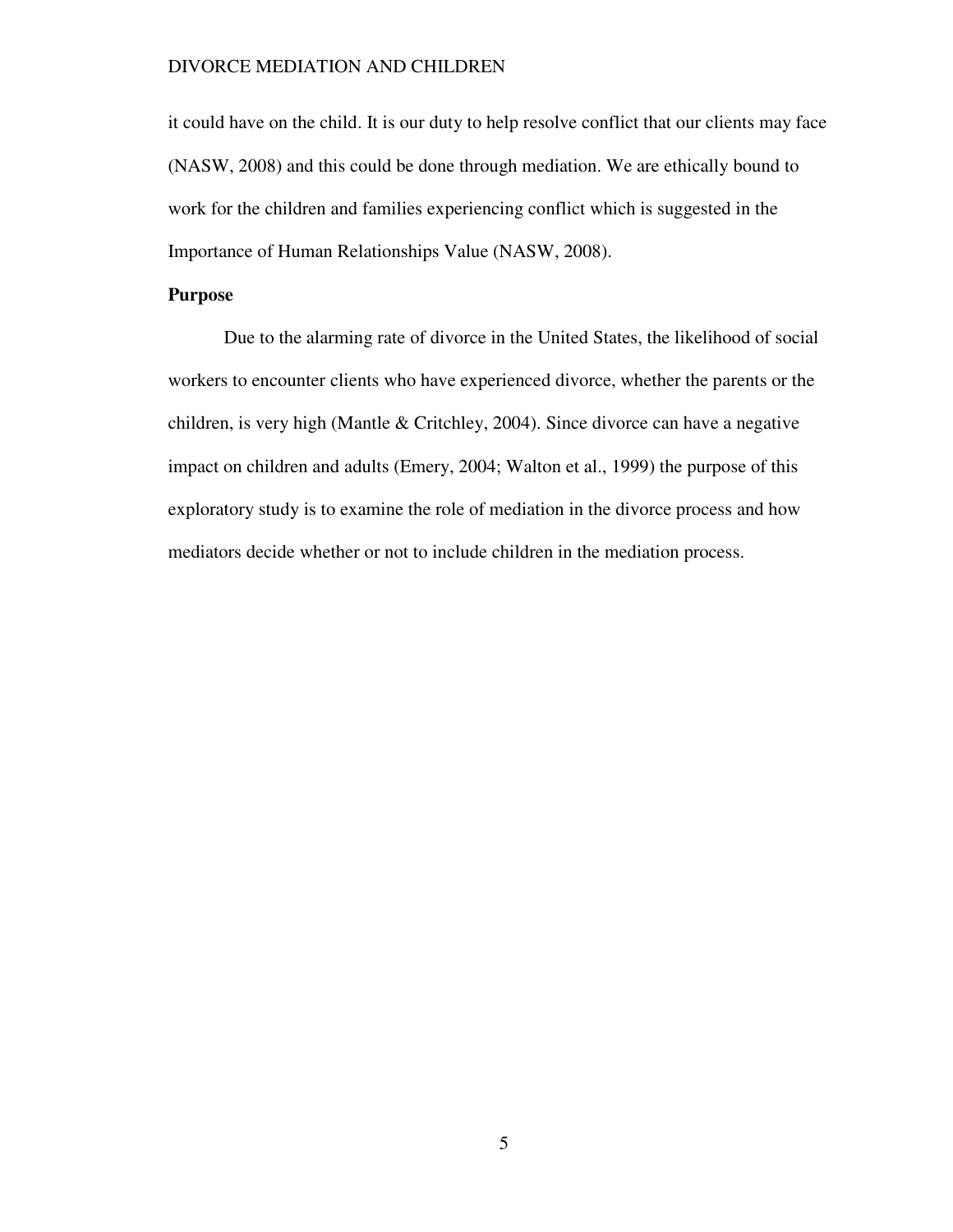#### **Literature Review**

### **Role of Mediator**

 The role of a mediator can be described in many ways, but most importantly, mediators work in the best interest of families, keeping in mind the well being of the family (Giunta & Amatea, 2000). Mediators do not act as experts (Mayer, 2004), can have multiple roles, and come from a wide variety of backgrounds. Mediators have different styles and ways of conducting mediation sessions (Meierding, 2004). Several researchers have examined the skills that mediators should have and are most often trained in. More specifically, Mienkowska-Norkiene (2012) stated that the mediator should have legal and psychological knowledge. Grebe (1986) also noted that most mediators have mental health backgrounds. Likewise, the combination of lawyers and mental health professionals is common (Deutsch, 2008; Emery, 2004; Kaslow, 1984; Meierding, 2004). This could be due to the court process in which families are often involved, especially regarding child custody disputes (Deutsch, 2008; Kaslow, 1984). Having knowledge of court processes is also important. For example, in the Holtzworth-Monroe et al. (2010) study, law students in their third year were mediators for a pilot program, which also indicates that lawyers can be involved as mediators as well. Research conducted by Perlmutter (1987) highlighted that the majority of participants who practiced mediation were master's level social workers, as did Wiseman and Fiske (1980) who noted that mediation had been most explored by, "social workers, judges, and lawyers" (p. 442) indicating the importance of collaboration among the disciplines. The counseling profession and behavioral sciences are generally other disciplines involved in mediation (Kelly, 2004; Severson & Bankston, 1995). Research has also emphasized the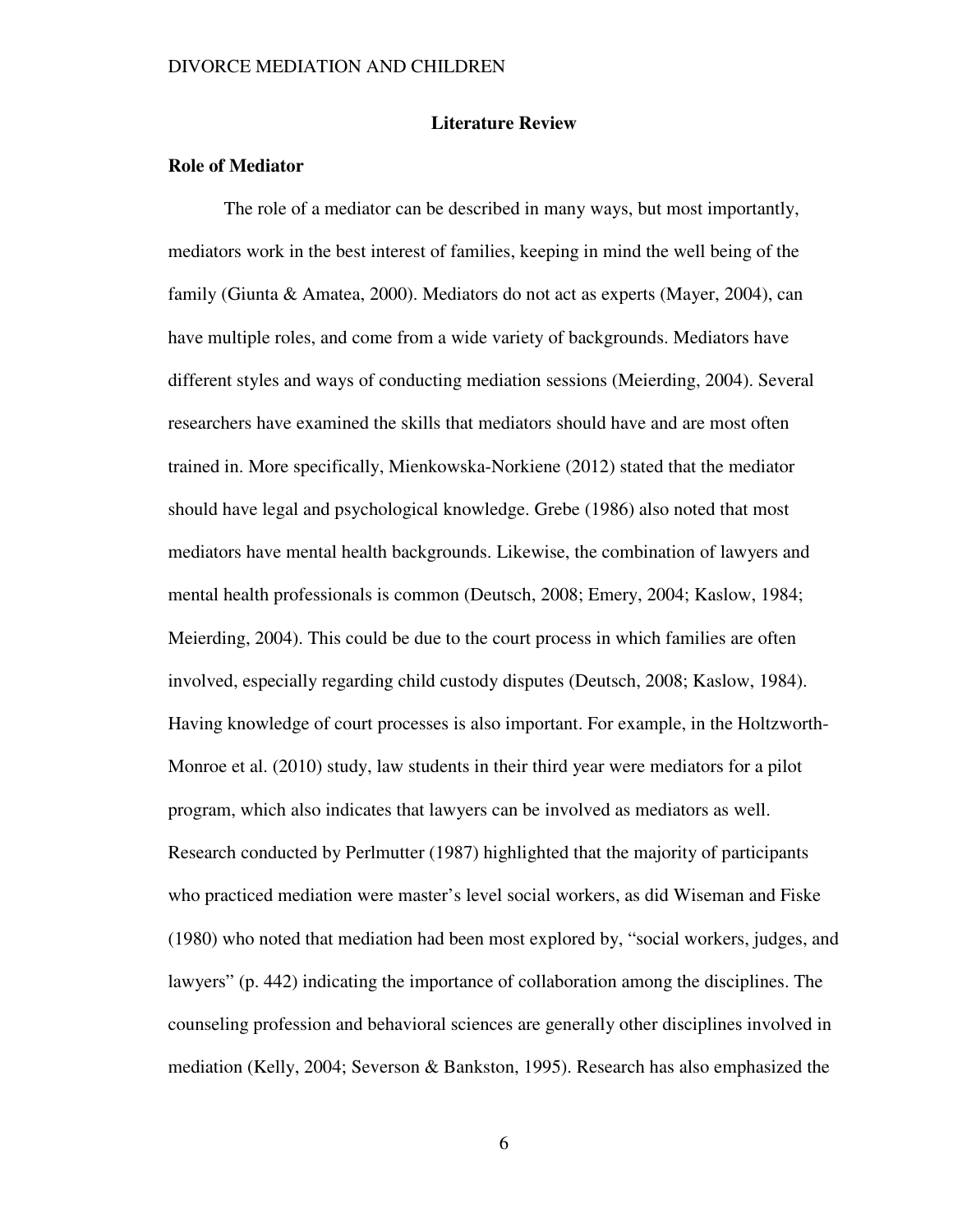importance of social workers in the role of a mediator, stating that the social workers who practice family court mediation are highly trained and qualified (Mantle and Critchley, 2004). Lastly, mediators can partner with advocates, as this role is often involved in the mediation process (Holtzworth-Monroe, 2011).

The mediator plays a neutral role in the process, not taking either participant's side (Emery, 2004; Gentry, 1997; Holtzworth-Munroe, 2011; Kline Pruett & Johnston, 2004; Weingarten, 1986), and not having a bias (Beck et al., 2004). A mediator should encourage cooperation, sensitivity (Weingarten, 1986), respect for both individuals involved (Grebe, 1986) and offer education to the parents (Giunta & Amatea, 2000; Holtzworth-Munroe, 2010; Raisner, 2004), especially about common concerns children may have, or how conflict can impact children (Holtzworth-Munroe, 2010). Mediators need effective and exceptional communication skills (Meierding, 2004). The mediator can help the participants brainstorm, which helps to resolve issues and can reduce the effects of the emotions involved with the divorce process (Emery, 2004). Principles of mediation can include "empowerment, consideration of the best interests of all family members, full and honest disclosure of assets, cooperative problem solving" (Kaslow 1984, p. 62). Self-determination is also a principle of mediation, as clients are encouraged and not forced into decisions (Mayer, 2004; Weingarten, 1986) and they are given choices and options (Academy of Professional Family Mediators, 2012). A mediator should also make referrals for the couple to family therapists, financial advisors, or other professionals as necessary (Severson & Bankston, 1995) and should be sensitive to the loss that the individuals are facing (Weingarten, 1986), especially feelings of grief and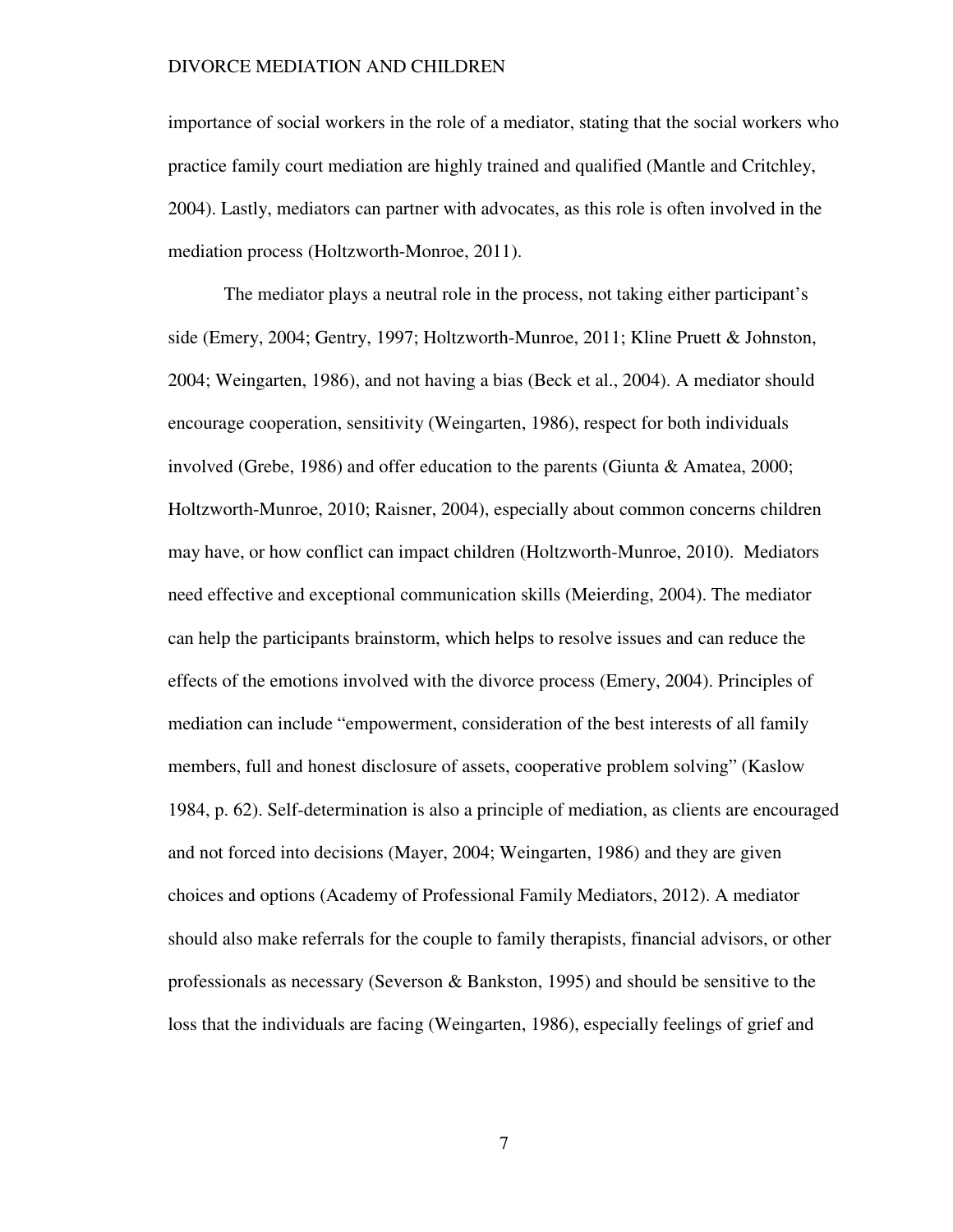relief (Raisner, 2004). Feedback during mediation can also be a powerful tool used to help families (Grimes & McIntosh, 2004).

Many argue that mediation should be conducted by trained professionals. Grimes and McIntosh (2004) argue, "It is vital for mediators and child consultants to share core training, supervision, and professional development around child inclusive practice" (p.115). Stansbury (2012) highly suggests the use of trained mental health professionals in the mediation process rather than only lawyers due to their "credibility on issues that affect children that can be used to effectively resolve a conflict" (p. 140). Mediators should be trained in and have knowledge of interviewing skills (Meierding, 2004). The profession's *Model Standards* as referred to by Schepard (2004) defines some qualifications recommended for mediators as it includes a *Competence* standard which states that mediators should have cultural competence and receive education as part of their training.

#### **Divorce Mediation**

 Mediation is a maturing field of practice (Milne et al., 2004). It is a skill (English & Neilson, 2004) and is also sometimes referred to as an "alternative dispute resolution method" (Holtzworth-Monroe, 2001, p.320; Perlmutter, 1987, p. 11; Severson & Bankston, 1995, p. 683; Shaw, 2010) and is sometimes abbreviated as "ADR" (Mantle & Critchley, 2004, p. 1161). It has recently been described as a unique and traditional conflict resolution model (Cashmore & Parkinson, 2011; Milne et al., 2004). Additionally, Lowenstein (2009) describes mediation as, "one of the interventions in place to put parents in control of the decision making regarding their divorce and future of their children" (p. 234). This is important to reduce the negative impact of divorce on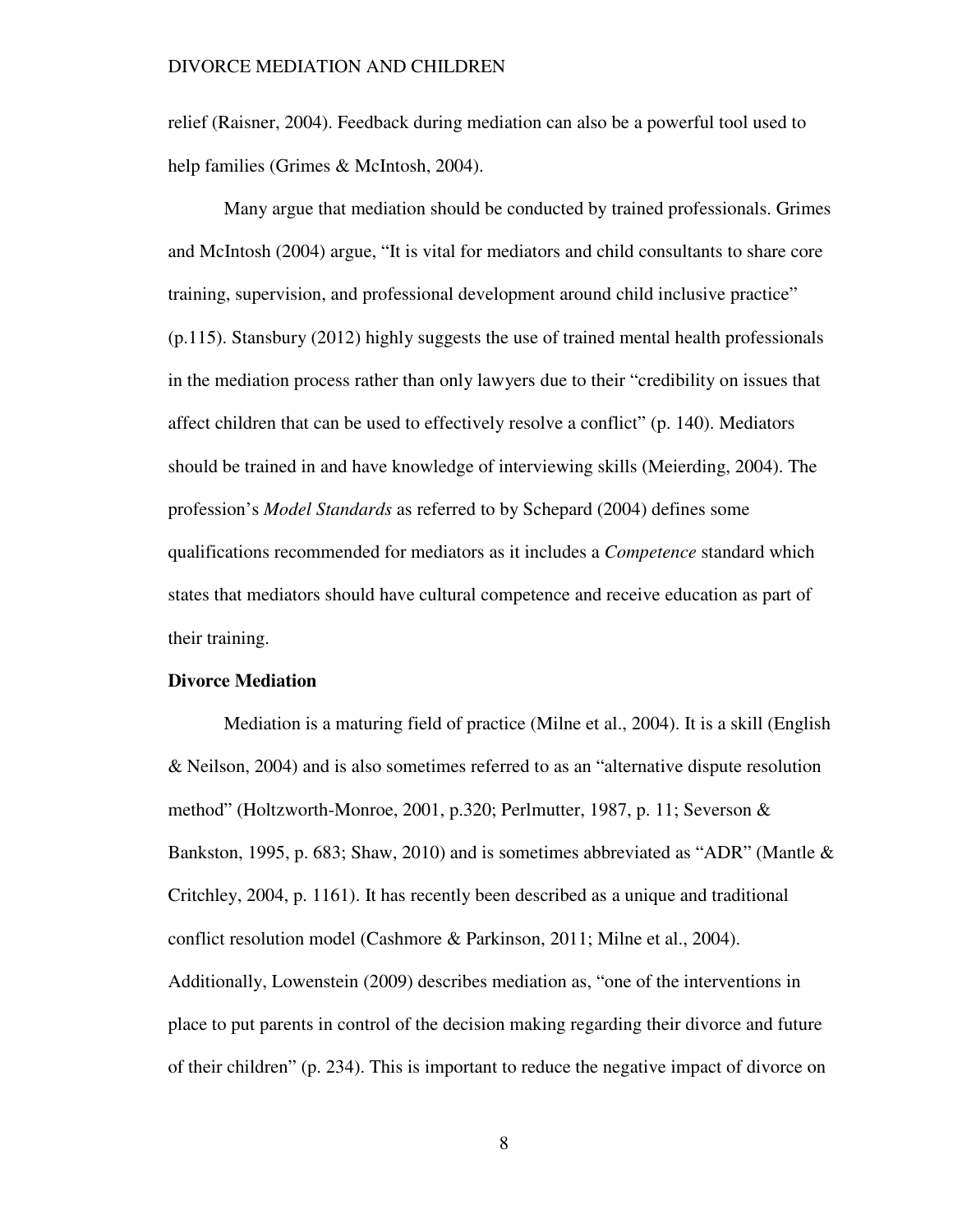children. There is always a goal to come to an agreement about a certain issue in mediation and there is always a reason couples seek out mediation (Beck et al., 2004; Gentry, 1997). Common goals of mediation are to help couples "render valuable benefits" (Shaw, 2010, p.448) and reduce conflict (Emery, 2004). It can help families manage feelings about the new structure of their family (Grebe, 1986). More importantly, Lowenstein (2009) asserts that mediation "is primarily for the benefit of providing security for the children" (p.240).

Divorce mediation should reduce "the negative consequences of divorce" on children (Mienkowska-Norkiene, 2012, p.199). Children are sometimes challenged and put in the middle of the divorce regarding their living arrangements, and they may have to make the choice with whom to live. However, if the parents are involved in mediation, it is more likely that children will have more contact with the parent they are not living with (Emery, 2004) and are less likely to display "delinquent behaviors" (Stull & Kaplan, 1987, p.57). Additionally, overall involvement with mediation can "serve to diminish the feelings of despair, depression, hopelessness, helplessness, self-pity, fury and alienation that frequently characterize the legal, economic and custody phases of divorce" (Kaslow, 1984, p. 62).

#### **History and Evolution of Mediation**

 Divorce mediation started in the 1970's (Grebe, 1996) and has been practiced for two to three decades (Mantle & Critchley, 2004; Shaw, 2010). It is an intervention being practiced nationwide (Grebe, 1986) and has been used in the court system since the 1980's (Giunta & Amatea, 2000). Mediation has become a popular and accepted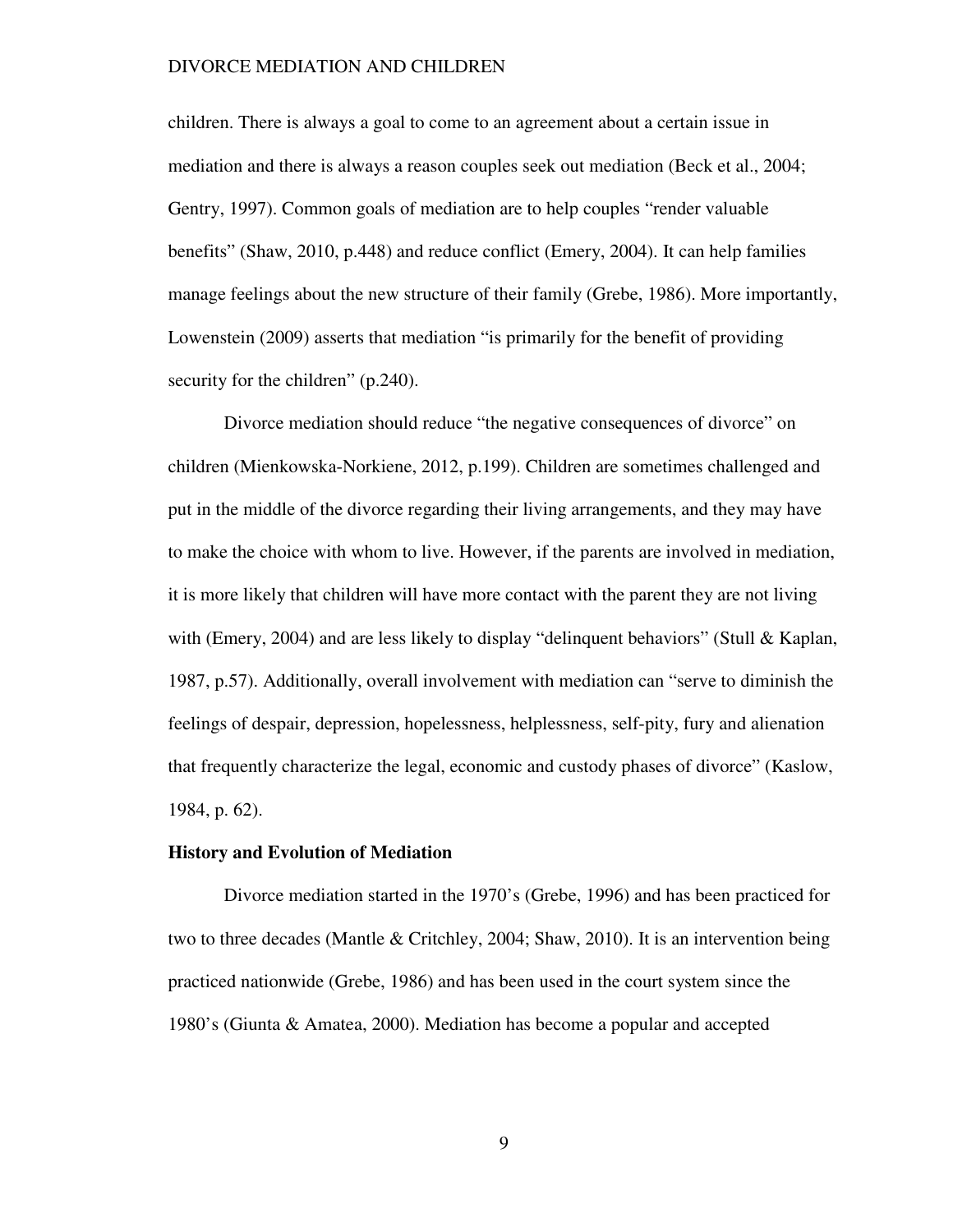intervention (Amato & Sobolewski, 2001; Lowenstein, 2009) and it is an important intervention for child custody and divorce (Perlmutter, 1987).

More recently, it has become "professionalized" (Gentry, 1997, p. 310) as research has shown that, "unprofessional mediation practice can cause serious damage to participants and the profession" (Schepard, 2004, p. 516). Therefore, more universities started to offer degrees and training programs specializing in mediation (Grebe, 1986) and the number of programs are increasing (Milne et al., 2004). However, requirements differ from state to state (Giunta  $\&$  Amatea, 2000) which sometimes "makes it difficult to enforce ethical standards" (Milne et al., 2004, p. 18). Options for certification range from day or week-long coursework programs to college degrees in conflict resolution. There are also associations that support professional mediation such as The Association for Conflict Resolution, the American Bar Association Section of Dispute Resolution (Milne et al., 2004), and The Academy for Professional Family Mediators (Academy of Professional Family Mediators, 2012).

Divorce mediation addresses conflicts that arise in the divorce process and aims to resolve those conflicts in an organized (Emery, 2004) and less hostile manner (Shaw, 2010). Mediation is more like a forum (Taylor, 2005; Weingarten, 1986). It is not therapy (Severson & Bankston, 1995) nor is it arbitration (Milne et al., 2004). It differs from therapy because the mediator does not take as much responsibility for progress, and goals are only focused on conflict resolution (Grebe, 1986). Compared to therapy, mediation does not require a diagnosis nor does it focus on the evolution of the conflict (Milne, et al., 2004). Comparatively, in arbitration, the third party involved makes the final decisions, which does not happen in mediation (Milne, et al., 2004).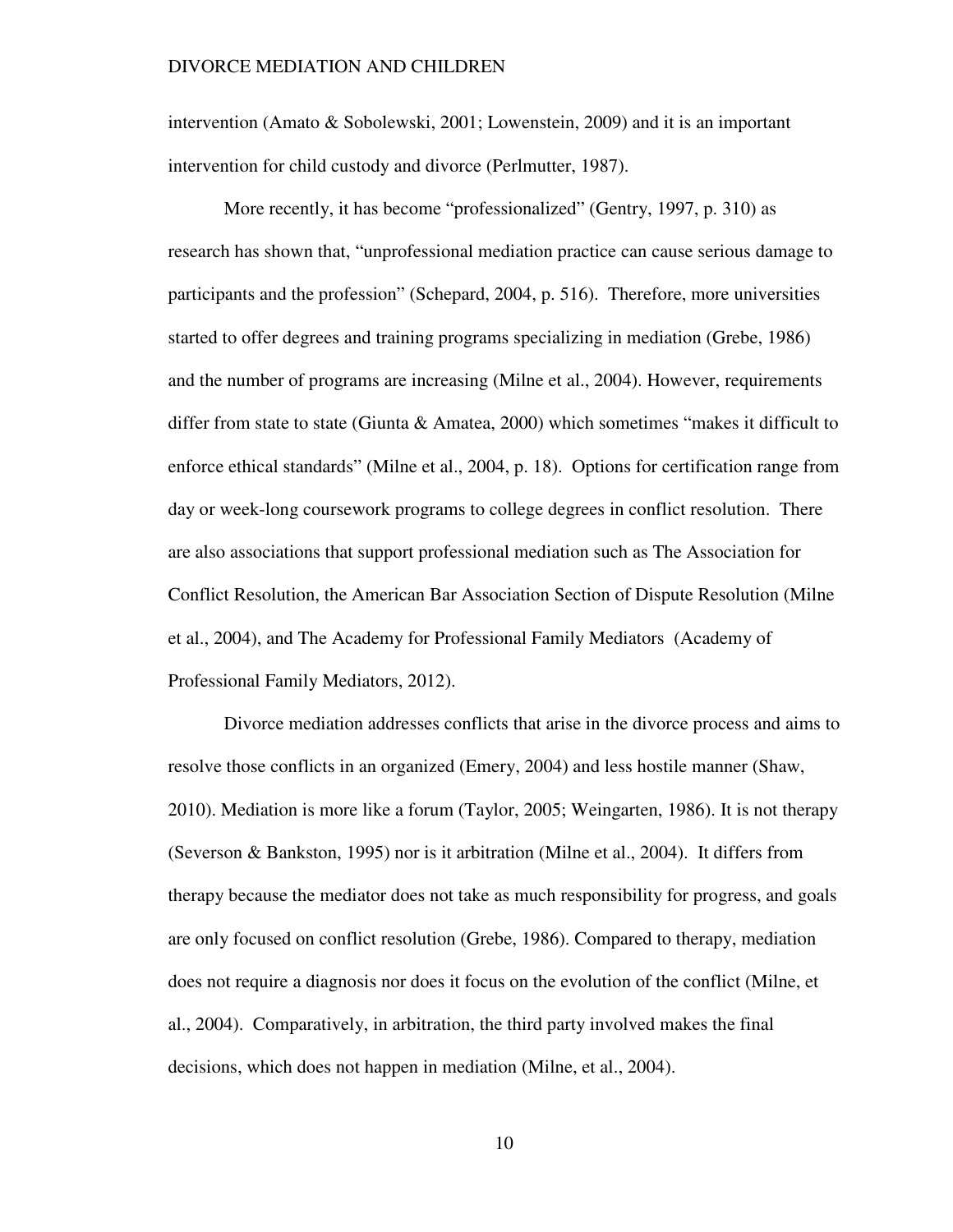Mediation has been used for other purposes besides divorce, in a wide variety of settings (Beck, Sales, & Emery, 2004). For example, it can be used to address and resolve issues in the criminal and juvenile justice system, in schools for bullying issues, and in community settings (Mantle & Critchley, 2004; Severson & Bankston, 1995). However, it is more common in divorce and child custody disputes (Hahn & Kleist, 2000) and to assist in the decision-making regarding finances, parenting, and property (Milne et al., 2004). Shaw's (2010) study revealed that divorce mediation is more beneficial than litigation, especially since litigation can be expensive, stressful, (Cashmore & Parkinson, 2011) and "divisive" (Beck et al., 2004), even though the litigation process sometimes collaborates with mental health professionals (Stansbury, 2012). Mediation has also been described as "less time consuming" and "more humane" than litigation (Kelly, 2004, p.3) and, compared to mediation, litigation is more expensive and less efficient (Mienkowska-Norkiene, 2012). Litigation costs can occur in the court system for the family, and affect taxpayers as well (Beck et al., 2004). The litigation process requires parties to negotiate and communicate through attorneys, which can decrease the communication and trust among involved parties, and create a competition (Beck et al., 2004).

Litigation tends to focus on stopping the conflict, rather than resolving it (Grebe, 1986). Additionally, Emery (2004) found that, "Parents who mediated reached an agreement in half the time it took parents to achieve a settlement through their lawyers and the courts" (p.153). Similarly, families involved in litigation are rarely satisfied with the outcome (Stansbury, 2012). This could be due to the fact that litigation tends to focus on the division of materials such as finances, belongings, and children, and doesn't focus on the emotions of the involves parties (Grebe, 1986).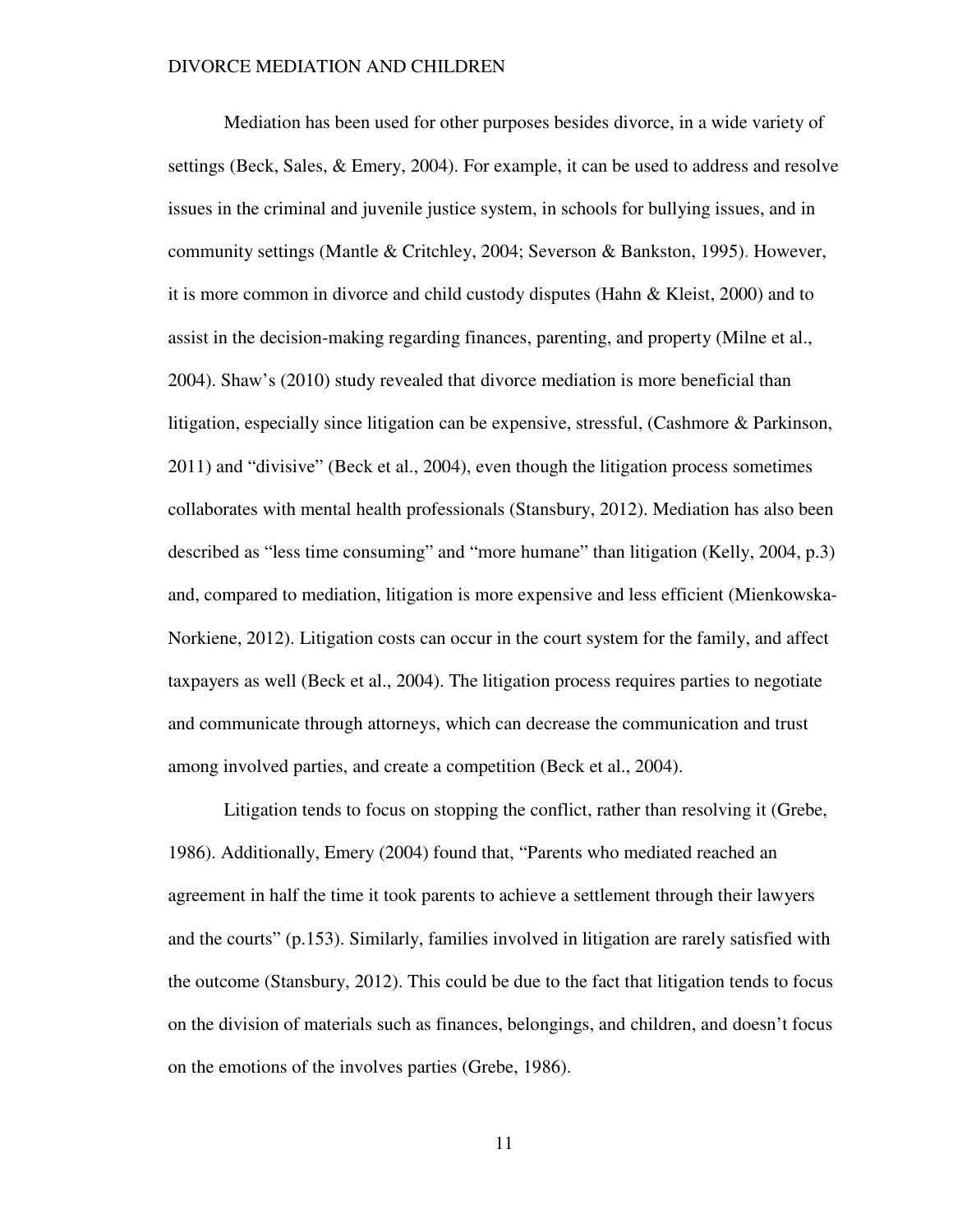#### **Child Involvement in Divorce Mediation**

 Children are increasingly being involved in the mediation process (Gentry, 1997). Sometimes children should be involved in the mediation process (Emery, 2004; Kaslow, 1984; Saposnek, 1991) so they can be heard and because they are the "most affected by separation and divorce" (Saposnek, 1991, p. 327). Even though they are the most affected, children often times may not even understand the meaning or purpose for the divorce or separation (Emery, 2004). It is important to make sure that if a child is being involved, that their basic awareness about the divorce is assessed (Saposnek, 2004). Research suggests that parents should work together to reduce the negative outcomes it could have on the child and continue to talk with children regarding the divorce (Emery, 2004). Mediation can increase communication and improve the co-parental relationship as well (Walton et al., 1999), which could benefit children. Research shows that there are several benefits to a child being included in the mediation intervention (Holtzworth-Monroe, et al., 2010; McIntosh, 2004). However, the mediator asks the parents about including the children, and determines whether or not to include the child (Saposnek, 2004). For example, children who are involved in divorce mediation with their parents are less likely to display "delinquent behaviors" (Stull & Kaplan, 1987, p. 57). Another benefit of mediation was found in a meta-analysis of nine studies by Kelly (2004) who concluded that mediation can settle multifaceted and extremely emotional disputes with high client satisfaction.

 There are several ways a child could be included in the mediation process (Gentry, 1997; Holtzworth-Monroe, et al., 2010; McIntosh Long, & Maloney, 2004; Saposnek, 1991; Saposnek, 2004). One approach involves collaboration between the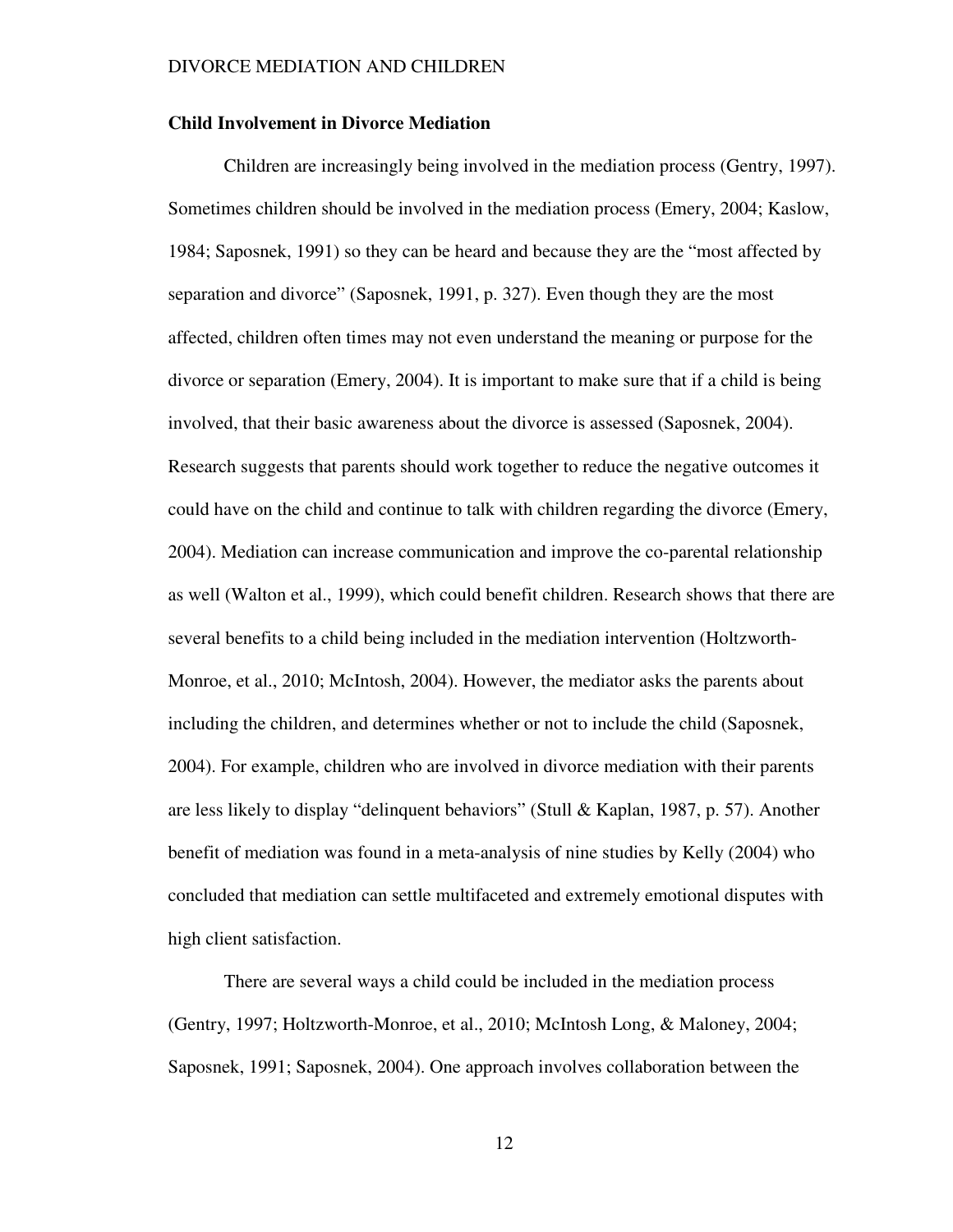mediator and the parents to examine the child's needs (McIntosh, et al., 2004), which could be beneficial as it is comprehensive, focusing on all issues in the family (Mantle  $\&$ Critchley, 2004). There is also the option of children being periodically included, such as when clarification is needed (Saposnek, 2004). Another approach only includes children in the last session of mediation after the parents have reached an agreement (Gentry, 1997; Saposnek, 2004). The information would then be relayed to the parents, which could benefit the outcome of the child (McIntosh et al., 2004). Some mediators also choose to talk with the children separately from their parents who are in mediation (Gentry, 1997). Saposnek (1991) urges that if a mediator is including a child in the process, the mediator must be "adequately qualified" by having a knowledge base of "child development and family dynamics" (p. 341).

 Child focused (CF) and child inclusive (CI) mediation are two common styles of mediation being practiced today (Hewlett, 2007; Holtzworth-Monroe, et al., 2010; McIntosh, 2004). In CF mediation, however, the child does not directly meet with the mediator, but parents are given feedback and education regarding common needs and distress the child could be experiencing during the divorce (Holtzworth-Monroe, et al., 2010). CF as a process was described as having the mediator be "non-neutral with respect to advocating for the interests of the children" (McIntosh et al., 2008, p. 107).

In contrast, CI mediation is intensive and the child meets with the mediator so the parents can understand the child's perspective. The overall goal of CI is to support parents and help them grasp the emotions their children are experiencing (Hewlett, 2007). CI involves a child consult and in-person child interviews. Parents must be attending mediation and both must agree to include the child (Grimes & McIntosh, 2004). CI is a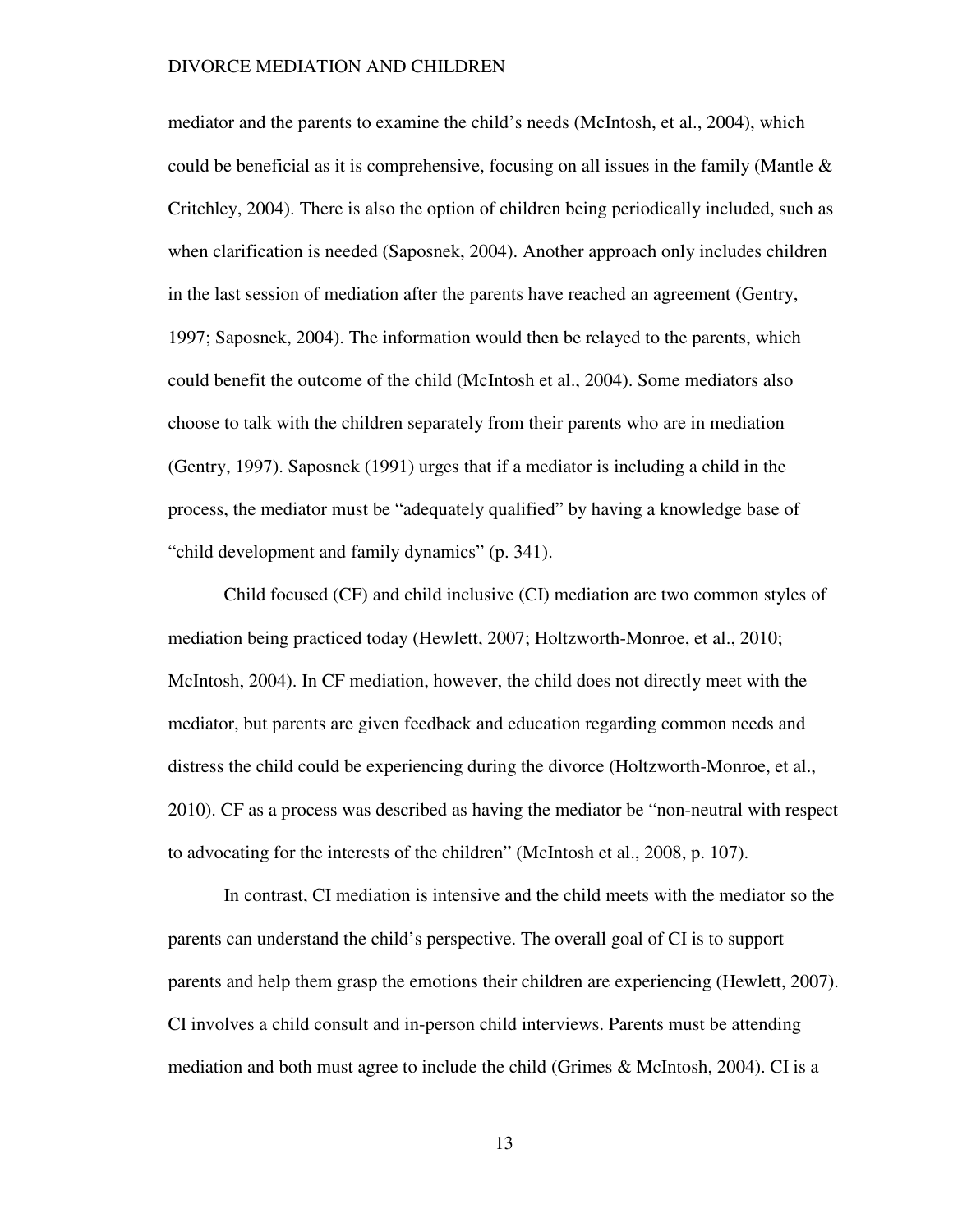responsive approach to mediation and has shown more effective outcomes for children than CF mediation, as it has enhanced attachment relationships among parents and children (McIntosh et al., 2008). Child inclusive mediation was recommended by Cashmore and Parkinson (2011) for older children struggling with the parent with whom they do not live.

Involving a child in the mediation process can also help parents improve understanding of the child's emotional and psychological state of mind (Hewlett, 2007). It can also empower the child (Saposnek, 1991), and as noted by Beck and Sales (2001) in Shaw (2010), it can empower all participants in the mediation process. Children interviewed in the study conducted by Bagshaw (2007) stated they wanted to be involved in the decision making during the divorce of their parents. They felt they did not want someone else making decisions, such as with whom they would live, for them. The children in this study also all responded that they should be asked questions and listened to.

 Even though mediation has been practiced for over twenty years by professionals (Mantle & Critchley, 2004; Shaw, 2010), involving children in divorce mediation is not always supported by mediators, mental health professionals, and researchers. Some argue that the inclusion of a child depends on the situation and family dynamics (Holtzworth-Munroe et al., 2010; Lowenstein, 2009) and should be "carefully considered" (Saposnek, 2004, p. 162). This could be because children experiencing divorce are already at high risk for adjustment issues (Emery, 2004), especially if they are exposed to parental conflict after the divorce (Deutsch, 2008). Research has shown that divorce could negatively impact attachment between child and parent and possibly alienate or isolate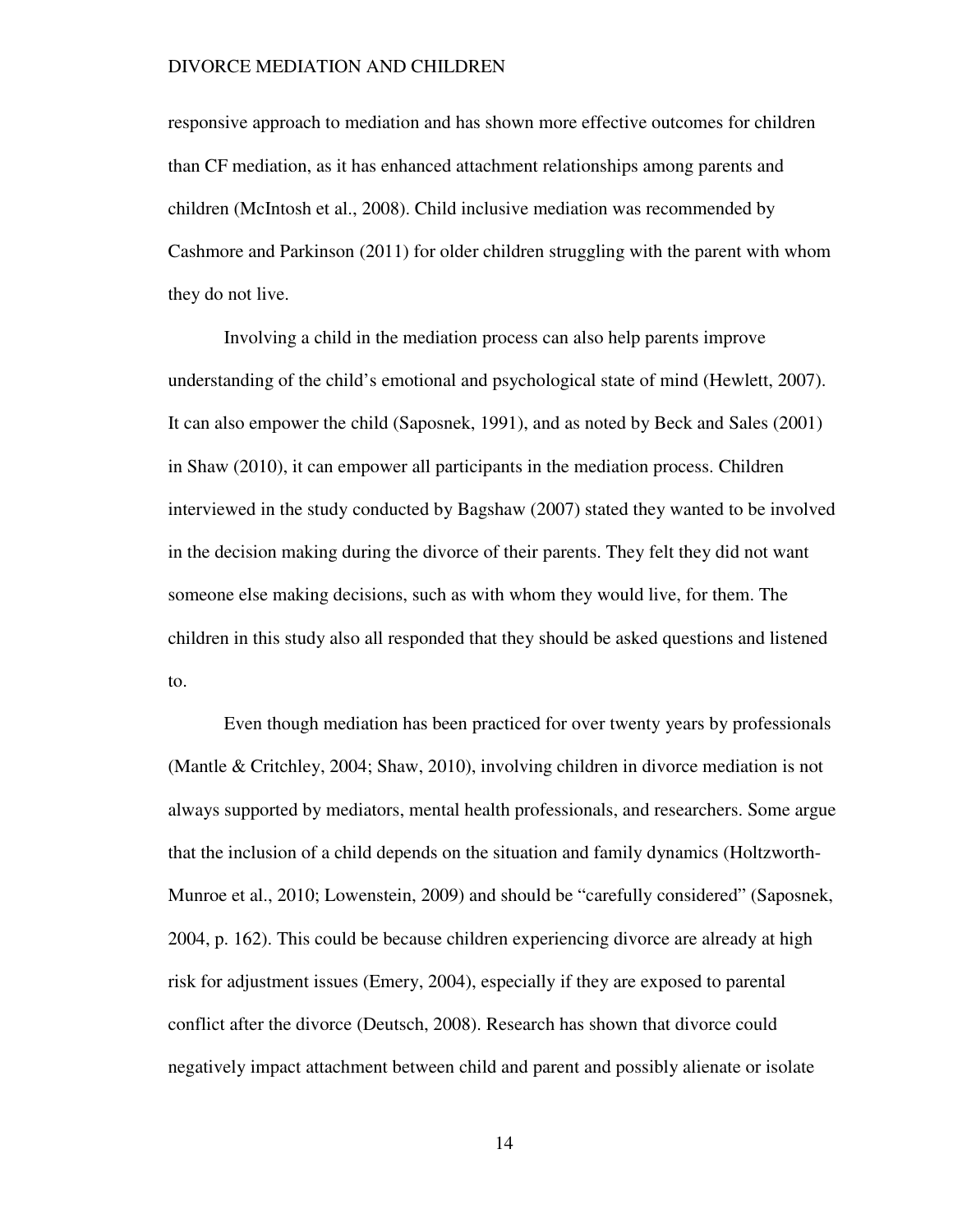the child (Lowenstein, 2010; Milne et al., 2004). However, mediation has been shown to have a positive impact on children's adjustment behaviorally and psychologically (Walton et al., 1999). Saposnek (1991) found that more experienced mediators are more likely to include children in mediation than those with less experience. Nevertheless, mediation is not always the most appropriate intervention for divorce and separation cases. There is a risk for children and families who have been involved in domestic violence if mediation is chosen as a method of resolution (Holtzworth-Munroe, 2011; Lowenstein, 2009), mostly because it could have an impact on the child custody outcome (Holtzworth-Munroe, 2011). Mediation with domestic violence victims has resulted in "poor outcomes" (Lowenstein, 2009, p. 237) and is a controversial issue (Milne, 2004). Families involved in domestic violence are encouraged to seek other forms of intervention (Lowenstein, 2009) as some argue that mediation as an intervention would be unsafe or unfair (Milne, 2004).

Mediators face many challenges related to their role, such as their knowledge base of child development, and their professional background and experience. Since children are at risk during divorce (Emery, 2004), it is important to look to professionals providing mediation services to children and families. The purpose of this study is to examine the role of a mediator and identify how mediators make decisions about including children in the mediation process.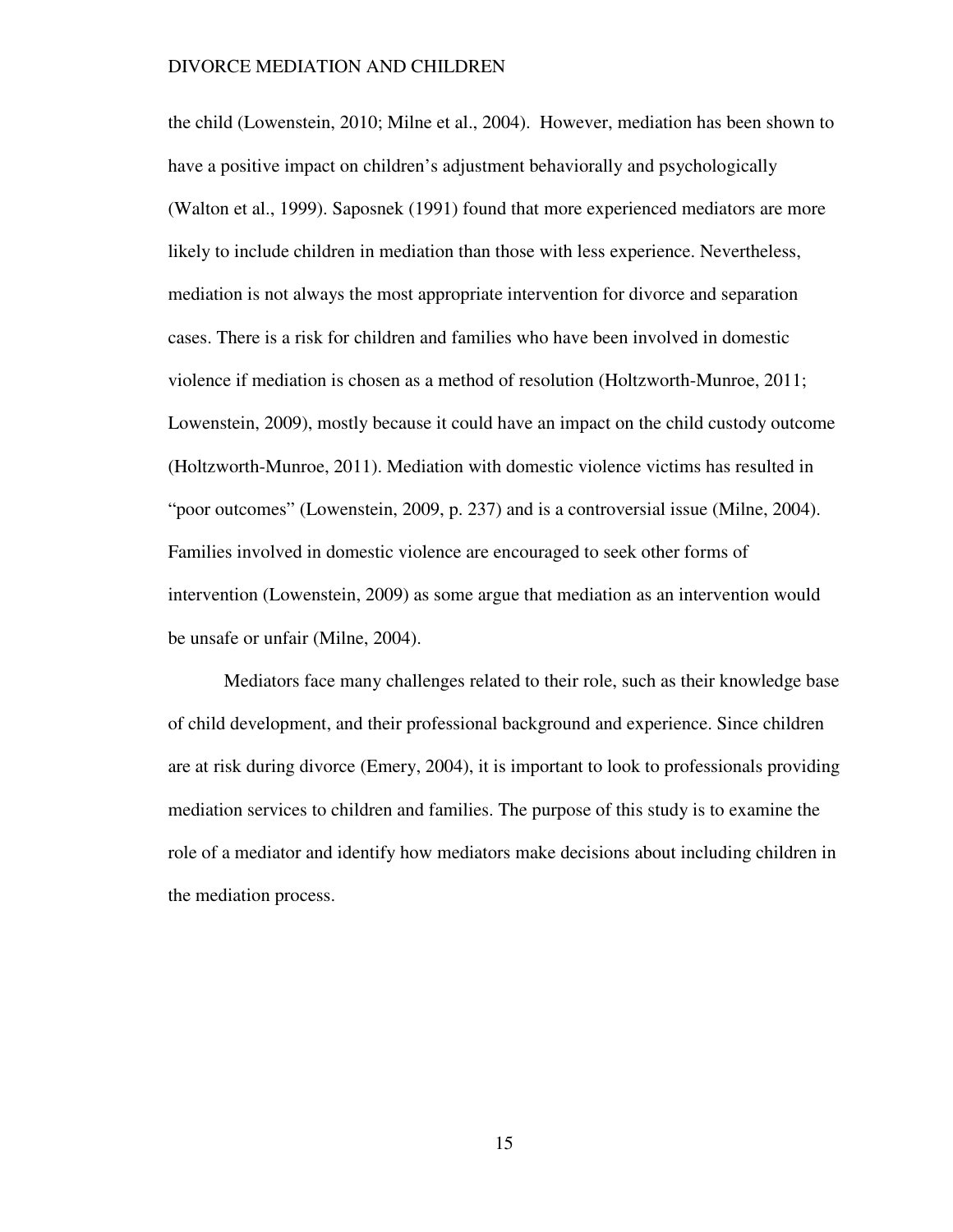#### **Conceptual Framework**

Mattison's (2000) Cycle of Reflection chart and Framework to Analyze Ethical Dilemmas is a useful framework for understanding the decision-making process of including or not including a child in the mediation process. Since some research has shown that the inclusion of a child in the mediation process should be determined on a case-by-case basis (Holtzworth-Munroe et al., 2010; Lowenstein, 2009), this leaves the decision up to the professional mediator (Saposnek, 2004). This can sometimes be a difficult decision to make (Saposnek, 2004) and Mattison (2000) suggests that professionals analyze the dilemma systemically; Mattison advises social workers to be aware of their own personal values and beliefs, as this could ultimately influence the decision and outcome for the client.

Mattison's (2000) Cycle of Reflection chart highlights steps a professional could consider while making ethical decisions. Reflecting upon one's self-awareness and ethical principles is the first and most crucial step, which will be beneficial to complete the next step of analyzing the dilemma. The professional is then advised to "continue the process of reflection and self-awareness" (p. 210) to determine possible elements influencing the overall decision. After making a decision, the professional should continue to reflect on that choice, and modify if needed.

The framework triangle, similar to the Cycle of Reflection, highlights the importance of the "value system and preferences of the decision maker" (p. 206) and suggests that the decision maker start at the bottom of the triangle to explore background information or details about the case. Gathering information about family dynamics could be beneficial for the mediation process. The next step is to separate practice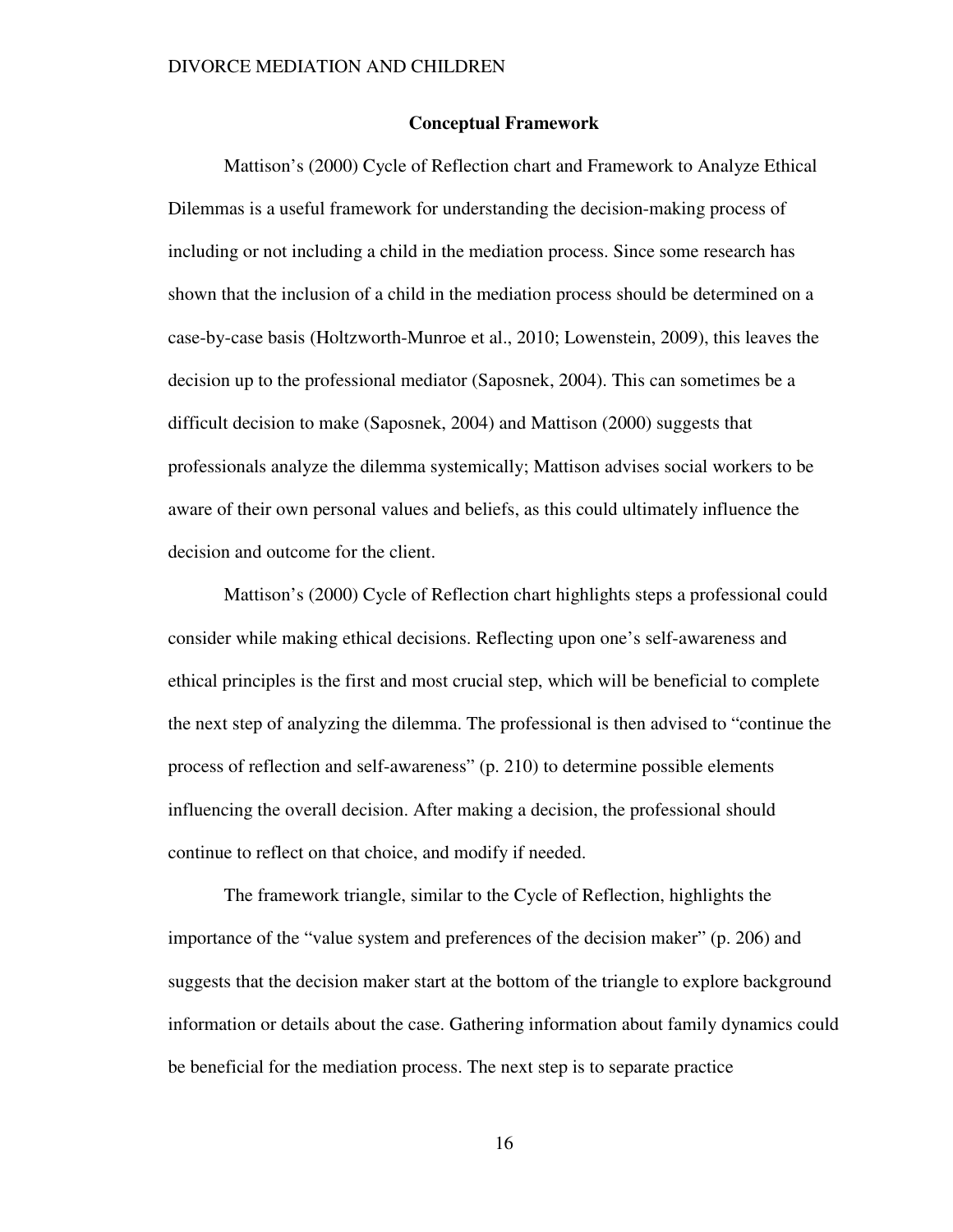considerations from ethical components, and then identify value tensions. Next, the professional should refer to his/her Code of Ethics and identify principles that could align, as well as identifying the expected outcome with benefits and costs. The professional should then be able to assess and justify the choice of action, and will have come to the resolution of his/her ethical dilemma. A case study can illustrate this value system in relation to decision making process for professionals. For example, if a mediator is working with a husband and wife who have a history of drug use, this could impact the decision as to whether or not their children should be involved in their mediation process. Knowing that drug use is a risk factor for including children, the mediator considers this an ethical problem. He or she engages in self-reflection to ensure that she is not including or excluding the child simply because of her personal biases. Moreover, he or she analyzes the case by asking herself questions: How serious is the drug use? Is it likely to get worse if the child is involved? How is this child affected by the drug use? He or she will consider the family's past history, but then only want to assist with what needs to be negotiated in the present. Choosing to not focus on past events could correlate with the mediator's personal beliefs and values as well. The professional might not agree with drug abuse, but recognizing that bias and moving forward with the decision that will best benefit the client is what Mattison's (2000) Cycle suggests to do. After meeting with the individuals and hearing what they want from the mediation process, the mediator could then decide whether or not to involve the child.

Along with Mattison's (2000) framework for ethical decision making, The Family Stress Theory (McCubbin, 1993, as cited in Beckett, 2000) has also been linked to the process of divorce and its impact on the family. Those supporting this theory examine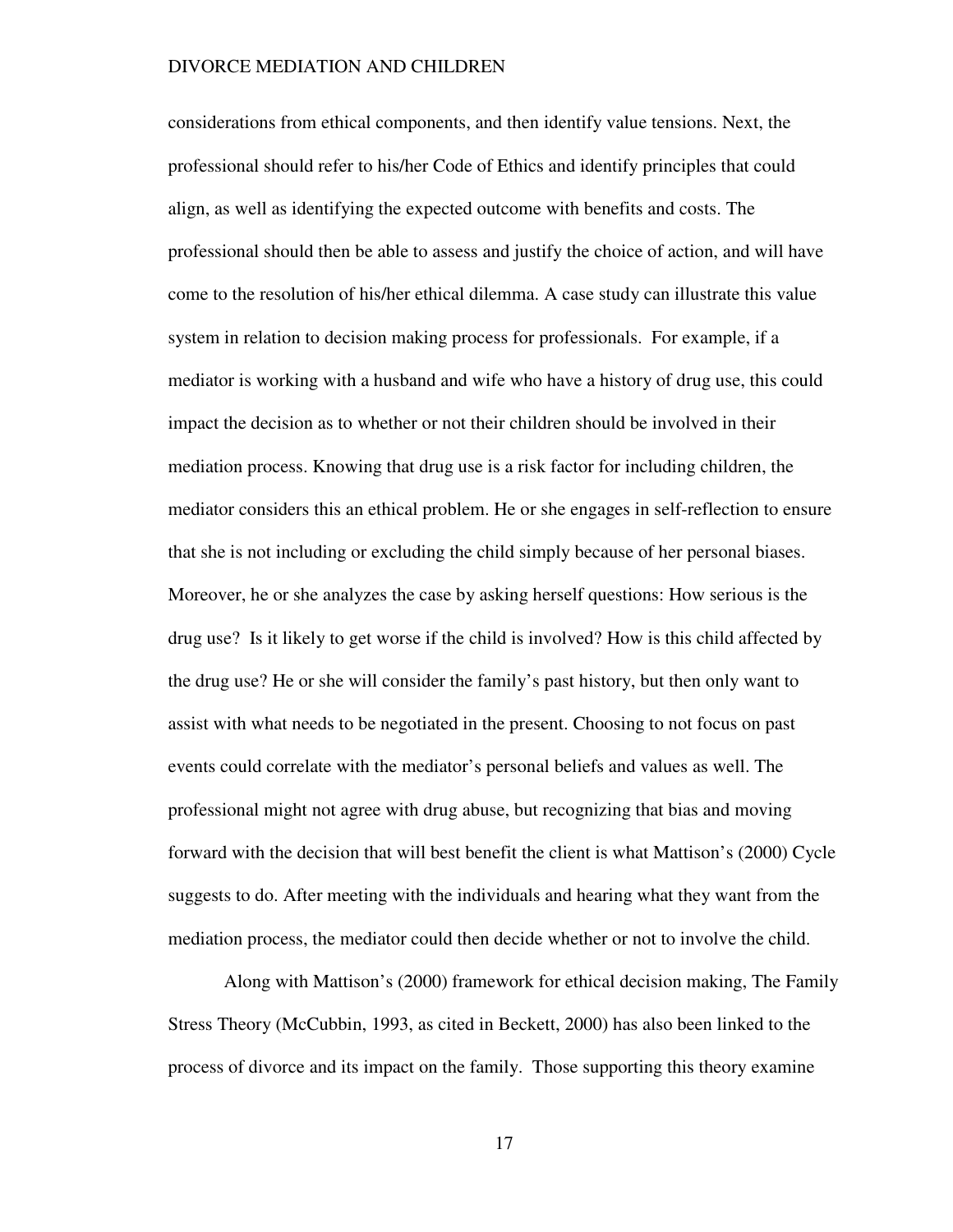the ability for families to cope with crisis and stress and their capability to recover (McCubbin & Grossenbacher Boss, 1980) because in addition to children being affected by divorce, the parents now have to adapt to a new lifestyle as a result of the transition (Amato, 2000). Divorce causes a change in roles for the parents (Emery, 2004) as well as responsibilities (Walton et al., 1999), which can create stress and affect "emotions, time, patience, and energy" (Emery, 2004, p. 265). This theory is compatible with social work principles, as those espousing Family Stress Theory also recognize the strengths of the family system. Emery (2004) also suggested to build on children's strengths rather than their struggles, which is beneficial when applying this theory and relating it to social work. Phases of this theory, such as the Adjustment Phase and Adaptation Phase, outline problem resolution and coping skills of the family which can be important when intervening with divorce mediation to resolve conflict (Beckett, 2000).

Similarly, Amato (2010) supports the Family Stress Theory and relates to this process of change, specifically divorce, and links it to what he calls, "divorce-stressadjustment perspective", a broad term which suggests that the divorce is a long process which can have "short term stresses and long-term strains…with few long-term negative consequences, or slow, with negative consequences that persist well into adulthood" (p.666). This implies that stress impairs parenting skills (Amato, 1993) in adults, and potentially the well-being of the child.

#### **Method**

### **Research Design and Sampling**

For the purpose of this research, qualitative interviews were conducted with professional mediators. A qualitative method was selected because this study is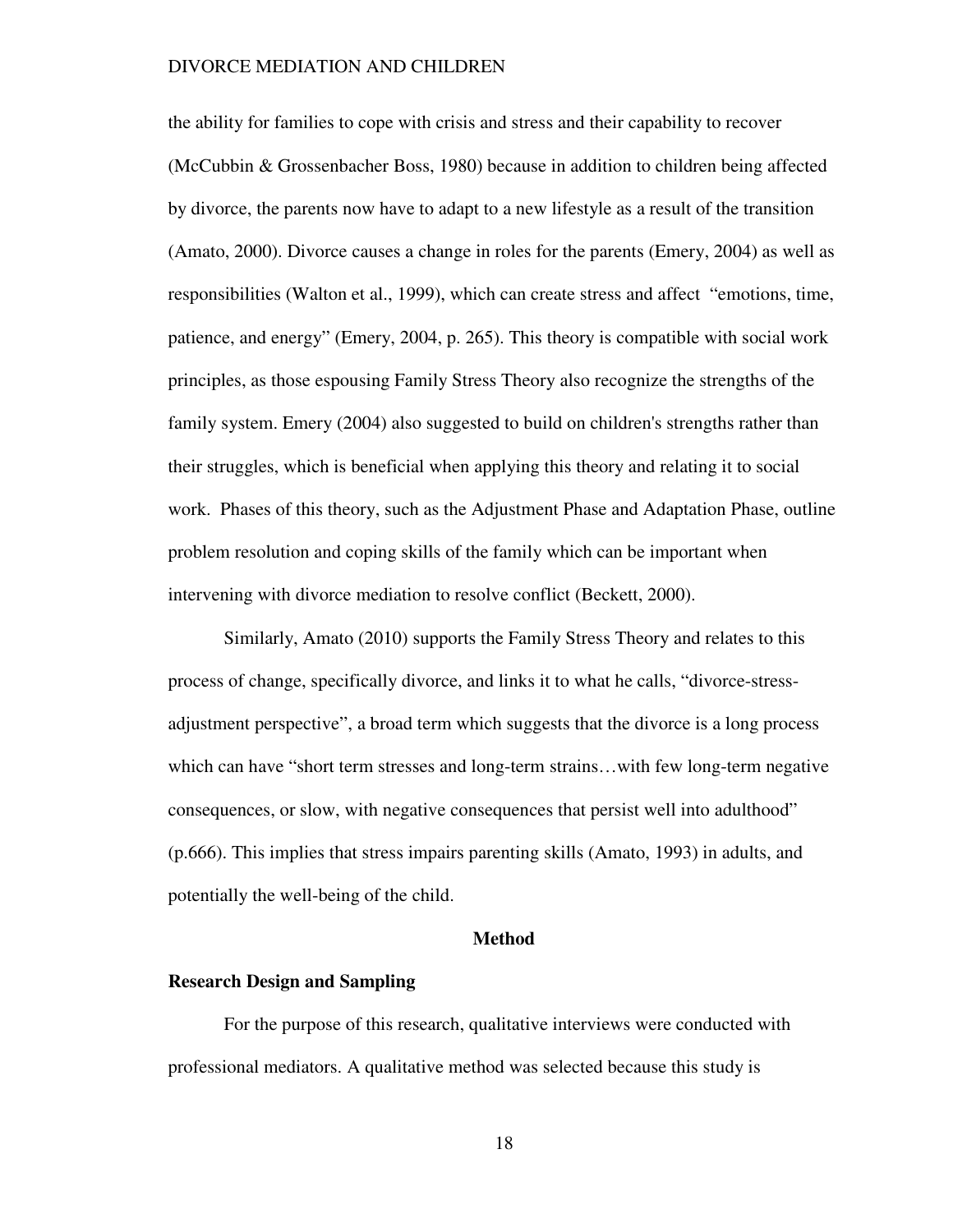exploratory in nature and more in depth answers could be revealed from professionals in the mediation field. Convenience and snowball sampling were used to select participants based on this writer's familiarity with mediators and mediation center websites. A recruitment letter was sent out (see Appendix A) to professionals that have been previously identified as including children in their mediation processes with families. Interviews were conducted during the month of January. The sample consisted of seven professional mediators trained in mediation and who practice independently in the Minneapolis/St. Paul area. Three males and four females were interviewed with backgrounds varying in family law, collaborative law, and mental health, with years of practice ranging from five to twenty years.

#### **Protection of Human Subjects**

Prior to interviewing the participants, the study was explained and participants were given copies of the interview questions (see Appendix B). Participants had the choice of where the interview was conducted. All participants were asked to sign an Informed Consent Form (see Appendix C) prior to the interview. Participants were informed that they can withdraw from the study at any time or skip any questions at any time. All data collected from the interviews was stored on this researcher's password protected computer to ensure confidentiality.

### **Data Collection**

 After selecting respondents for interviews, the semi-structured interviews were conducted and data was collected. All interviews were audio recorded and transcribed by this researcher. Interviews lasted approximately 30-45 minutes. Ten questions regarding the decision making process for including children in mediation were developed prior to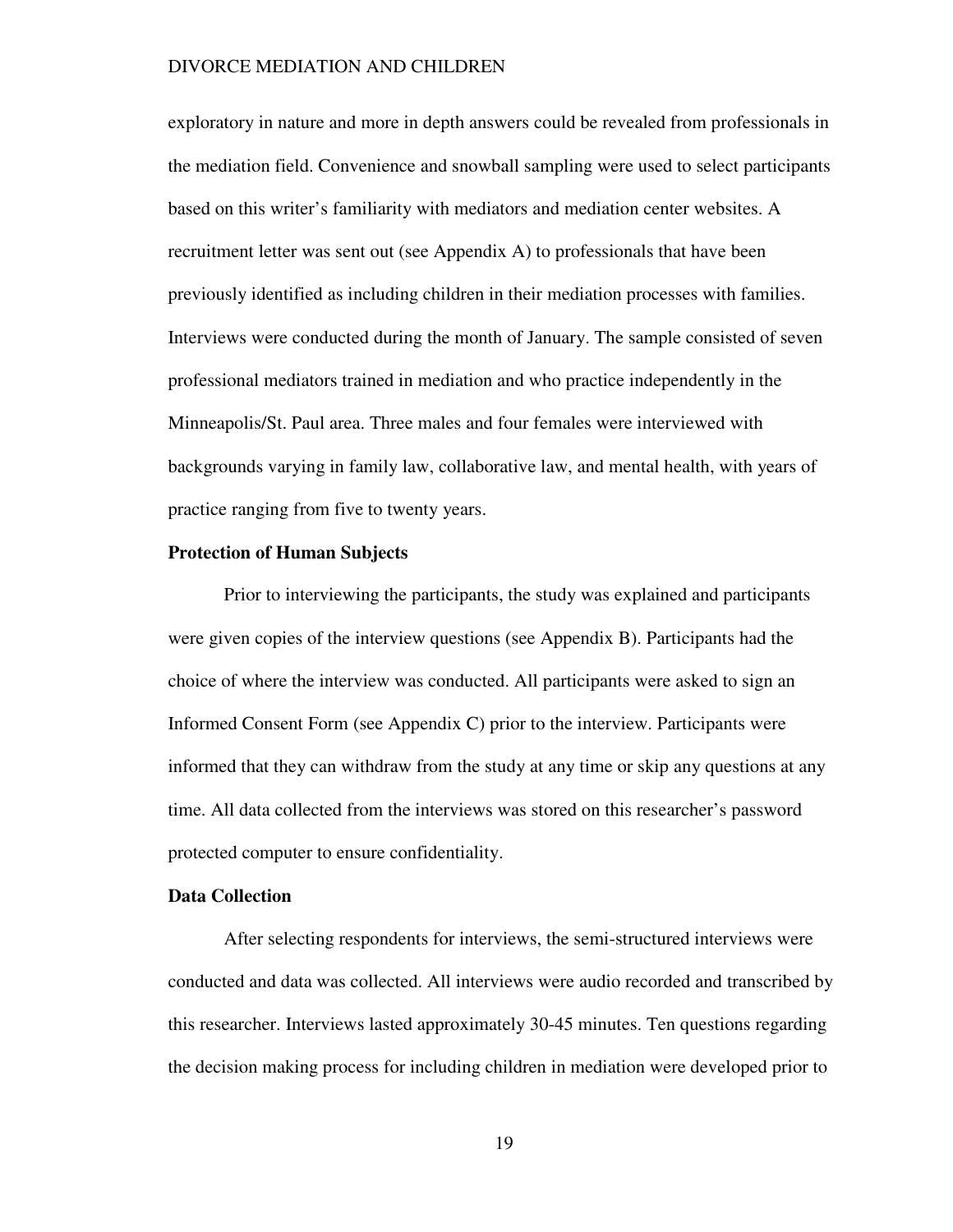the interview and were approved by The Research Committee chair, members, and St. Thomas's Institutional Review Board (IRB) prior to data collection, in order to ensure credibility and ethics were maintained. These questions asked about the mediation process, how the best interest of the child is ensured during the process, and asked whether or not there is a screening process used commonly by mediators.

### **Analysis Plan**

Once interviews were conducted, the transcripts were transcribed by this researcher. Then the researcher used coding, a form of qualitative content analysis, to analyze the data. The goal of content analysis is to recognize patterns of language. It involves looking for patterns and themes in the data. Coding is used to organize data and interpret what it is saying (Berg, 2008). The transcript of the interview was carefully examined to identify codes and themes. Inductive grounded theory was used which is an approach that begins with more specific things such as words or data, and then progresses to more general things such as theory and themes (Berg, 2008). Open coding was used to code the data, which Berg (2008) describes as an unrestricted coding method to identify concepts and to open up possibilities of meanings of the data. Codes were identified and labeled line by line in the transcript. Codes that appeared more than three times turned in to themes and each theme had at least three quotes from the respondent to correspond with it, as Berg (2008) suggested.

### **Strengths and Limitations**

The interview questions were based on questions used in previous studies from the review of literature. Some questions were also developed based on gaps in literature,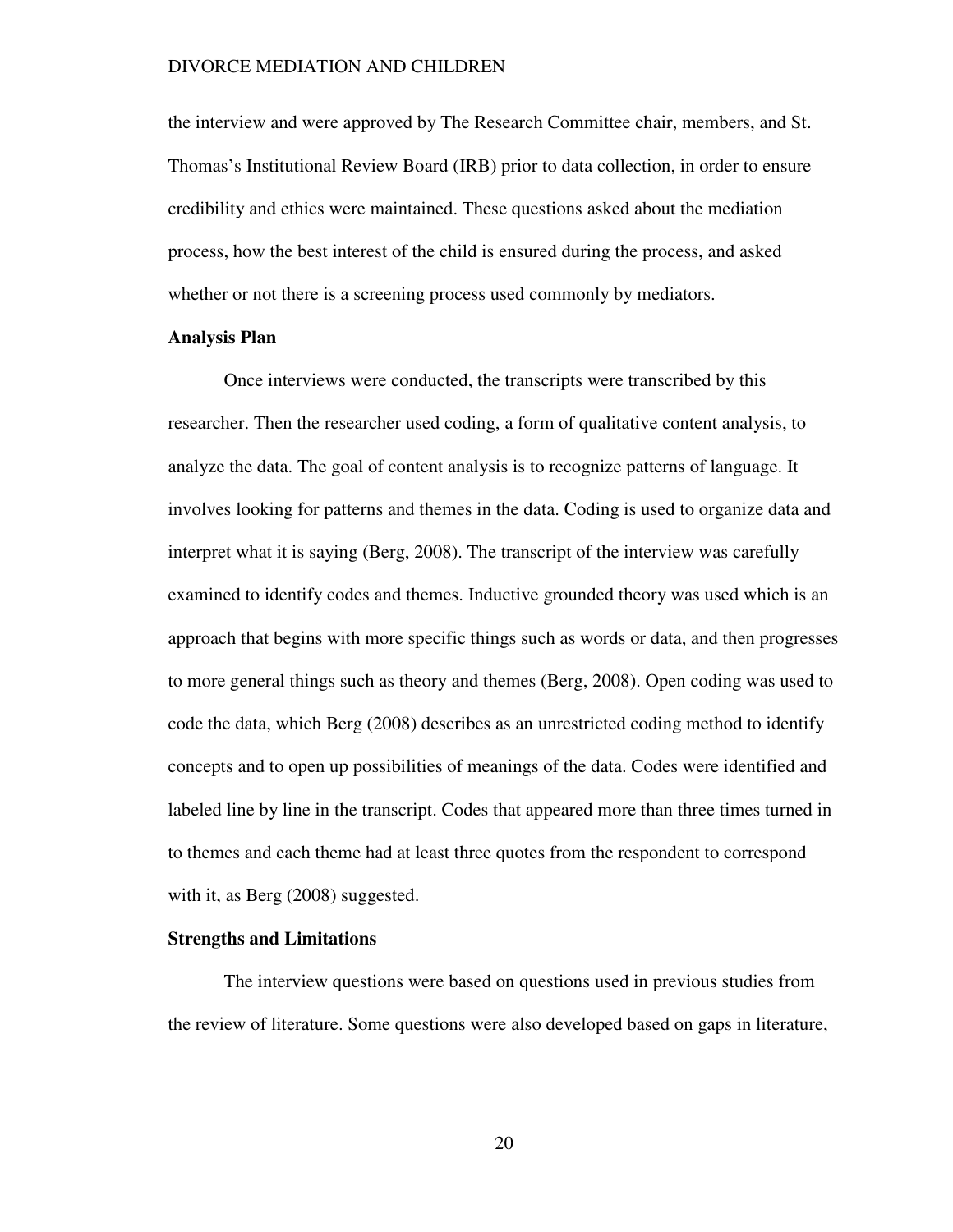such as how mediators make decisions regarding including children in the mediation process. Only one set of questions were used, potentially limiting responses.

Only professional mediators with experience in this field were interviewed, which did not apply to mediators who volunteer or do not have professional training in mediation. Also, depending on the number of interviews conducted, their professional experiences could contribute to the future research that needs to be done regarding this population.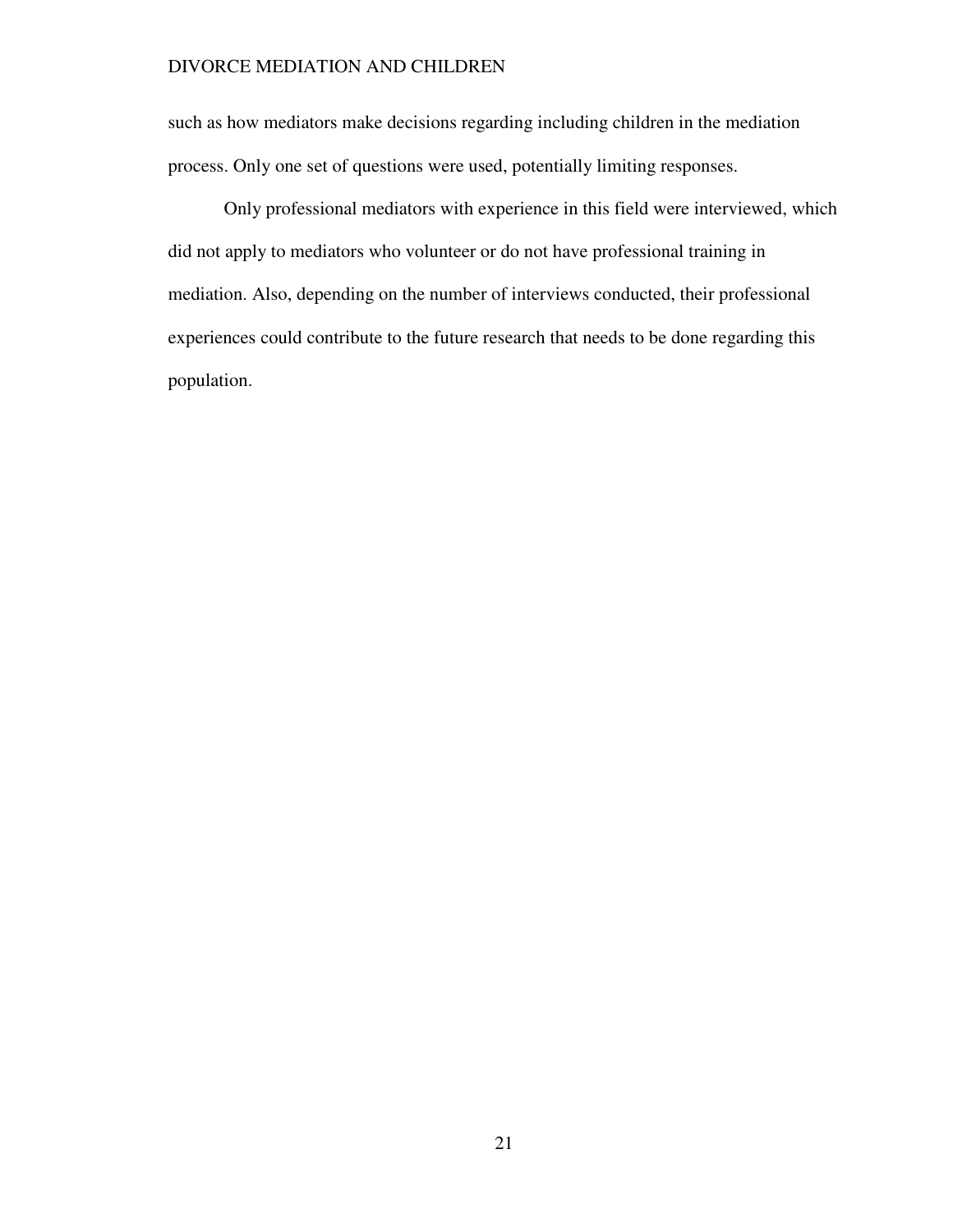#### **Findings**

This section will describe the themes identified through the data analysis process. The following four concepts were depicted: children are affected by conflict, parents make the ultimate decisions about their children, mediators can educate parents, and the age of the children impacts whether or not children are included in mediation.

#### **Children Affected by Conflict**

The first theme that emerged was in relation to conflict and how it can impact children. The following quotes from the respondents are examples of this theme. Respondent 3

*Part of the motivation for being a divorce mediator is the idea that quite often it does affect the child positively. The parents may get to a better place with each other which itself, since the children are so connected to each parent. Children are affected by conflict between the parents. So parents who maintain a respectful, kind, even loving relationship between each other that is good for the kids. And mediation can help parents do that. So, it can affect them very positively and help reduce the conflict.*

Respondent 5

*But if you think about it divorce affects the kids at any time; it affects their confusion about how am I gonna handle different rituals in my life now? How am I gonna deal with this? What I usually tell parents, this is a crisis for your children. There's no way it can't be. But we don't want this crisis to become a trauma. Parents really get that. And the two things that we have learned are most traumatic for kids are if the conflict never ends between their parents, or a parent*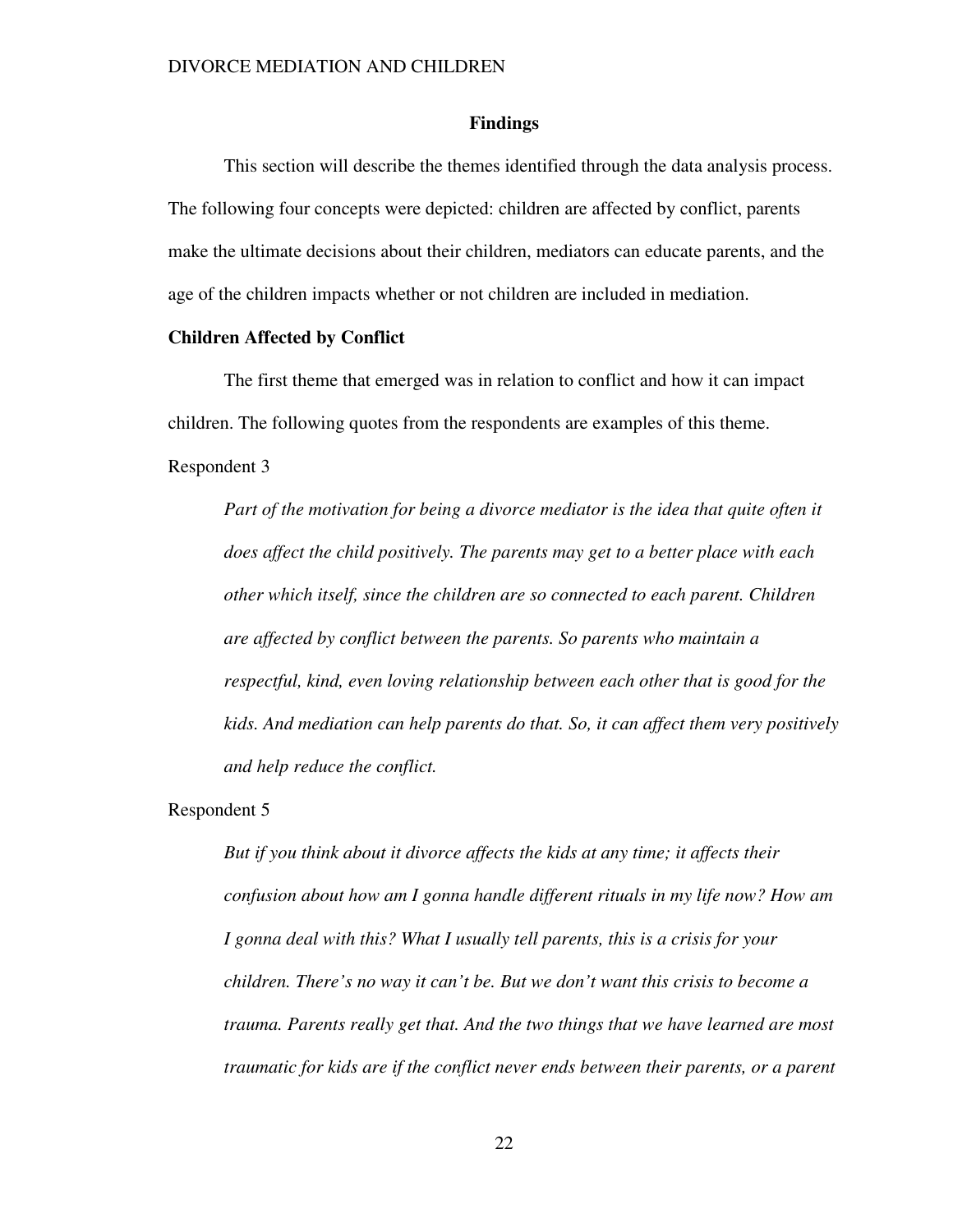*leaves and they don't have access to that parent. So any process that's designed to try to at least stop the conflict from escalating. Ideally we would like to say that we're transforming conflict into something different. Realistically sometimes we just make it so it doesn't get worse. Ideally if it works to use ADR, bring everybody's anxiety down. We're not quite as acrimonious towards each other. We have made the decisions together. Someone didn't tell us what to do. That's better for kids, to have that atmosphere.* 

This quote highlights that the mediator is empowering the clients by giving them information and letting them make their choices based on the presented information. This puts the responsibility into the client's hands and out of the mediator's which also could enhance the client's self-determination. The mediator made the decision to educate the client and provided ethical and competent information without imposing personal bias. Respondent 6

*The way I understand the research is that the one factor that has the most damaging impact on kids is parent conflict. And you're gonna be more likely to have parent conflict in a divorce than you are in an intact marriage. So you could extrapolate that a negative effect of divorce is the conflict, which negatively affects the kids. But it's not about the divorce; it's about the conflict. So if there's an amicable divorce without high conflict, I wouldn't say there is universally a negative impact of divorce. There are frequent occasions. So I can't say it's about the divorce.* 

In relation to the Family Stress Theory, the mediator can recognize the conflict and realize that conflict can impact the family system negatively. In mediation, the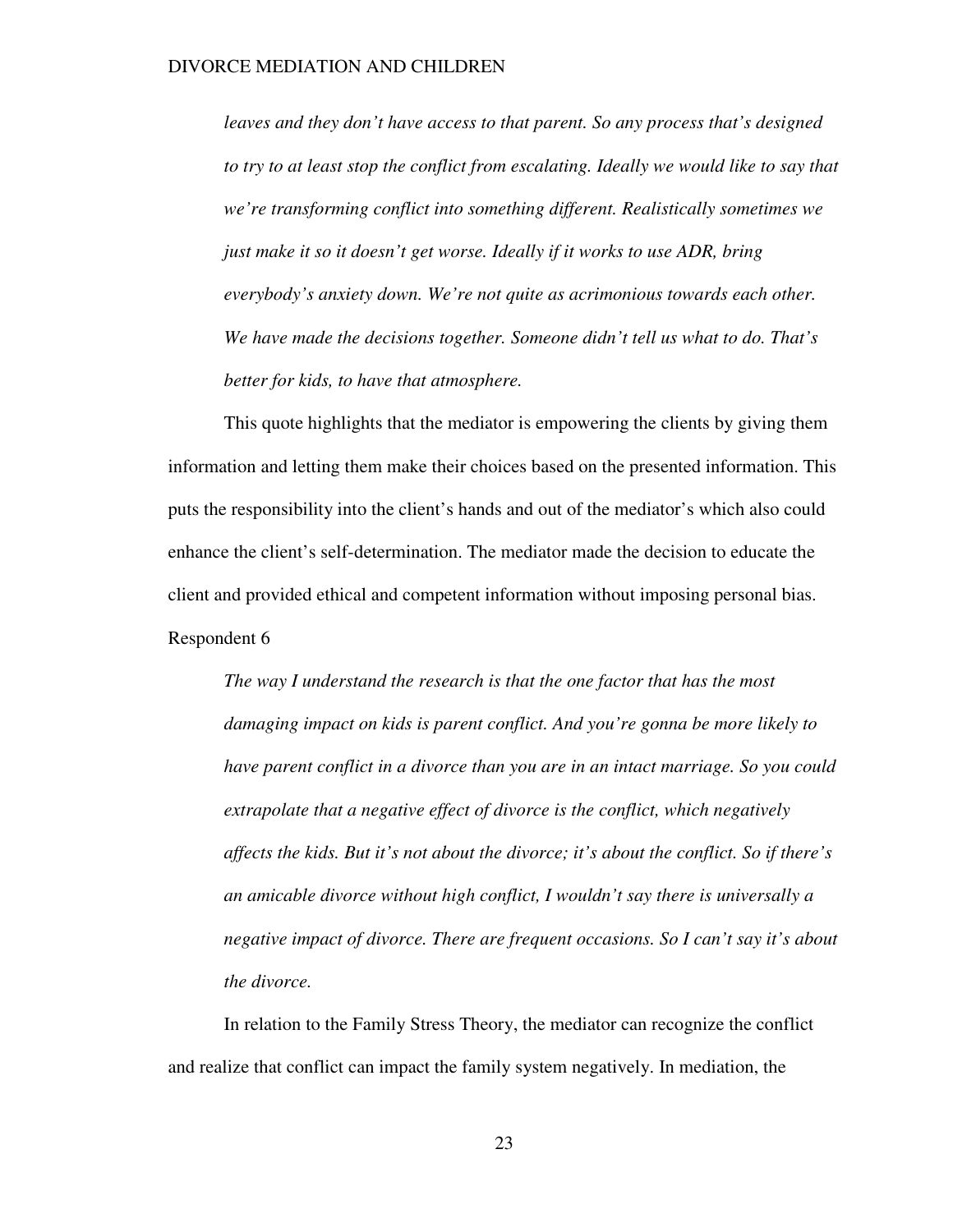coping skills could be discussed and the parents could be educated on ways to help their child cope with the change of roles and the consequences of the conflict.

Respondent 7

*I'll start with the positive. My process has a positive impact because it encourages parents to meet in the middle to find the middle ground to cooperate and collaborate for the best interests of the child. There's a lot of pressure to do that. Because they've got experts on a team, they cannot use legal typical strategies to put parties against each other. And I think that sets up a more successful experience and can affect children more positively. The parents then start off in a better place, have learned better skills, have better information. It could affect them negatively. Obviously divorce does affect kids negatively for a time. There's no way around that. It's a major life stressor and that impacts their emotional, physical, social health. There's an impact. But I feel like the collaborative divorce process is more likely to mitigate those effects rather than contribute to them.* 

When applying the Family Stress Theory to divorce mediation, it is important to remember that the child will be affected by the divorce. Keeping in mind the best interests of the child highlights the potential cause for harm to the child due to the familial conflict and recognizes the stress involved with the process.

This theme was widely apparent in the responses from respondents. This theme led into the next theme, as mediators are able to indicate to parents that divorce can be a crisis, and then intervene with psycho-education.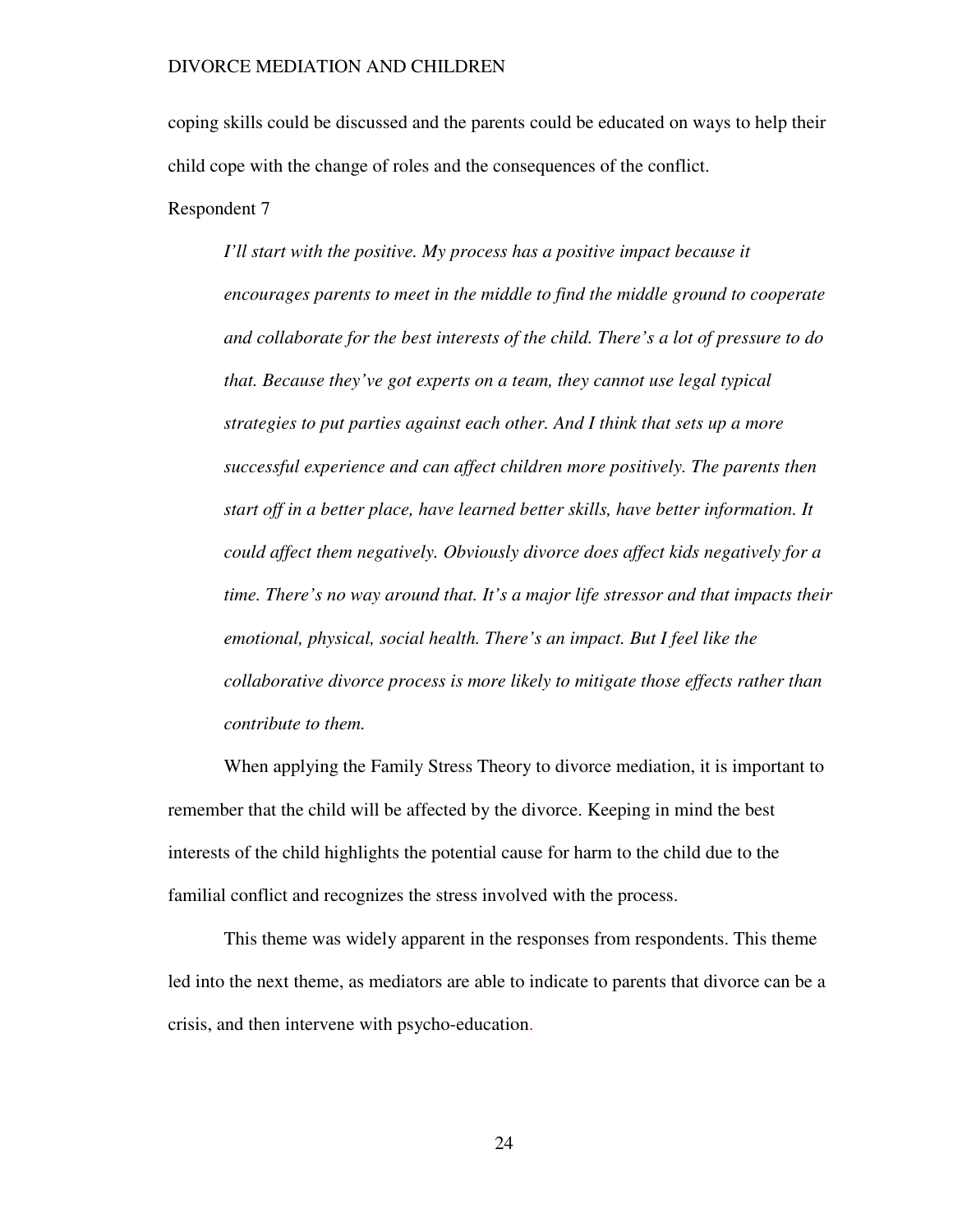### **Educating Parents**

Five of the seven respondents indicated a need for mediators to educate parents about the potential effects that the separation and/or divorce could have on their child, the needs of their children, and developmentally appropriate strategies and guidelines for their parenting plans. Respondents discussed important nuances that dictate how they decided to educate their clients, which corresponds strongly to the Cycle of Reflection. Furthermore, these nuances are well informed by research, suggesting the importance of understanding issues associated with the Family Stress Model. The following quotes from the respondents are examples of this theme.

Respondent 2

*Because the parents are responsible for their own outcome, but also for the outcome of the child. It's advocacy for parents to use a higher standard of reason than just reaction.* 

*Within mediation my role is to give people as much education as possible. I am happy to help educate; for example, this is how little Johnny is going to be affected by A, B or C.* 

*I don't care what decisions you come to, but I am going to tell you the pros and cons and consequences of choices. Not consequences, but I will tell you cause and effect.* 

*Sometimes, so one of the advantages of working in the industry is the education and studies I can read and receive about how divorce affects children. For example, Bird nesting: if you decide to keep the children home and the parents rotate, I learn about, and I see the long term consequences and how that could be*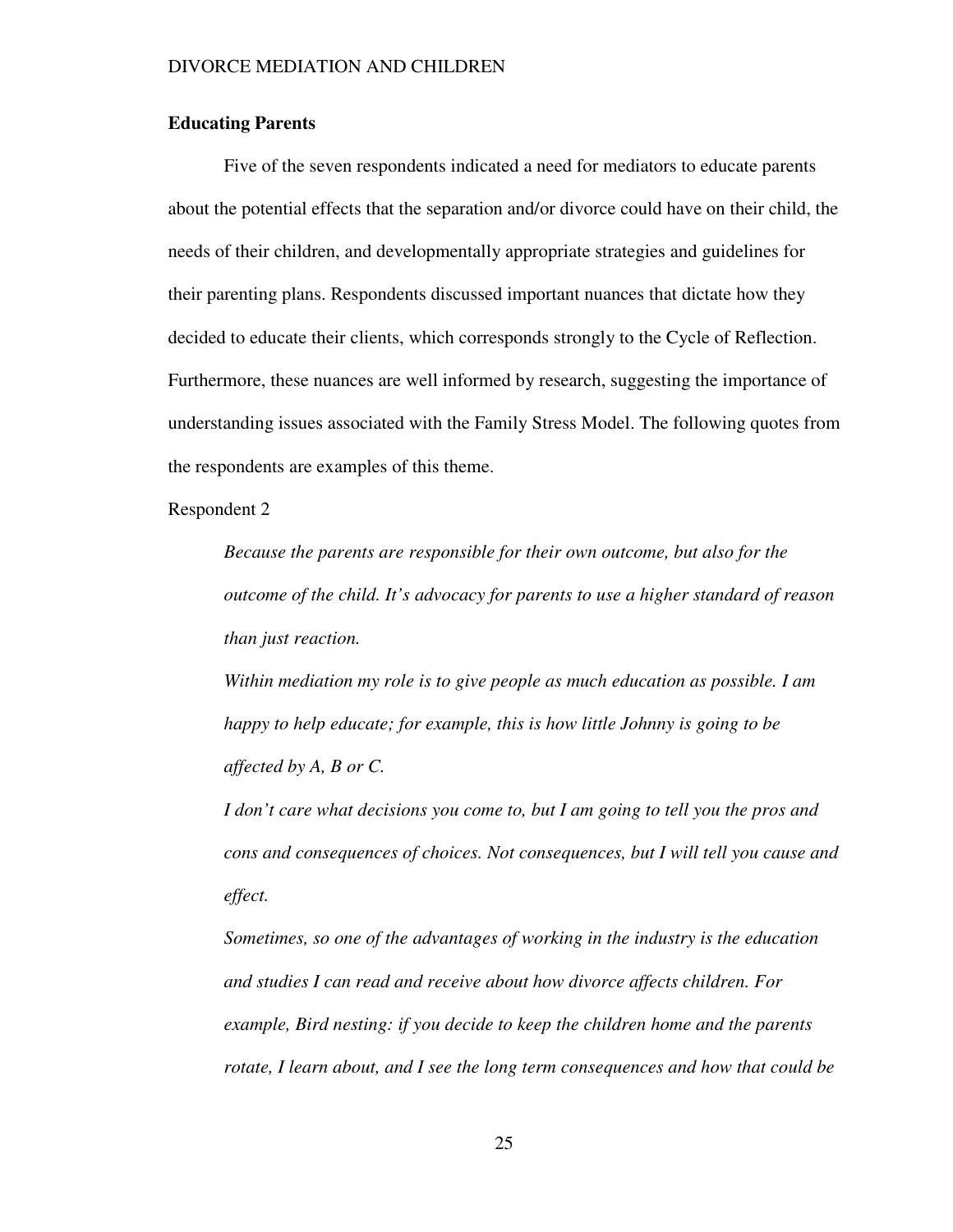*challenging for mom and dad. Week on week off, younger toddlers need more consistency with the parents. I think it's not knowing what the research is and not knowing where to look.* 

This quote, in relation to using research, demonstrates how part of the decision making process relies on understanding how the children will be affected. This resonates with the Family Stress Model, which encourages understanding the stress families endure.

*I think as much education as I can give. I am also a huge fan of referring parents, if they can afford it and if they have the time, if they have the commitment to their kids, to a child specialist, a mental health professional whose practice is child development focused. So I'm happy to send people to those, to engage and inspire and not judge, but educate and understand how to make child centered decisions.* 

The latter part of this quote "to engage and inspire and not judge" illustrates the value this professional places on the ethic of being respectful toward parents. Taking such an ethical and professional stance is a crucial part of the Cycle of Reflection.

Respondent 4

*We have very little control to say no, that's a terrible idea. More broadly, you don't see many cases like that. It's incumbent on family law attorneys to at least converse on the literature around it, and the literature on child development and the needs of children. So we are telling our clients. So we let them know that even though this is how their friends have done it in the past, here are some guidelines; let's see a way we could make this work for your family.*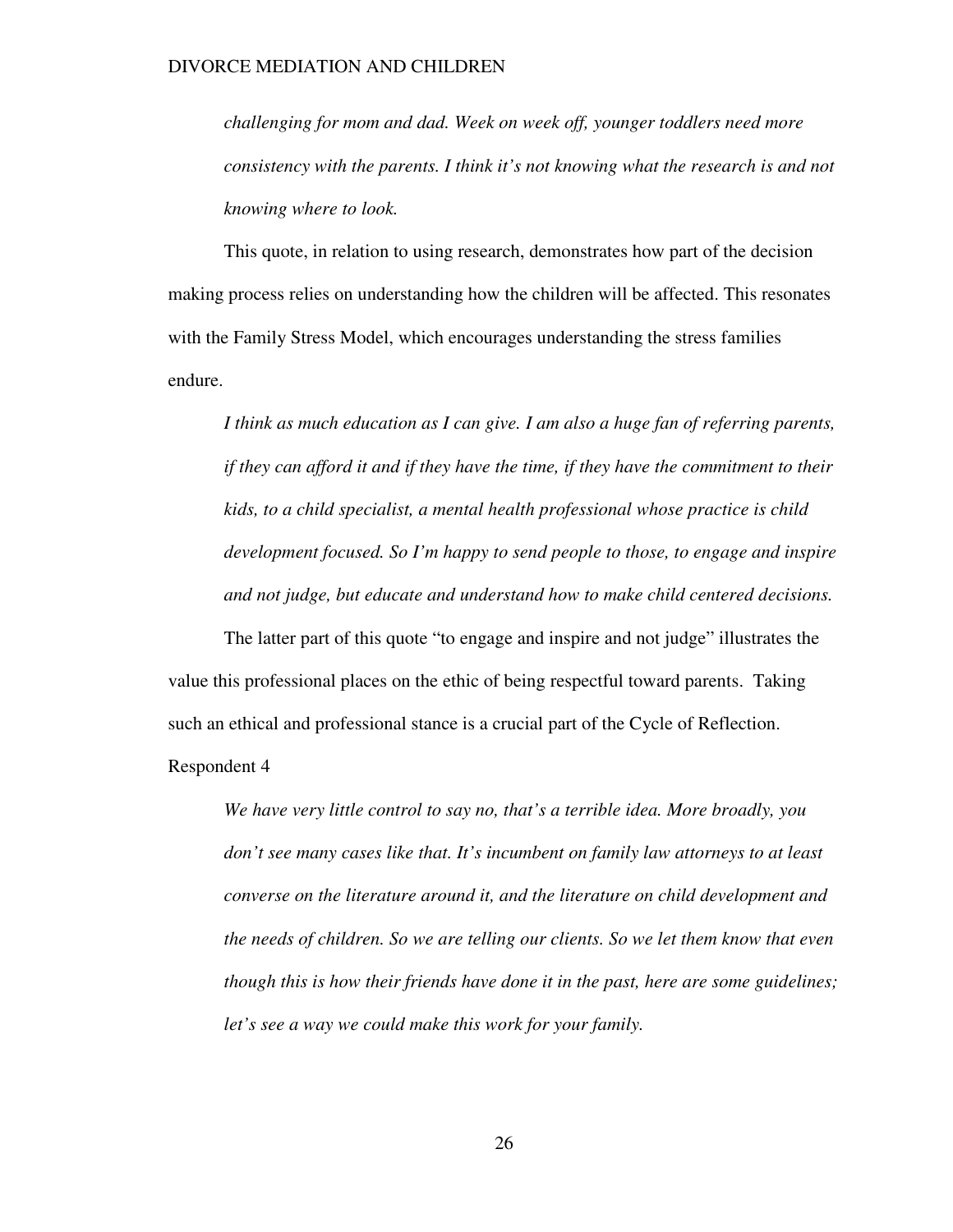Here again, the mediator speaks to the issue of reflection: how even though the family's friends have tried this one way, it is the mediator's job to show different options. Moreover, the careful wording here "let's see a way we could make this work for your family" again highlights and focuses on the ethical responsibility of the mediator to cautiously engage families without offending, as well as not impeding their personal opinion onto their clients.

#### Respondent 5

*So people have to suspend disbelief and enter into the notion that you are really going into co-parenting and stay responsive to your kids' cues and we're here to help with dispute resolution or looking at things differently. It should match developmental level, temperament, and their needs. If you're in ADR, you are not telling them what to do or making recommendations. Just pointing out certain things.* 

#### *Interviewer: Educating them?*

#### *Respondent 5: Yes.*

To "match developmental level" is to practice ethically, and to be aware of how the family situation may cause stress for the child. Here again, educating parents relies on mediator's knowledge of the family dynamic and different stages of family life, and relaying the information in a way that parents can understand it.

#### Respondent 6

*The family is the family. I can educate the parents. I can facilitate a discussion, question them and remind them about how a child's need is or is not being included in their discussion. But what they end up agreeing to do, I can't*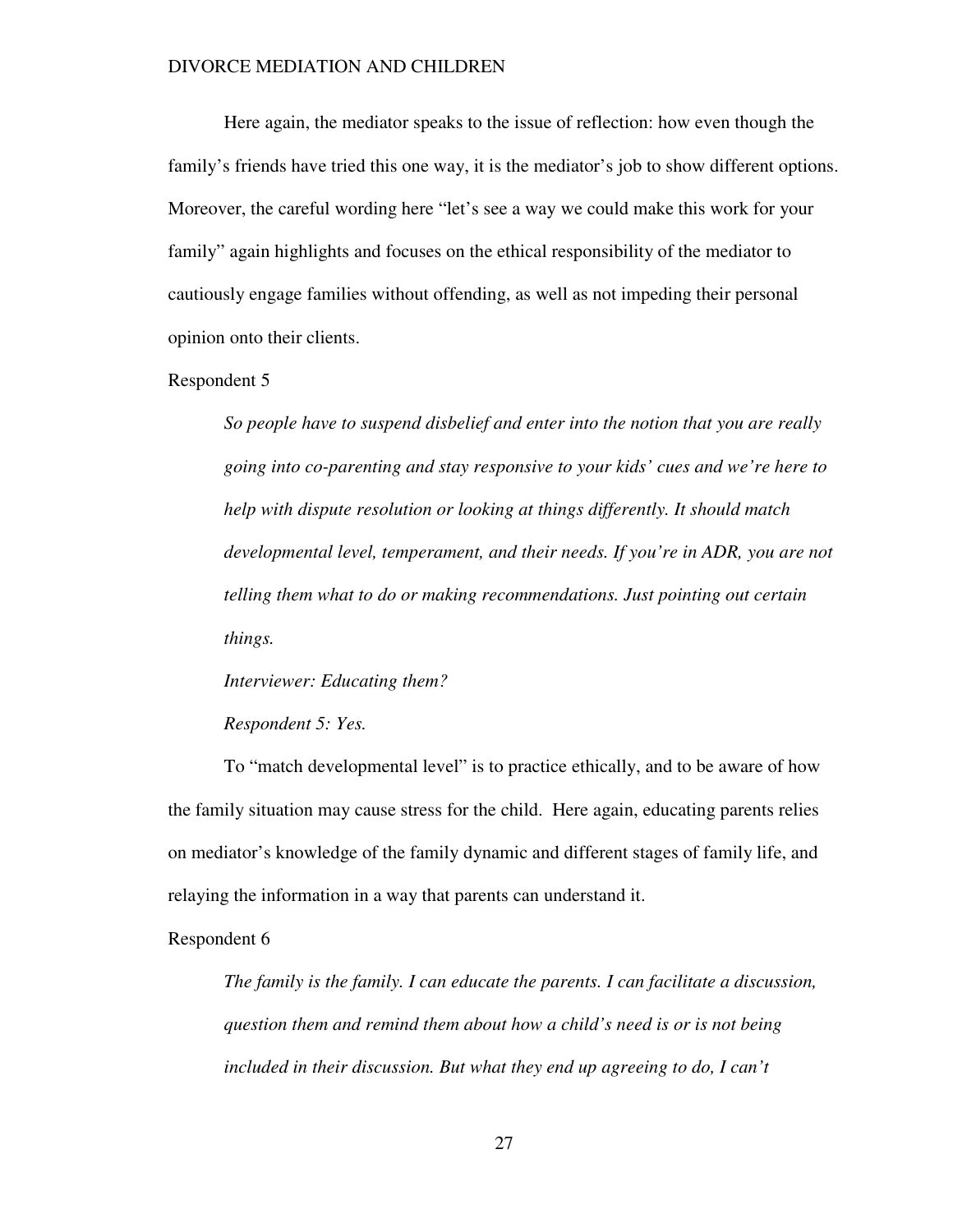*guarantee that's best for the child. And what they agree in writing, I can't guarantee they will stick with that. We know that the parents having a verbal argument in front of the child is not in the child's best interest. I can educate them about how that's not good to do in front of the child. We can go over that and talk about that for five hours, and they still might fight in front of the kid. They can say*  we will try, or write it in their plan, and then they go off and do it. So I cannot *ensure anything.* 

In this case, it is clear that the mediator still sees an ethical responsibility. However, in this case, the ethical responsibility is to respect the decisions families make. Thus, a part of the Cycle of Reflection is to recognize the role one plays as mediator. The mediator does not hold the family accountable or judge the clients, but provides ethical and competent education to the family.

Respondent 7

*It's up to the freewill of their caregivers. But I feel that if I arm parents with good information, from an unbiased source that's perceived as an expert that not only knows the field of child development and psychology and divorce, but has also met their child. It gives me some leverage from them. So it helps them consider my recommendations.* 

In this latter case, there is still adherence to the ethic of respecting family decisions. However, the mediator also recognizes the powerful role played through educating parents. Although parents can make the decision, giving the parents knowledge allows the mediator to feel actively involved in the outcome. Meeting with the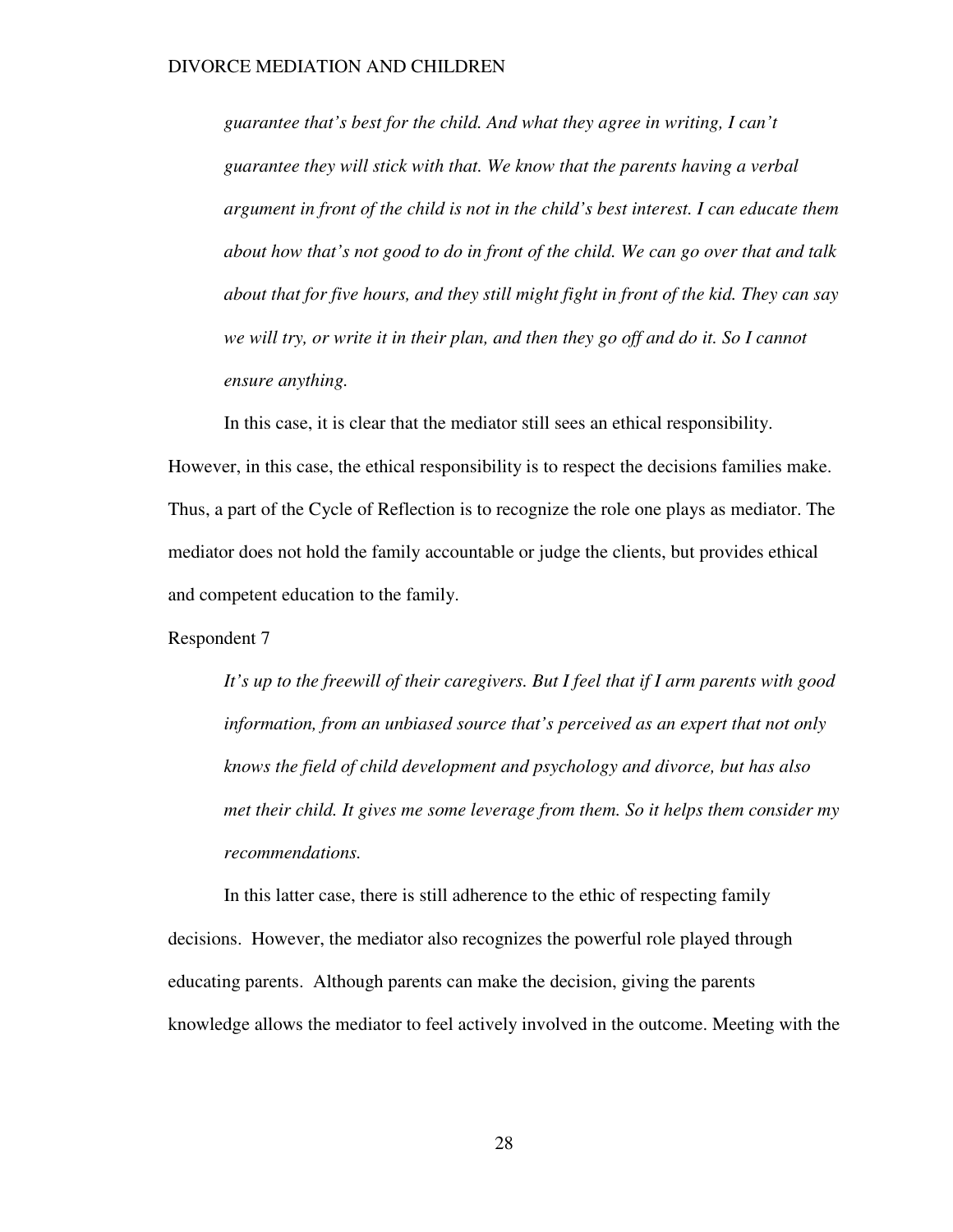child also gives the mediator more insight and leverage which might develop more rapport and trust with the family, which could better impact their outcomes.

It is different for each individual or couple that is experiencing the mediation process. Some couples have highly contentious relationships, where others can openly discuss their viewpoints without arguing. Therefore, couples require or request different amounts of education from mediators and are educated in many different ways. Importantly, mediators have to impart education to their clients based on these nuances and their devotion to ethical principles.

#### **Parents Making the Ultimate Decisions**

The third theme that emerged from the interviews was parents making the ultimate decision about the inclusion of their children in mediation. Five of the seven respondents discussed the parent's role in mediation and how the parents make the ultimate decision of including the child or not. The following quotes from the respondents are examples of this theme.

Respondent 1

*This one family in particular they had three boys, each parent had his or her own home, they didn't live that far apart so they could go to the same schools...the kids were a little bit older, and I said I think it would be good to see how they think the schedule is working from the kid perspective. That was the big grind with that particular couple. She didn't think that the schedule was good for the boys and you know it definitely wasn't good for her and she expressed that she didn't think it was good for the boys. And the dad said well I think kids are pretty flexible and doing fine, and we talk about how they're doing. I thought in that*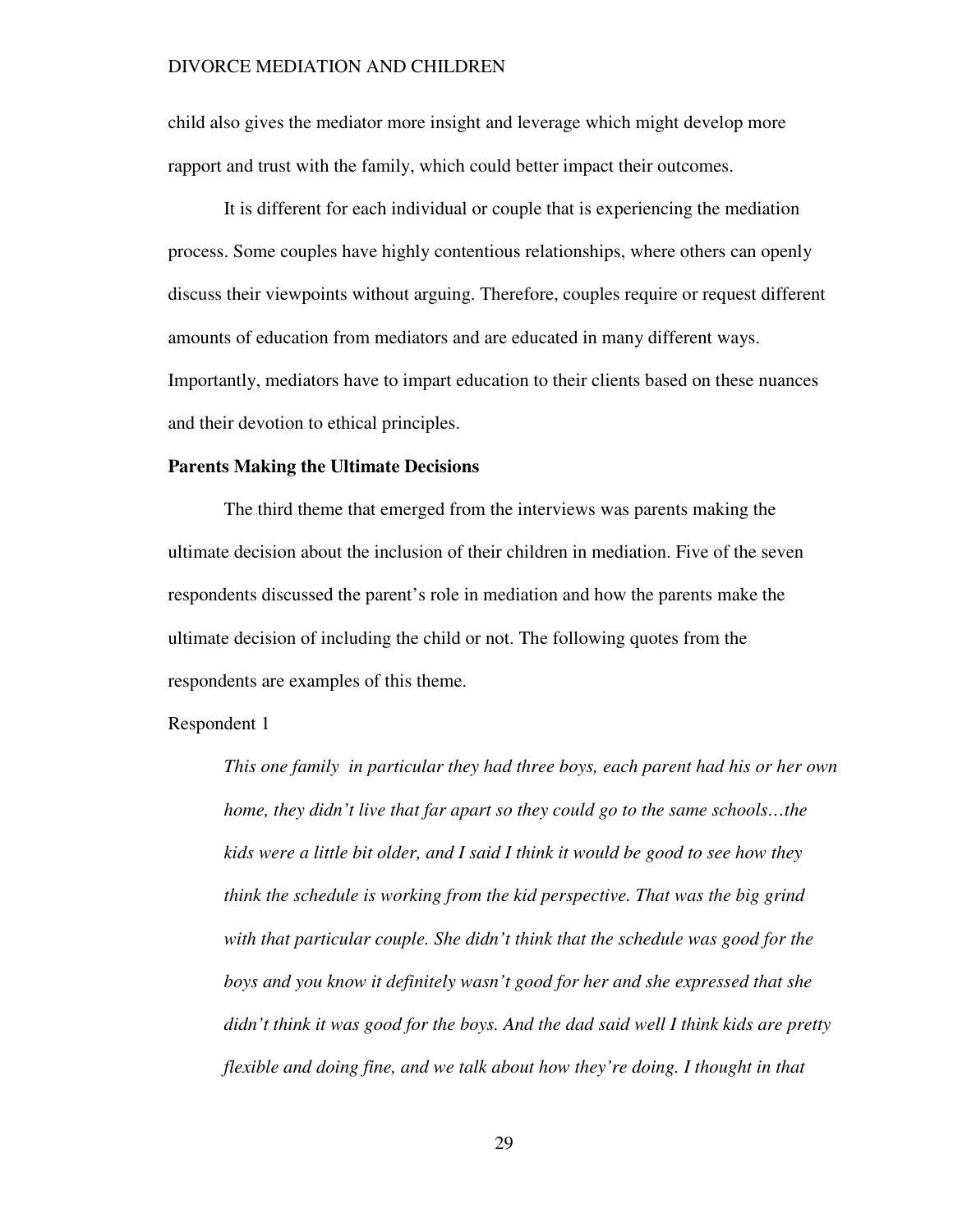*case it might provide some real insight to talk to the boys: see how does that schedule work for you? Not to ask which place do you prefer so much, but how does the schedule work? What would work better? Assuming that your parents aren't ever gonna get back together? What do you think is the best way to manage getting to school and sports and all those kinds of things? But she was the one who said no there's no way you're not talking to my kids.* 

*Interviewer: So the parents have the ultimate say?* 

*Respondent One: Yeah, unless there's a court order. If the court says your kids are going to talk to a mediator, then no.* 

Again, empowering the clients and giving them the power and education to make their own choices is an ethical duty that could be considered when inviting children to participate in the mediation process. Receiving consent from the parents and respecting their decision would be considered an ethical component of the case.

Respondent 2

*I think mediation as opposed to litigation is a really positive thing. Number one, parents are making the decisions, not an attorney. Not a judge. The parents that are inspired by the best interests of the children.* 

*It's a little intuitive but I have a couple of guidelines. I wouldn't bring a two year old or a five year old in. So the age of the children, especially if they're older. The other thing I use with kids into the process qualifier is, are the parents giving the power away to the children? I had one couple where the kids knew how to play mom and dad against each other, taking sides, to get what they wanted, so the parents need to be the parents and not put the sole decision making responsibility*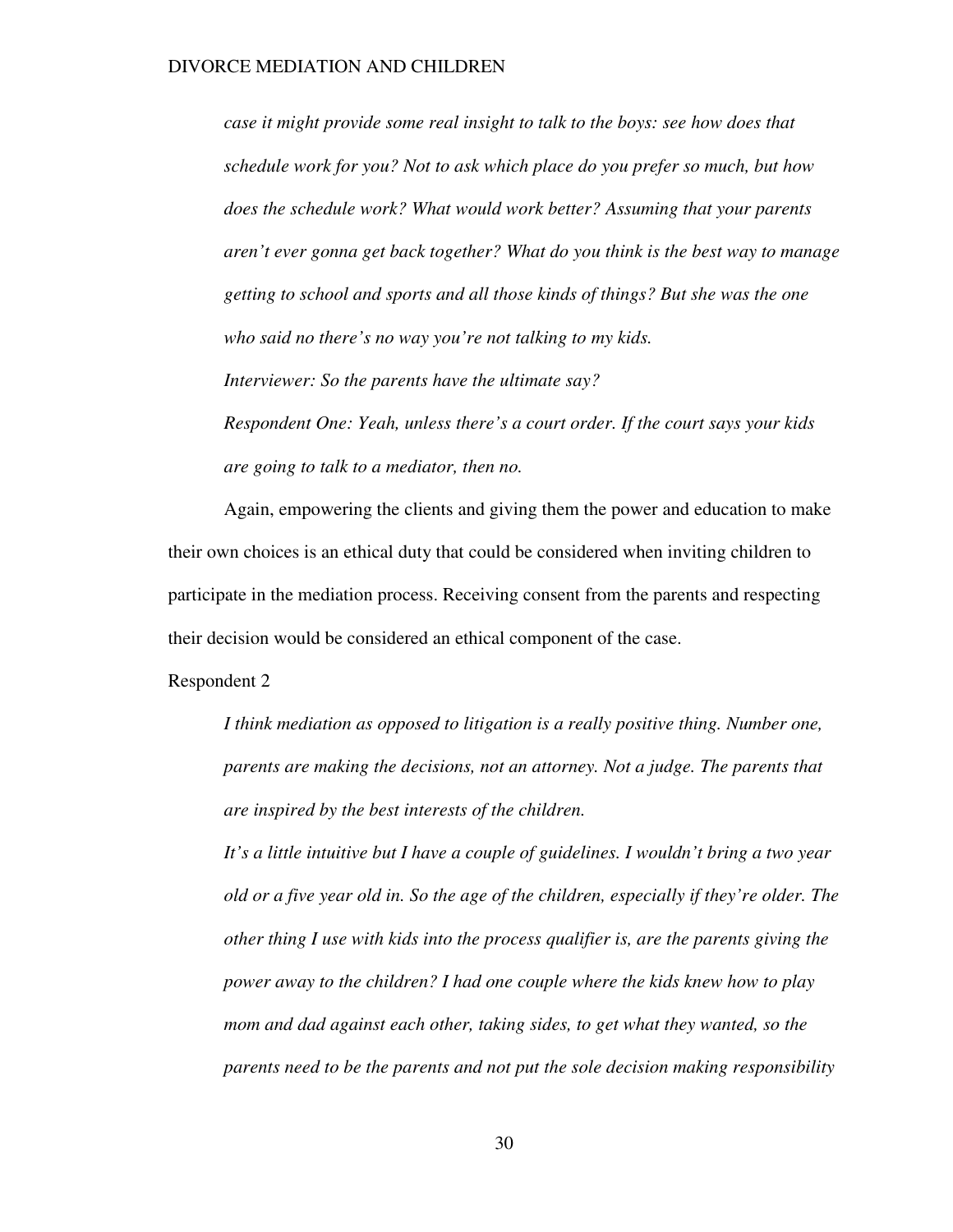*on the children. If I noticed that the parents wanted the kids to make the decisions, I would coach the parents, like you guys need to retain the power, and try to coach them a little bit and remind them they are the parents and not the children.* 

The role of the parents and children being addressed in the latter part of the quote is very important in relation to the Family Stress Theory. "Remind them they are the parents and not the children" refers to role changes, which are common with crisis, divorce, and stress that families encounter.

Respondent 3

*I have seen my role as helping parents get to a better place with their conflict. And the basic assumption is parents who are at a good place with each other make better decisions and decisions that are more tuned into the child's needs. If parents are freaking out in their war with each other, they can't pay attention to the kids; they're too busy defending themselves and in their own war. So if they're at a better place it opens up a lot of energy for them to pay attention to their kid more. So that's my contribution of helping parents get to a better place.* 

Respondent 4

*I certainly try to help them see what's in the child's best interest, to counsel them to help them see that, but I'm not the child's attorney. They have the last say.*  Respondent 7

*95% of the time kids are included in the collaborative process; they meet with the child specialist which is a neutral party. It's a default… Interviewer: I'm assuming the parents have the ultimate say?*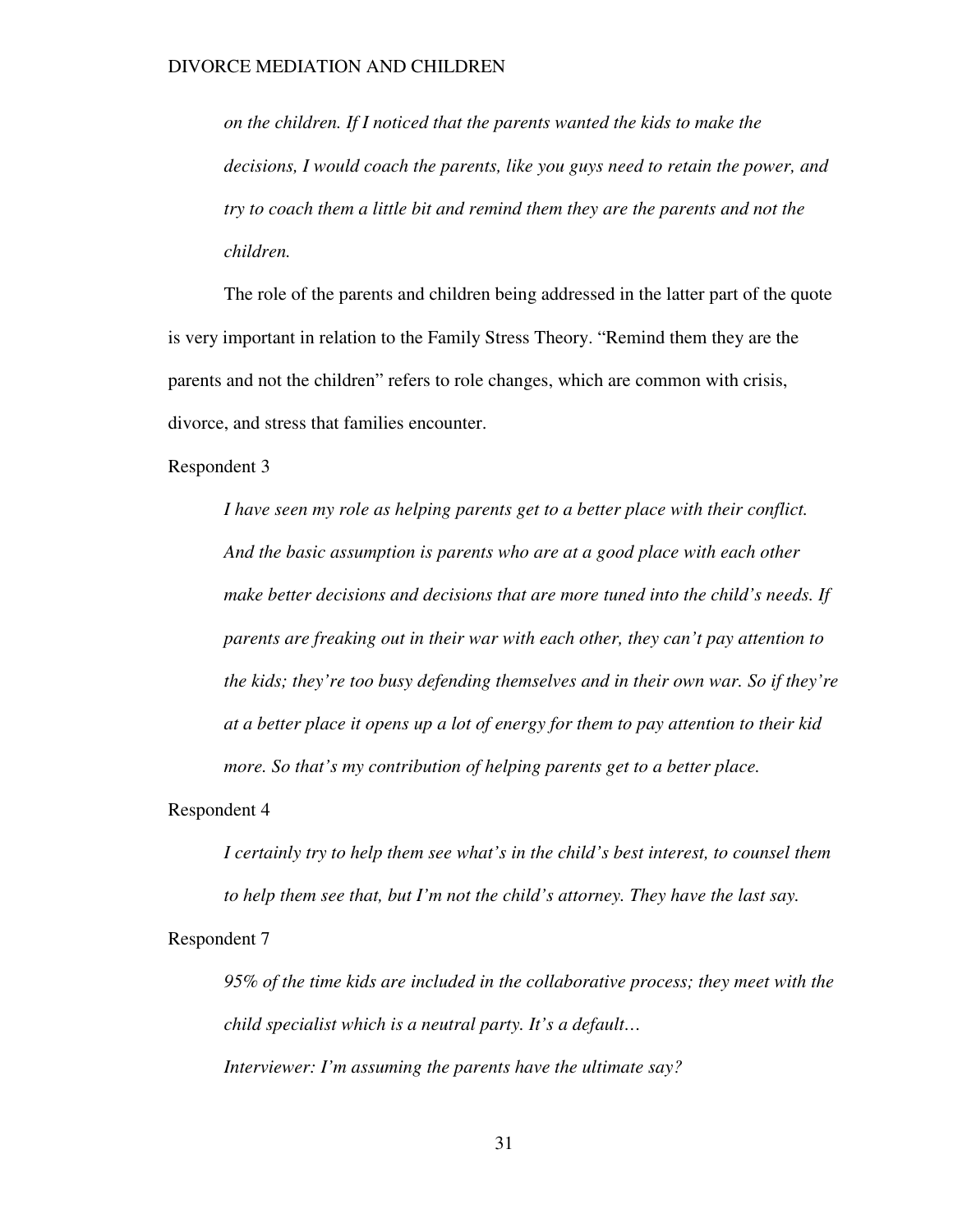*Respondent 7: Yes, absolutely. I have never had a parent decline to have their child be involved. I have had parents be concerned, wondering what we're going to talk about. But once they hear my agenda they usually don't have concerns. I'm trying to think if I've had a child refuse, but I can't think of any right now.* 

This theme emerged in two different ways as some respondents discussed parents deciding whether or not to include the children, where others discussed parents deciding what is best for their children in general. This theme highlights that the parents have a voice over the mediator as to whether or not their child will be included in the mediation process as well as the overall outcome of their children, as the mediator cannot control this beyond the mediation sessions.

#### **Age of Children Can Impact Decision to Include in Mediation**

The fourth theme that emerged from the interviews related to the age of the children and how that impacts the decision to include them in the mediation process. Five of the seven respondents indicated that the age of the child is an important thing to consider when being involved in the mediation process. The following quotes from the respondents support this theme.

#### Respondent 2

*It's a little intuitive but I have a couple of guidelines. I wouldn't bring a two year old or a five year old in. So the age of the children is important, especially if they're older.* 

Including or not including children in mediation because of their age could be viewed as an ethical dilemma. At this point, professional mediators could refer to the Cycle of Reflection chart to analyze the ethical dilemma by gathering more information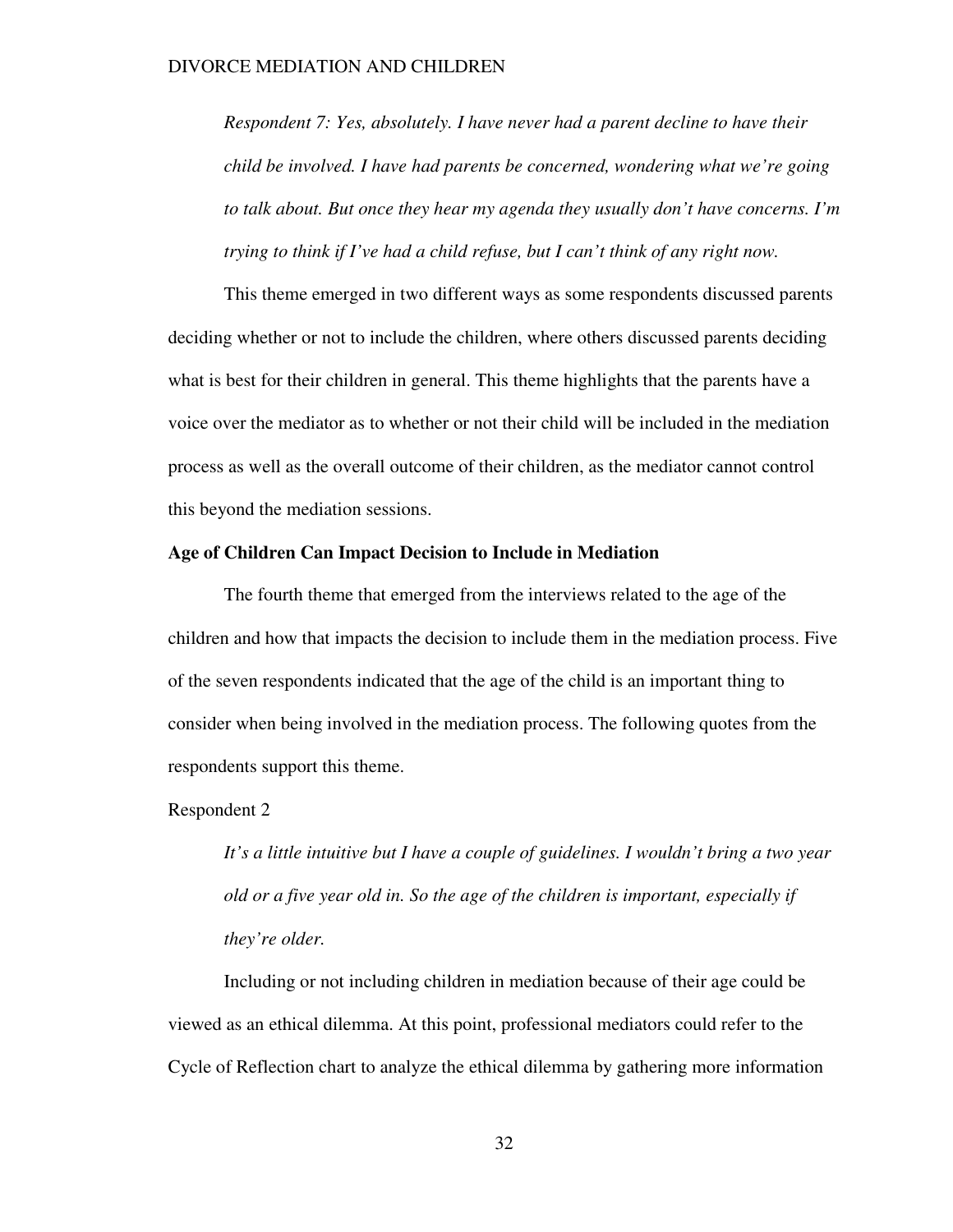and reflecting upon their personal biases. This respondent indicated that a two year old would not be brought in due to his/her developmental stage which is her professional opinion based on her training on child development and ethics.

Respondent 3

*I believe there are certain age limits that I imagine most mediators have a certain age under which they won't want to include the kid. 14 I would bet is standard; they would likely say it is ok to include the kid. Also OK under age one.* 

Respondent 4

*What I typically mean is trying to entertain the child's preferences so the mediator can give some perspective on how the child's going to perceive the arrangement that we have reached. And typically my base criteria for that is A) if the client is having opposing ideas on what the child wants, mom says the kids never want to see dad, dad's attorney says no that's not true, the kids love dad they want to see him all the time. Then I think you are able to have a third party neutral or the mediator themselves actually entertain the kids preferences so that as you go forward with mediation you're operating with factual information. Other than that I tend to say with very young children, one, two, three years old, there isn't any point in including the child, I'm not sure that it's developmentally appropriate and I don't know that it would add a whole lot to, because children younger, lower elementary and younger, don't add a lot to the process by expressing their wants or needs. So usually I'm looking at what the children actually want, if that's a live issue then actually, then it's helpful and those would be my two primary screening tools.*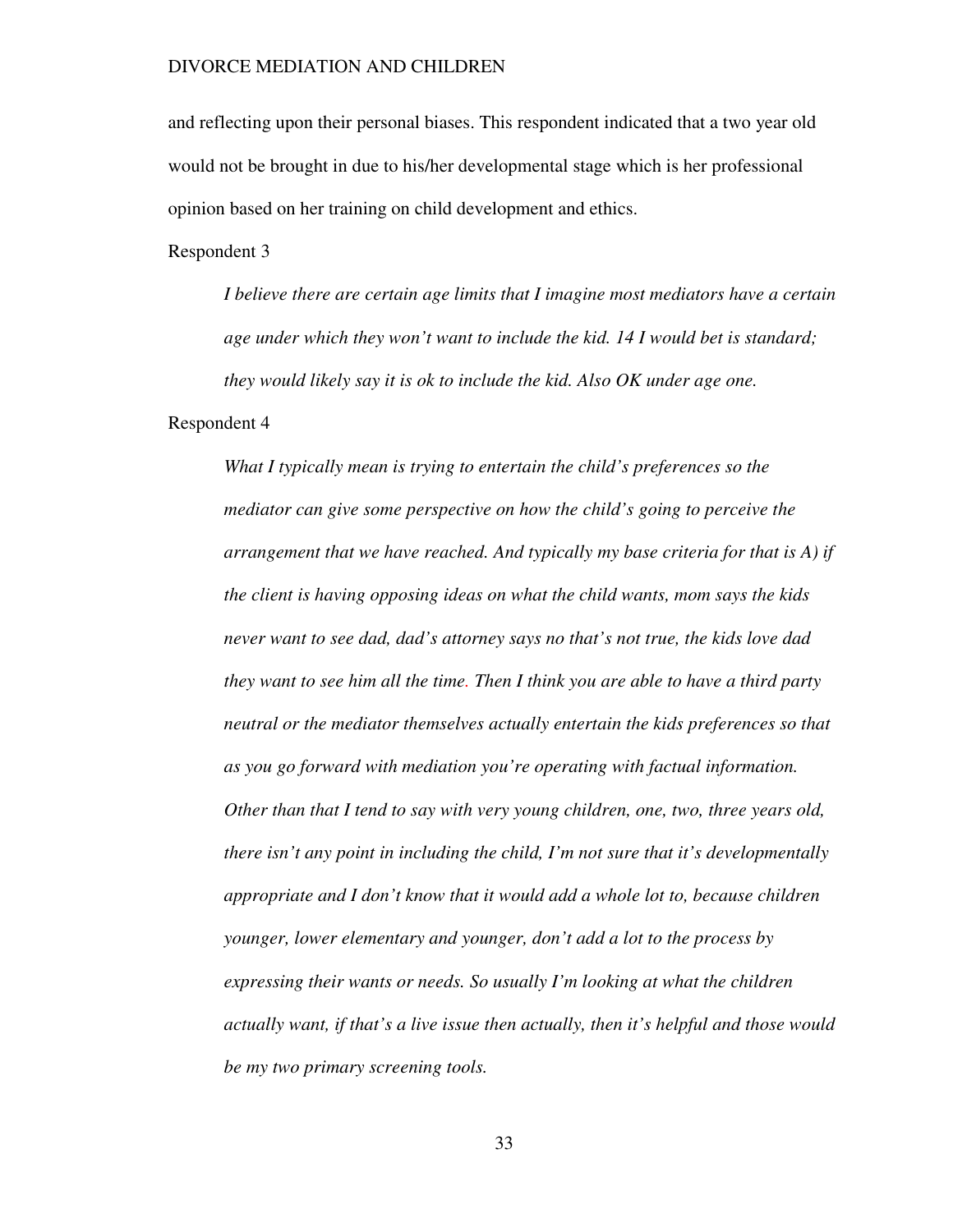#### Respondent 6

*Any minor children are included. The older, maybe 16, 17, 18, at a lesser degree*. *We actually will ask the parents to come in with the baby. You can still get an idea of the temperament, the relationship. I still ask the parents to bring the young one in to a session, to experience that together.* 

This respondent highlighted the importance of the relationship, even though the family is experiencing separation or divorce. In relation to the Family Stress Theory, since divorce can have long term consequences, it is important to highlight the connection that is still positive between the parent and the child.

Respondent 7

*If the decision were made to not include them it would be maybe age, that some don't feel comfortable working with a younger child. Maybe three or four or younger. That wouldn't surprise me if that were a factor for some. The autonomy of the child, if the child is hesitant or feels, is pushing back in some way, we don't want to push them or make it more difficult for them in any way either.* 

The autonomy of the child was discussed in this quote for the first time in any interview. Although the mediator ethically still needs to respect the family's wishes, this gives power and a voice to the child, respecting their wishes and boundaries, not only those of their parents.

This theme revealed varying responses from respondents; however, the respondents discussed their reasoning regarding the age limits and discrepancies. All four respondents gave an age of which they thought was too young or old to include a child which highlights the importance of the Cycle of Reflection and their views on ethical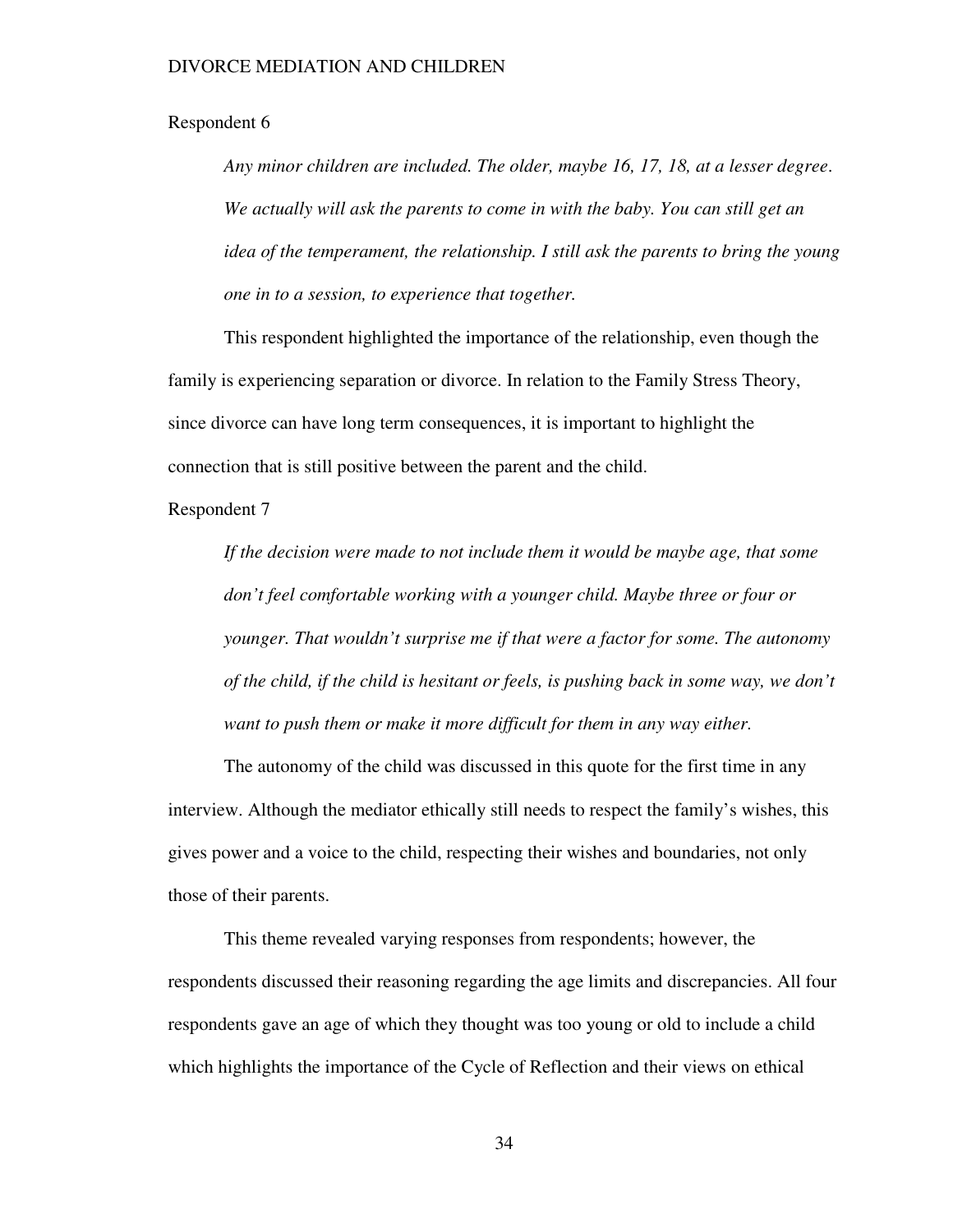practice. Each mediator has their own background, personal experiences, and biases that they bring to their clients. Based on their values and experience, they are able to determine their comfort level of working with children in the mediation process. Some respondents will include children of any age, where some indicate only certain age ranges that they will work with.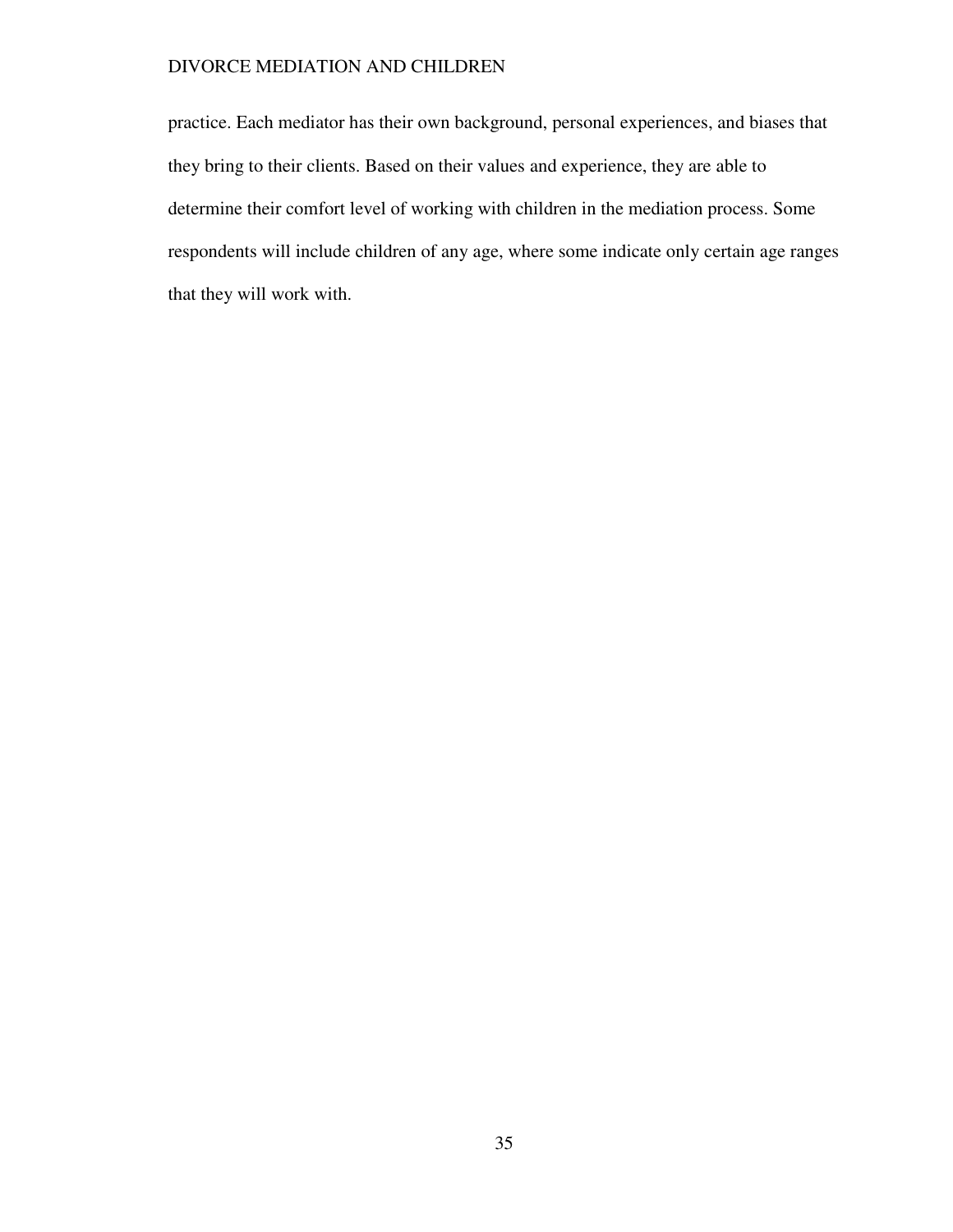#### **Discussion**

#### **Consistency between Themes and Previous Literature**

The first theme, divorce and conflict impacting the children, was widely apparent in the data. Respondents indicated that divorce can be viewed as a crisis, but hopefully not a trauma for children. Emery (2004) and Saposnek (1991) assert that divorce can impact children the most and that it can present as a crisis in a child's life, which supports this theme. With the emphasis on the impact of the divorce on the child, it is evident that mediators are aware of this issue and can provide education to parents and use their professional judgment when involving children in the process.

Findings also indicated a second theme of mediators educating clients. The respondents indicated that they believe that the more information and education parents have, the better the outcome could be for the child. Literature concluded the same, stating that mediators can offer education to the parents (Giunta & Amatea, 2000; Holtzworth-Munroe, 2010; Raisner, 2004) especially about child development or possible responses they might have to the divorce. Literature also concluded that mediators can educate parents on how conflict can impact children (Holtzworth-Munroe, 2010), which five of the seven respondents revealed as well.

 A major finding highlighted the mediator not having a bias, or presenting in a non-judgmental demeanor as a common characteristic of professional mediator. This was a common theme in the literature and interview findings. Other common characteristics mentioned among the literature and interviews included background knowledge and training of mediators and mediators' use of effective communication skills. Weingarten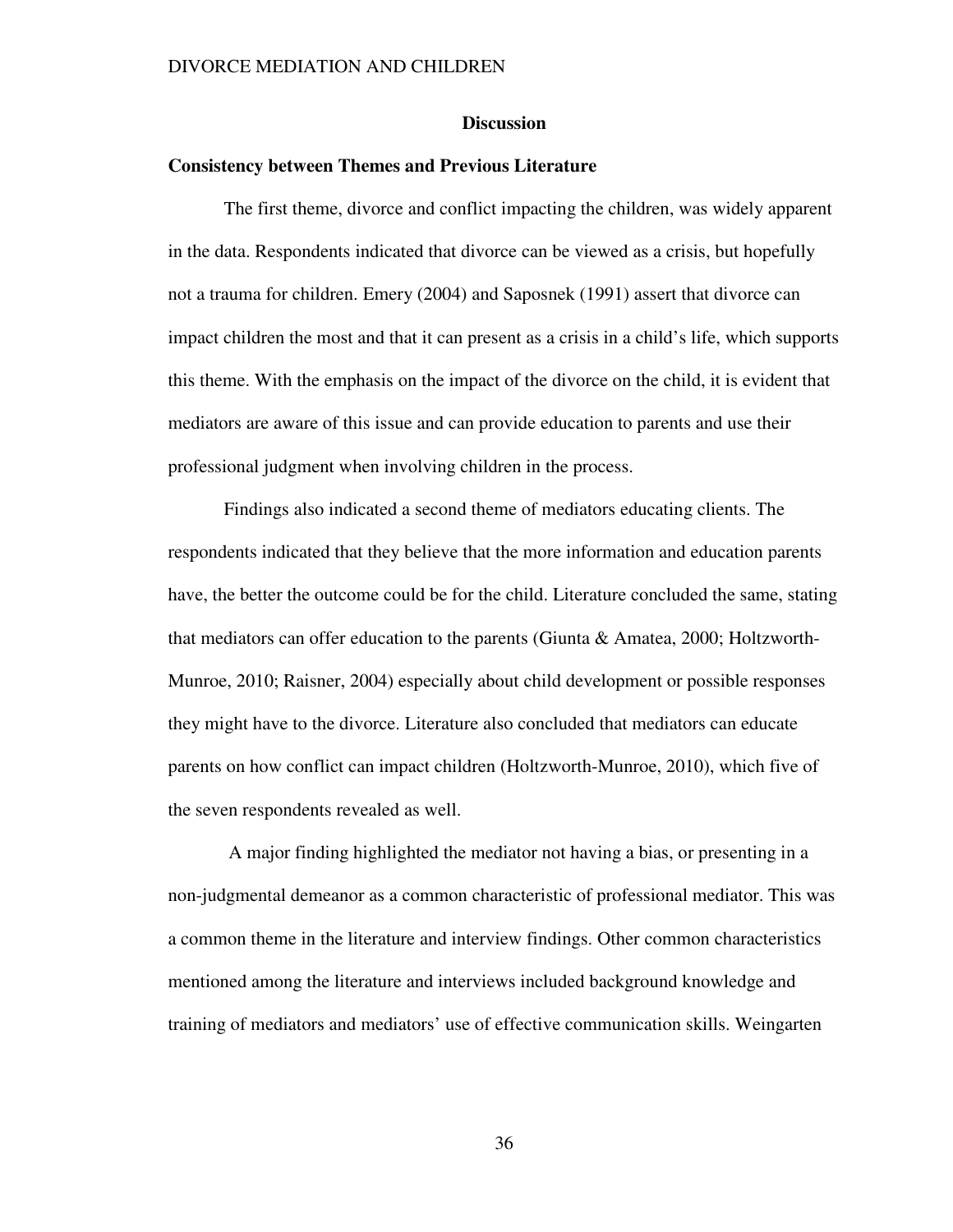(1986) and Grebe (1986) related to the professionalism of a mediator, indicating that a mediator should encourage cooperation and sensitivity in a respectful manner.

Findings in the literature asserted that mediation can be "less time consuming" and "more humane" than litigation (Kelly, 2004, p.3). However, no respondents discussed the mediation process taking less time than litigation. Rather, respondents indicated that the duration of mediation depends on the family, their situation, comfort level, and ability to communicate.

The findings of this research suggest that mediators, as part of their ethical practice, are consistently working on behalf of the well-being of children. Through my research, I found similarities in themes from the interview, as well as in the peer reviewed literature. Based on my interpretations of the interview, honest and open communication is a way parents could work together for the children. Respondents and the literature also discussed that open, honest, and increased communication overall will benefit the child. Children are also being brought to the forefront of the discussion in mediation, with most respondents indicating that they will educate parents about the best interests of their children and how they could be impacted by divorce. The promotes the well being of the child with the assumption that parents will consider the psychoeducation provided by the mediator and consider this when making parenting decisions and custody arrangements.

The age of the children being a determining factor regarding their inclusion in the mediation process was discussed in the interviews, but not in the literature. This could be due to not all of the studies being conducted by professionals that encompass a strengths based assessment or not having a knowledge base in child development. Many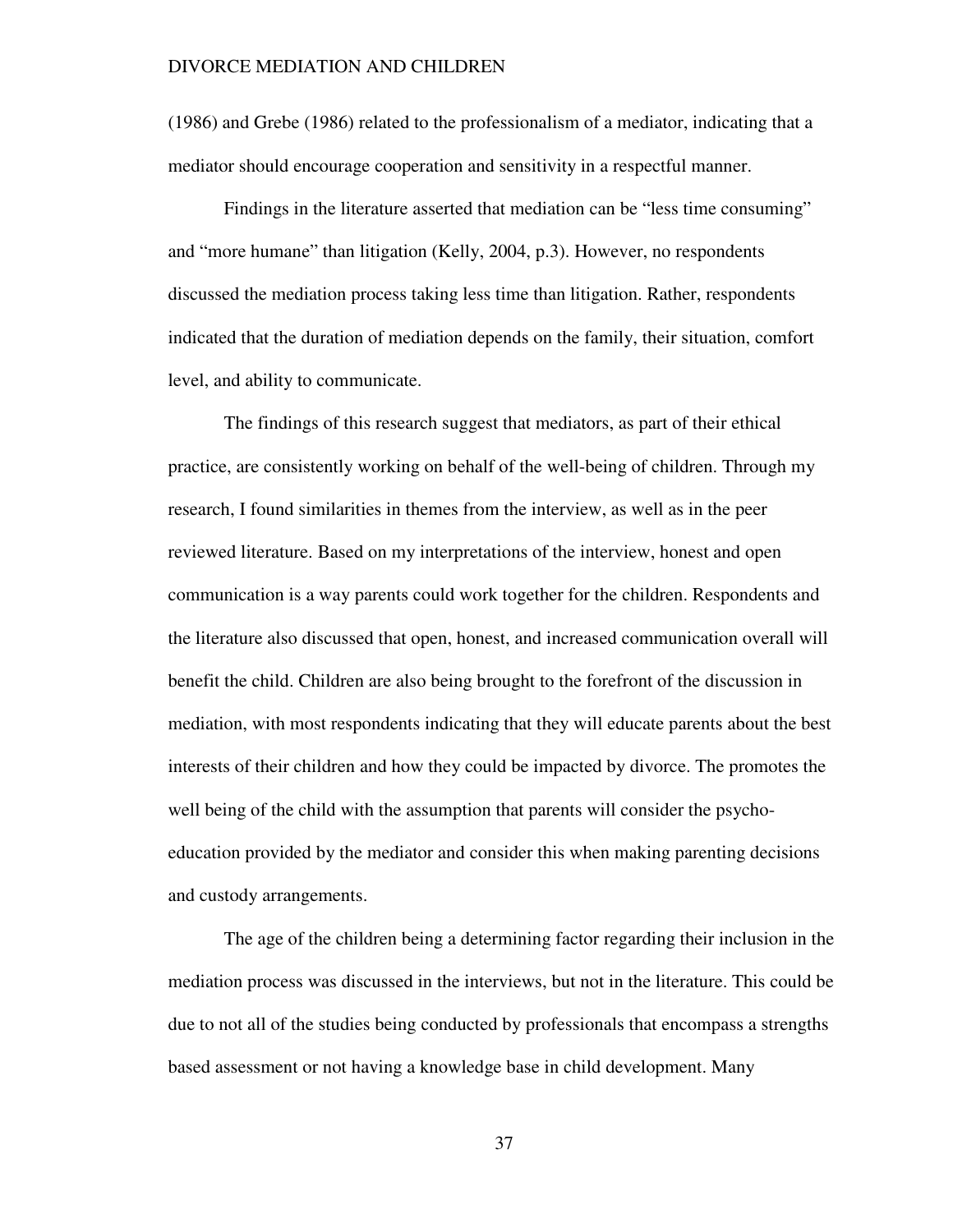respondents, as well as the literature, implied a need for a knowledge base in child development to be able to best serve couples with children. Future research could analyze the education background of mediators who are working with children to further develop the field and professional standards of divorce mediators. Having a background in child development could enhance the opportunity for mediators to have more clients who have children. It would also support the ethical duty of competent service to clients.

Both the literature and the findings spoke about including children in the process but not putting them in the middle. This could be related to the definitions of child focused and child inclusive mediation, and the professionals' familiarity and application of those terms. Respondents indicated that the children should be included so that they have a voice; however, that they should be put at the center of the mediation, not the middle, indicating that the child should be the center of the conversation, not the arguing point for parents. With contentious divorces, many respondents indicated that parents will argue over custody and physical arrangements for the child, without considering what is best for the child or what the child wants.

#### **Social Work Practice and Research Implications**

After analyzing the data and comparing it to the literature, implications for social work practice are focused around child development and family dynamics and their relation to divorce mediation. Social workers practicing mediation, especially when including children in the process, should have a well developed understanding of child development and Family Systems Theory. In order to provide competent services to families with children, social workers will need to be able to educate parents on what they could expect their children to experience as a result of the divorce. In relation to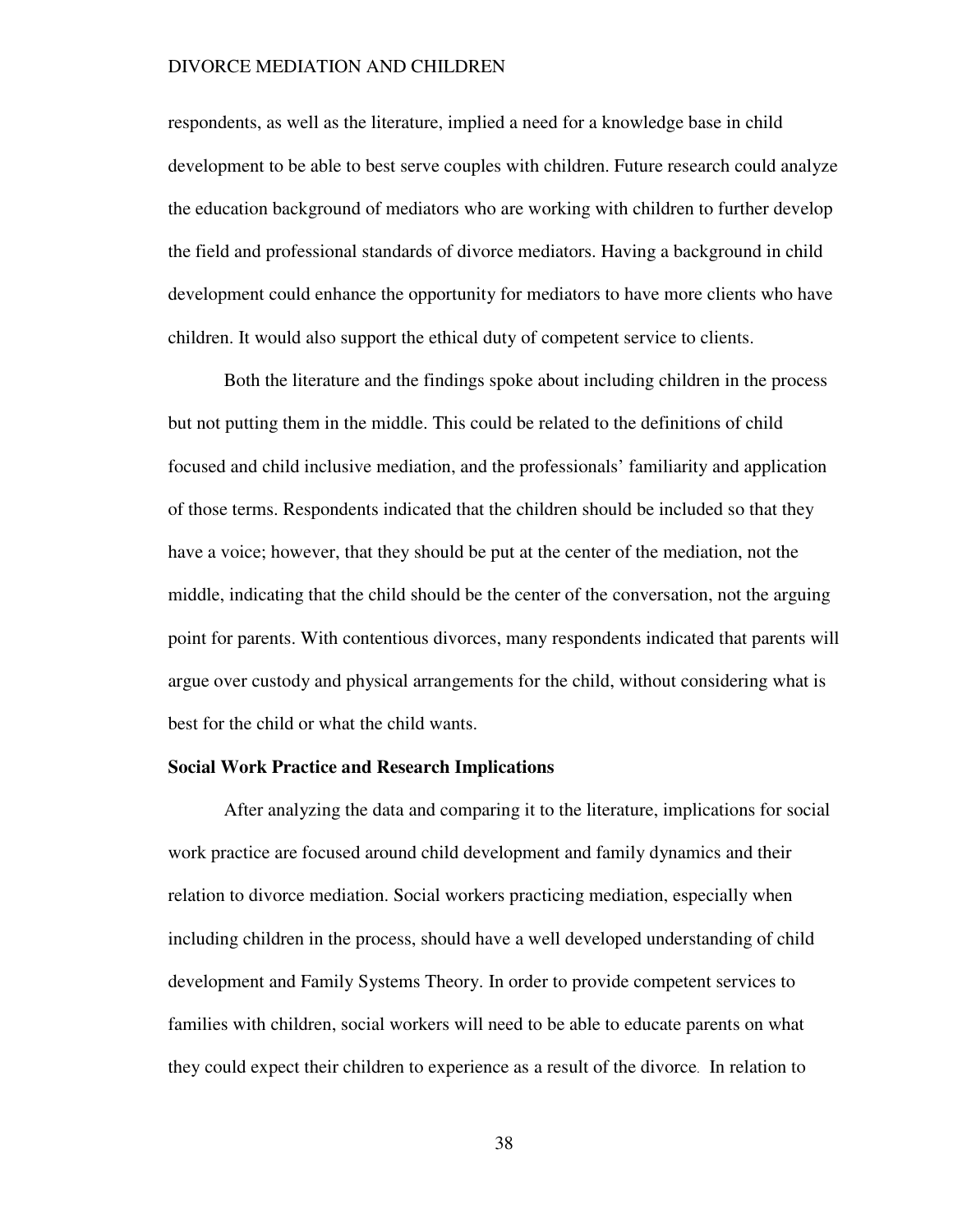ethical standards, this would be in accordance with the NASW Code of Ethics, specifically honoring the value of competent service to clients. In relation to the Family Stress Theory, educating parents about potential effects of divorce would support this theory by identifying the stress related to the crisis and their ability to recover from it.

Future social work research could also address the topic of different age ranges of children, and how it impacts their outcome after mediation. Studies could categorize age ranges by developmental levels of children. For example, toddlers age two and three could be grouped together and pre-school aged children four to five could be grouped together. A study could then be conducted on how they were impacted by the process or if their voices were considered in the process. Many respondents discussed that they do not get to see the outcomes of the children they involve in mediation cases, and this could be addressed in future research by follow up interviews with participants at three, six, nine, and twelve months after the conclusion of the mediation services. This would be in accordance with the ethical responsibility of continued education and research and still continuing to consider the best interest of the client.

Another research idea would be to focus on children's attachment styles before and after mediation as an intervention. This would highlight how the crisis of the divorce did or did not impact the adjustment and attachment style of the child and parents. Pre and post tests could be administered to participants to determine attachment styles before, during, and after the mediation process. This could be administered to the parents to determine their parenting style(s) and to the children as well, to measure their attachment.

It is evident from the literature and findings that mediators need to provide ethical and competent services to families in mediation. This was illustrated and evident in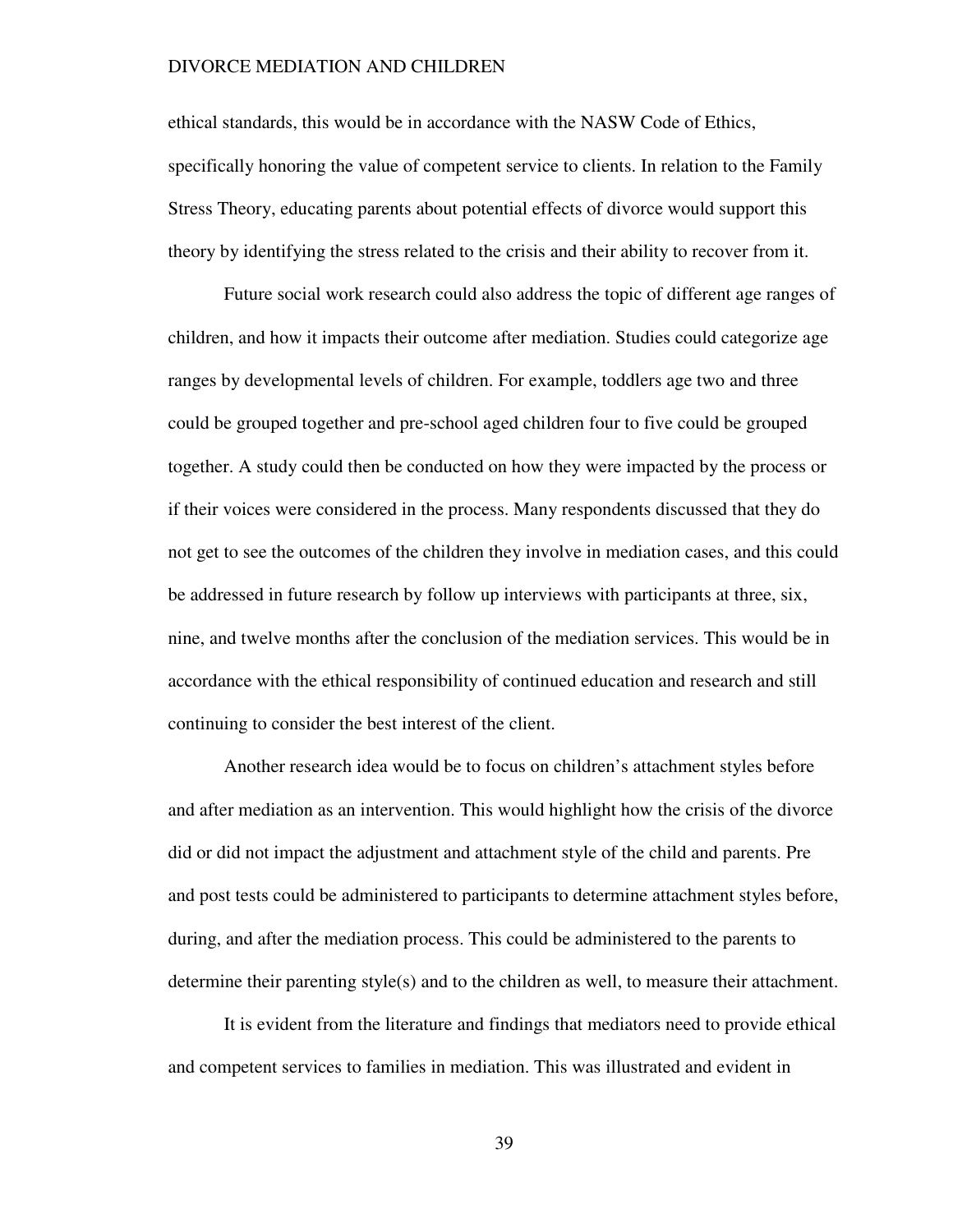different ways from the respondents. More specifically, respondents made it clear that in order to maintain clear boundaries, there is a balance that needs to happen in mediation which completely respects the parents' decisions, and court-ordered arrangements and decisions. Parents' decisions could differ from what a judge might order or recommend, and court ordered arrangements could be viewed as more child-centered.

In relation to ethical decision making, future social work researchers could ask social workers their opinions and processes regarding ethical decision making when involving children in the mediation process. Social workers could reflect on their personal biases and the potential impact that could have on the mediation process with families. Biases could be explored more fully by continued supervision and consultation with professionals in the field. In relation to the Cycle of Reflection, the professional could analyze the ethical dilemma by gathering more information and reflecting upon their personal biases to maintain ethics and competency. Research could also highlight common ethical dilemmas that arise when working with children in mediation or common steps taken to address ethical dilemmas in mediation so that it does not negatively impact the process.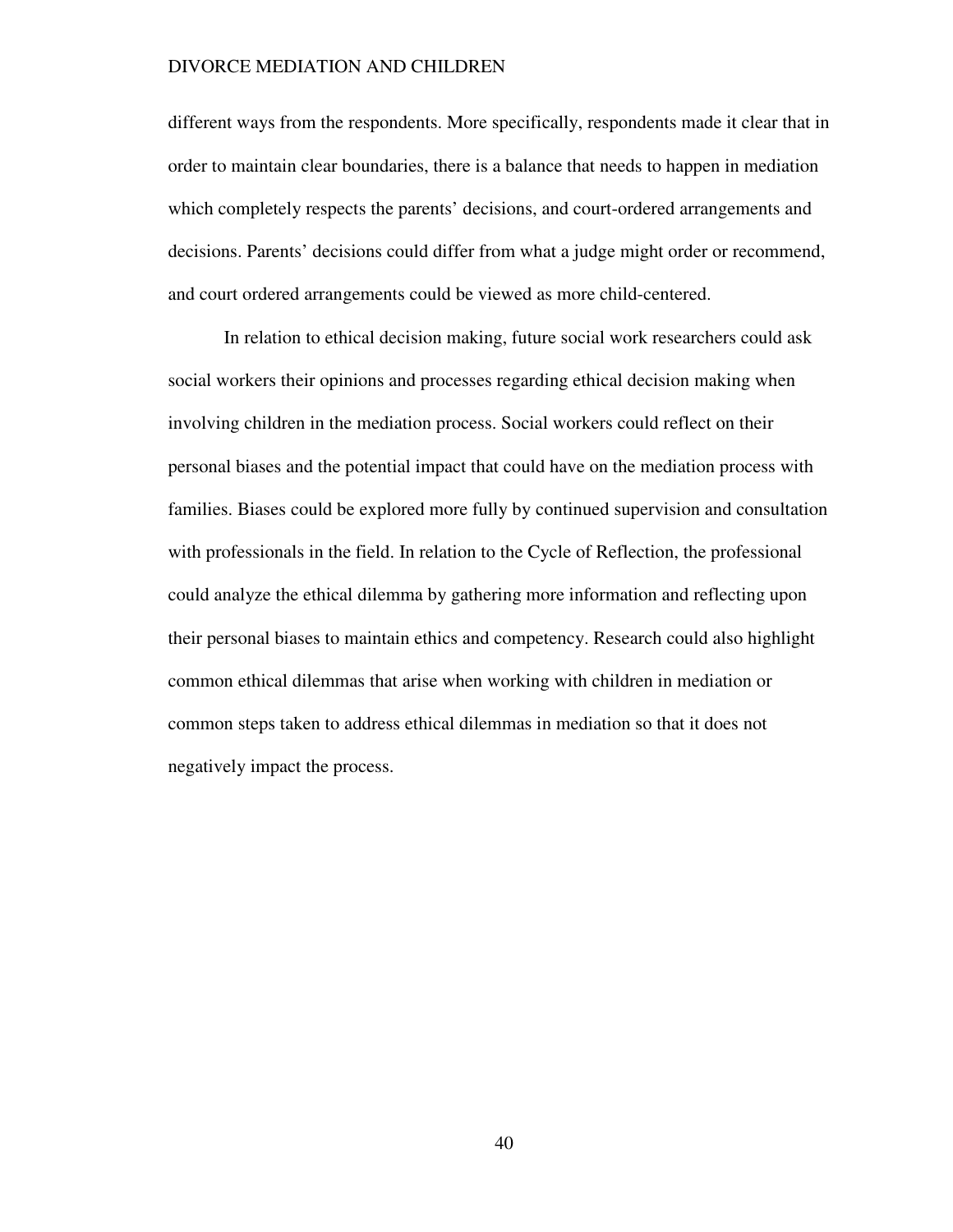### References

Alton, L., Oliver, C., & Griffin, C. (1999). Divorce mediation: The impact of mediation on the psychological well-being of children and parents. *Journal of Community & Applied Social Psychology, 9*(1), 35-46. Retrieved from

http://ezproxy.stthomas.edu/login?url=http://search.ebscohost.com/login.aspx?dir ect=true&db=aph&AN=11819995&site=ehost-live

Academy of Professional Family Mediators. (2012). The professional family mediator summer 2012 newsletter. Retrieved from

http://www.professionalfamilymediators.org/docs/Newsletters/apfm\_newsletter\_S ummer2012.pdf

Amato, P. R. (1993). Children's adjustment to divorce: Theories, hypotheses, and empirical support. *Journal of Marriage & Family, 55*(1), 23-38. Retrieved from http://ezproxy.stthomas.edu/login?url=http://search.ebscohost.com/login.aspx?dir ect=true&db=aph&AN=9409210579&site=ehost-live

Amato, P. R. (2000). The consequences of divorce for adults and children. *Journal of Marriage & Family, 62*(4), 1269-1287. Retrieved from http://ezproxy.stthomas.edu/login?url=http://search.ebscohost.com/login.aspx?dir ect=true&db=aph&AN=3772498&site=ehost-live

Amato, P. R. (2010). Research on divorce: Continuing trends and new developments. *Journal of Marriage & Family, 72*(3), 650-666. doi: 10.1111/j.1741- 3737.2010.00723.x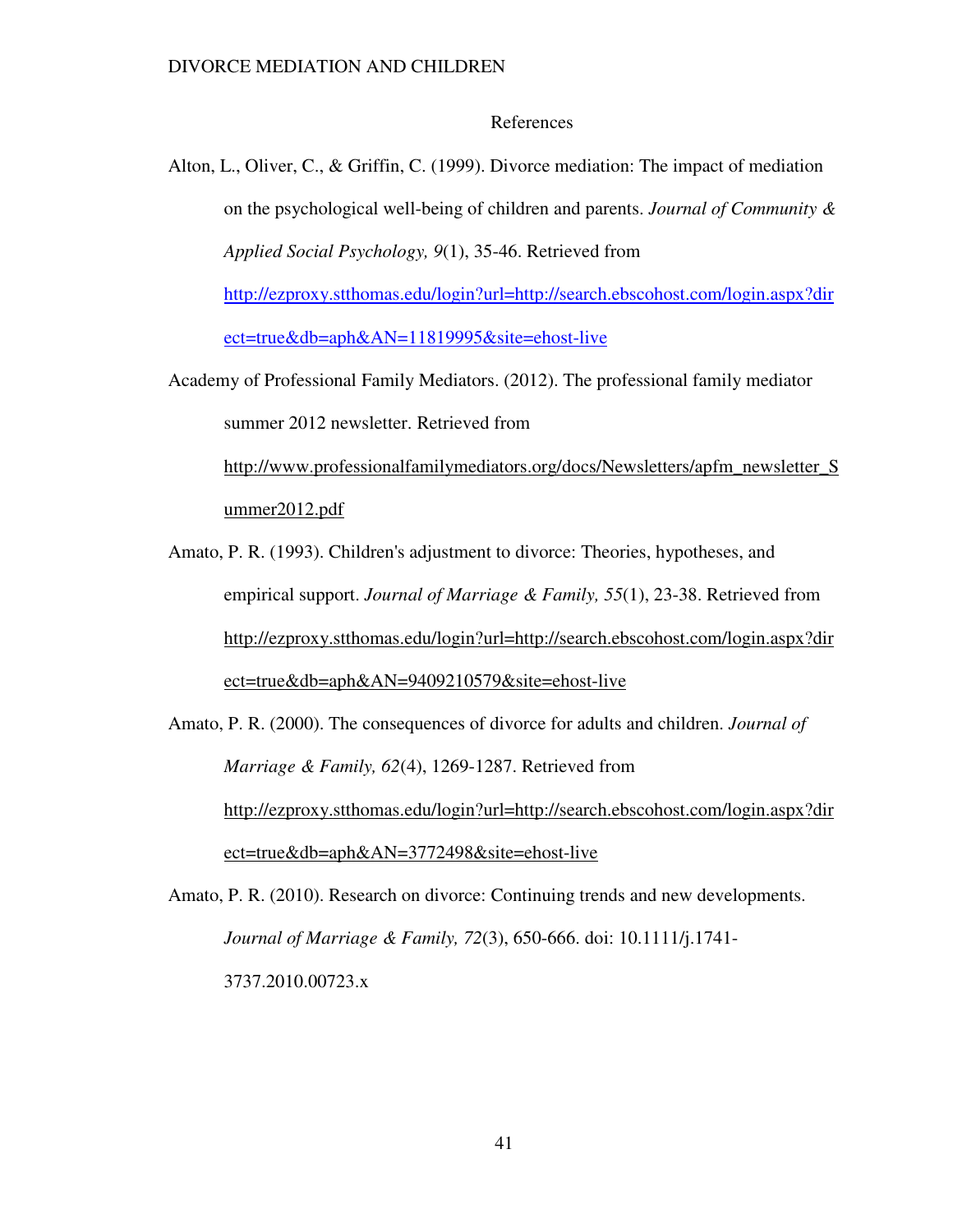- Amato, P. & Sobolewski, J. (2001). The effects of divorce and marital discord on adult children's psychological well-being. *American Sociological Review*, *66(6)*, 900- 921.
- Bagshaw, D. (2007). Reshaping responses to children when parents are separating: Hearing children's voices in the transition. *Australian Social Work, 60*(4), 450- 465. doi: 10.1080/03124070701671164
- Beck, C. J., Sales, B. D., & Emery, R.E. (2004). Research on the impact of family mediation. In J. Folberg, A. Milne, & P. Salem, *Divorce and Family Mediation*  (pp. 447-482). New York: The Guildford Press.
- Beckett, C. (2000). Family Theory as a framework for assessment. Retrieved from http://jan.ucc.nau.edu/~nur350-c/class/2\_family/theory/lesson2-1-3.html
- Berg, B. L. (2004). Qualitative research methods for the social sciences (Fifth Ed.). Needham Heights, MA: Allyn & Bacon.
- Cashmore, J. A., & Parkinson, P. N. (2011). Reasons for disputes in high conflict families. *Journal of Family Studies, 17,* 186-203.
- Children's Defense Fund. (2012). The state of America's children handbook. Retrieved from http://www.childrensdefense.org/child-research-data-publications/data/soac-2012-handbook.pdf

Deutsch, R. M. (2008). Divorce in the 21st century: Multidisciplinary family interventions. *Journal of Psychiatry & Law, 36*(1), 41-66. Retrieved from http://ezproxy.stthomas.edu/login?url=http://search.ebscohost.com/login.aspx?dir ect=true&db=aph&AN=35138221&site=ehost-live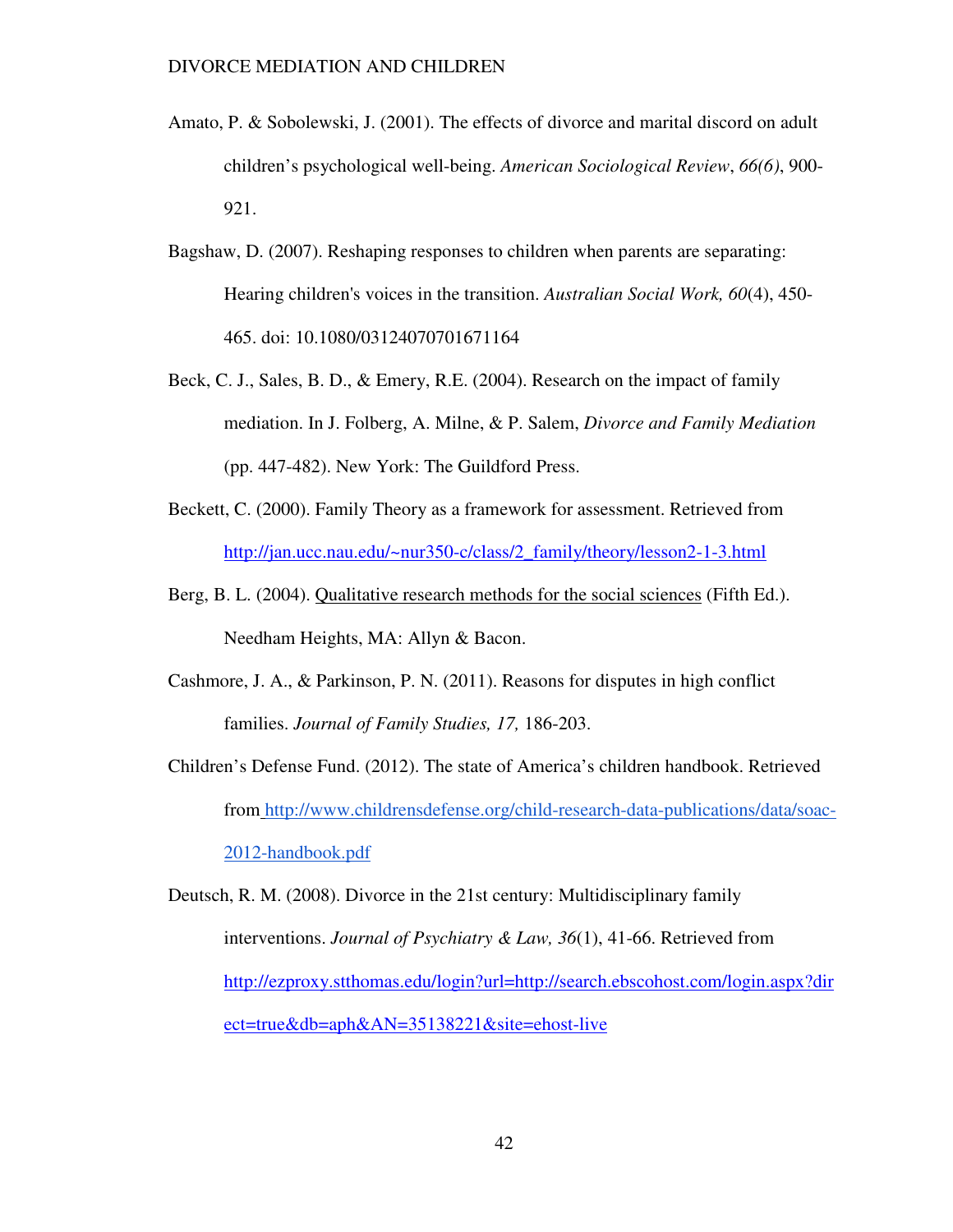Dodd, C., & Guest, K. (2004). How to survive divorce without damaging our children. *Independent on Sunday,* 18-19. Retrieved from http://search.proquest.com/docview/57048436?accountid=14756

Emery, R. E. (2004). *The truth about children and divorce.* New York: Viking.

- Gentry, D. B. (1997). Including children in divorce mediation and education: Potential benefits and cautions. *Families in Society, 78*(3), 307-315. Retrieved from http://search.proquest.com/docview/57515741?accountid=14756
- Grebe, S. C., Irvin, K., & Lang, M. (1989). A model for ethical decision making in mediation. *Mediation Quarterly, 7*(2), 133-148. Retrieved from http://search.proquest.com/docview/61591887?accountid=14756
- Giunta, S. A. & Amatea, E. S. (2000). Mediation or litigation with abusing or neglectful families: Emerging roles for mental health counselors. *Journal of Mental Health Counseling, 22(3),* 240-252.
- Grimes, A. & McIntosh, J. (2004). Emerging practice issues in child-inclusive divorce mediation. *Journal of Family Studies, 10(1),* 113-120.
- Gigy, L. & Kelly, J. B. (1993). Reasons for divorce: Perspectives of divorcing men and women. *Journal of Divorce and Remarriage, 18(1-2),* 169-188. doi: 10.1300/J087v18n01\_08
- Hahn, R. A., & Kleist, D. M. (2000). Divorce mediation: Research and implications for family and couples counseling. *The Family Journal: Counseling and Therapy for Couples and Families, 8(2),* 165-171.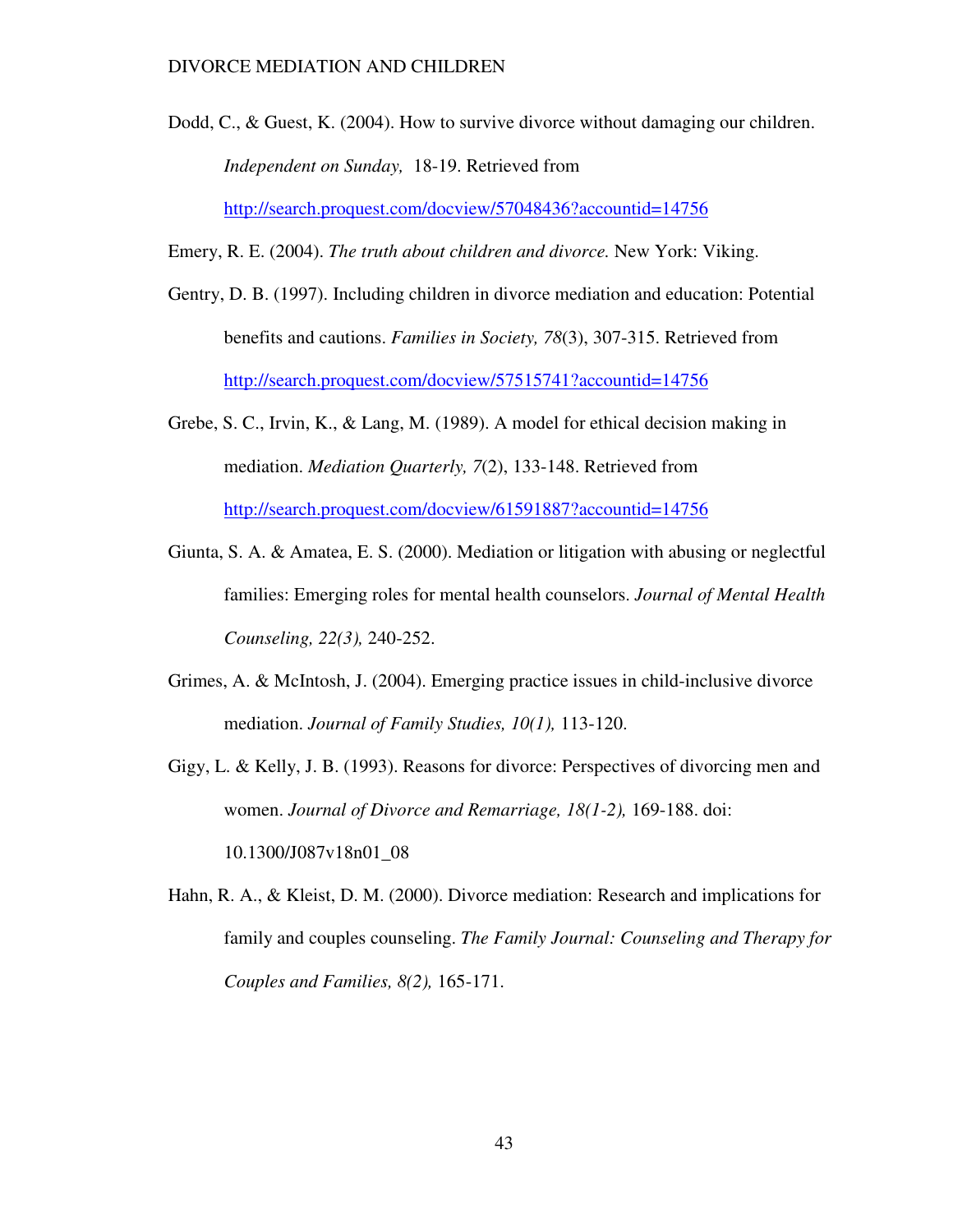Hewlett, B. (2007). Accessing the parental mind through the heart: A case study in childinclusive mediation. *Journal of Family Studies, 13*(1), 94-103. doi: 10.5555/jfs.327.13.1.94

Holtzworth-Munroe, A., Applegate, A. G., D'onofrio, B., & Bates, J. (2010). Child informed mediation study (CIMS): Incorporating the children's perspective into divorce mediation in an American pilot study. *Journal of Family Studies, 16*(2), 116-129. Retrieved from

http://ezproxy.stthomas.edu/login?url=http://search.ebscohost.com/login.aspx?dir ect=true&db=sih&AN=55323869&site=ehost-live

- Holtzworth-Munroe, A. (2011). Controversies in divorce mediation and intimate partner violence: A focus on the children. *Aggression and Violent Behavior, 16*(4), 319- 324. doi: 10.1016/j.avb.2011.04.009
- Kaslow, F. W. (1984). Divorce mediation and its emotional impact on the couple and their children. *The American Journal of Family Therapy, 12*(3), 58-66. Retrieved from

http://ezproxy.stthomas.edu/login?url=http://search.ebscohost.com/login.aspx?dir ect=true&db=swh&AN=15810&site=ehost-live

Kelly, J. B. (2004). Family mediation research: Is there empirical support for the field? *Conflict Resolution Quarterly, 22*(1), 3-35. Retrieved from http://ezproxy.stthomas.edu/login?url=http://search.ebscohost.com/login.aspx?dir ect=true&db=aph&AN=15506978&site=ehost-live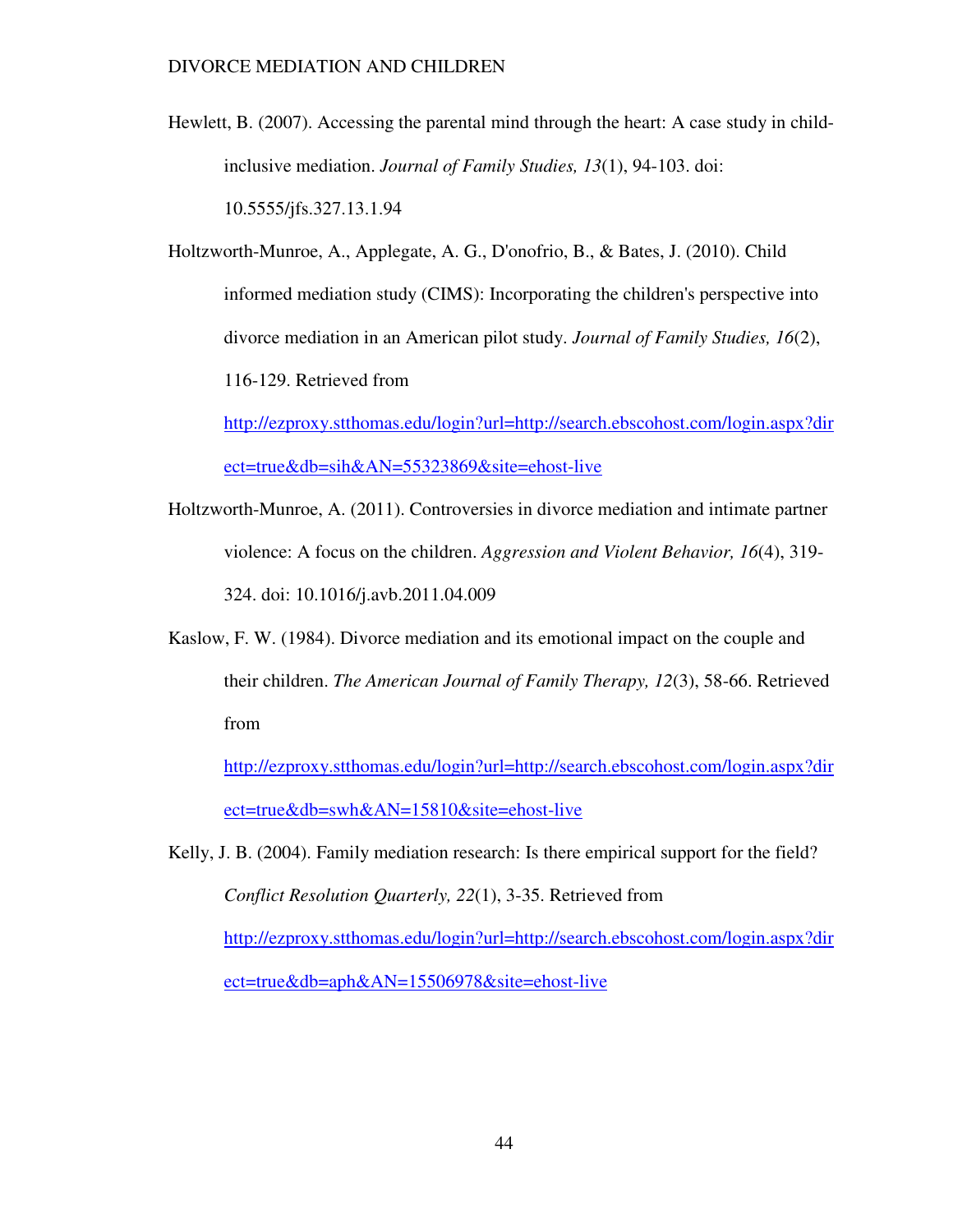- Kelly, J. B. (2007). Children's living arrangements following separation and divorce: Insights from empirical and clinical research. *Family Process, 46*(1), 35-52. doi: 10.1111/j.1545-5300.2006.00190.x
- Kline Pruett, M. & Johnson, J.R. (2004). Therapeutic mediation with high-conflict parents: Effective models and strategies. In J. Folberg, A. Milne, & P. Salem, *Divorce and Family Mediation* (pp. 92-111). New York: The Guildford Press.
- Lowenstein, L. F. (2010). Attachment theory and parental alienation. *Journal of Divorce & Remarriage, 51(3)*, 157-168. doi: 10.1080/10502551003597808
- Lowenstein, L. F. (2009). Mediation with separated parents: Recent research 2002-2007. *Journal of Divorce and Remarriage, 50*(4), 233-247. doi: 10.1080/10502550902754759
- Mantle, G., & Critchley, A. (2004). Social work and child-centered family court mediation. *The British Journal of Social Work, 34*(8), 1161-1172. Retrieved from http://ezproxy.stthomas.edu/login?url=http://search.ebscohost.com/login.aspx?dir ect=true&db=swh&AN=75982&site=ehost-live
- Mattison, M. (2000). Ethical decision making: The person in the process. *Journal of Social Work, 45*(3), 201-209.
- Mayer, B. (2004). Facilitative Mediation. In J. Folberg, A. Milne, & P. Salem, *Divorce and Family Mediation* (pp. 29-52). New York: The Guildford Press.
- McCubbin, H. I. & Grossenbacher Boss, P. (1980). Family stress and coping: Targets for theory, research, counseling, and education. *Family Relations,* 429-430.
- McIntosh, J., Long, C., & Moloney, L. (2004). Child-focused and child-inclusive mediation: A comparative study of outcomes. *Journal of Family Studies, 10*(1),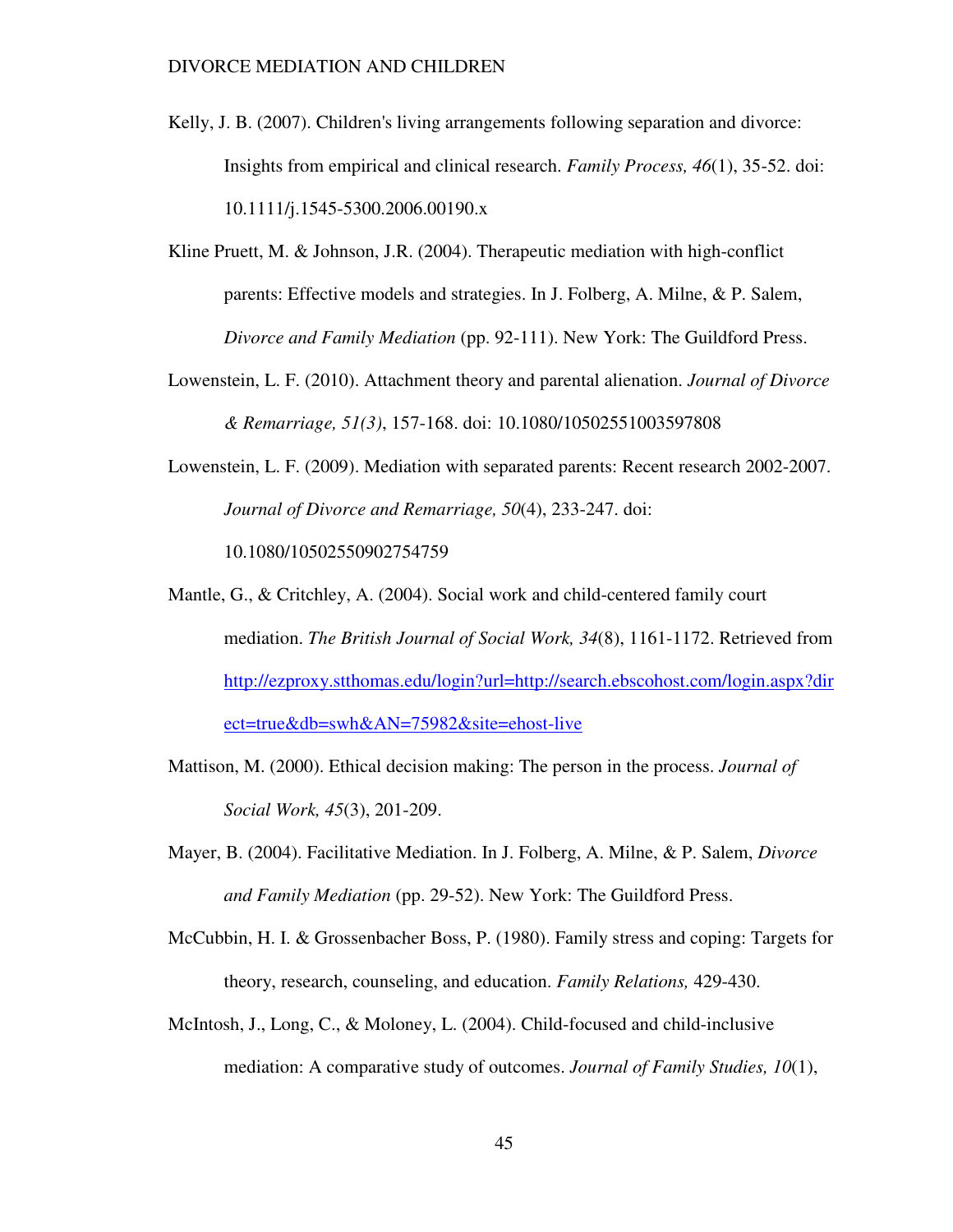87-95. Retrieved from

http://ezproxy.stthomas.edu/login?url=http://search.ebscohost.com/login.aspx?dir ect=true&db=aph&AN=13929734&site=ehost-live

- McIntosh, J. E., Wells, Y. D., Smyth, B. M., Long, C. M. (2008). Child focused and child inclusive divorce mediation: Comparative outcomes from a prospective study of post separation adjustment. *Family Court Review, 46*(1), 105-124.
- Meierding, N. R. (2004). Managing the communication process in mediation. In J. Folberg, A. Milne, & P. Salem, *Divorce and Family Mediation* (pp. 225-247). New York: The Guildford Press.
- Mienkowska-Norkienė, R. (2012). Inequality in divorce mediation--Reasons, manifestations and ways to avoid it. Lessons for Lithuania. *Social Work, 11*(1), 119-130. Retrieved from http://ezproxy.stthomas.edu/login?url=http://search.ebscohost.com/login.aspx?dir

ect=true&db=sih&AN=76601810&site=ehost-live

- Milne, A. L. (2004). Mediation and domestic abuse. In J. Folberg, A. Milne, & P. Salem, *Divorce and Family Mediation* (pp. 304-335). New York: The Guildford Press.
- Milne, A. L., Folberg, J., & Salem, P. (2004). The evolution of divorce and family mediation. In J. Folberg, A. Milne, & P. Salem, *Divorce and Family Mediation*  (pp. 3-25). New York: The Guildford Press.
- National Association of Social Workers. (2008). *Code of ethics of the National Association of Social Workers.* Retrieved from http://www.socialworkers.org/pubs/code/code.asp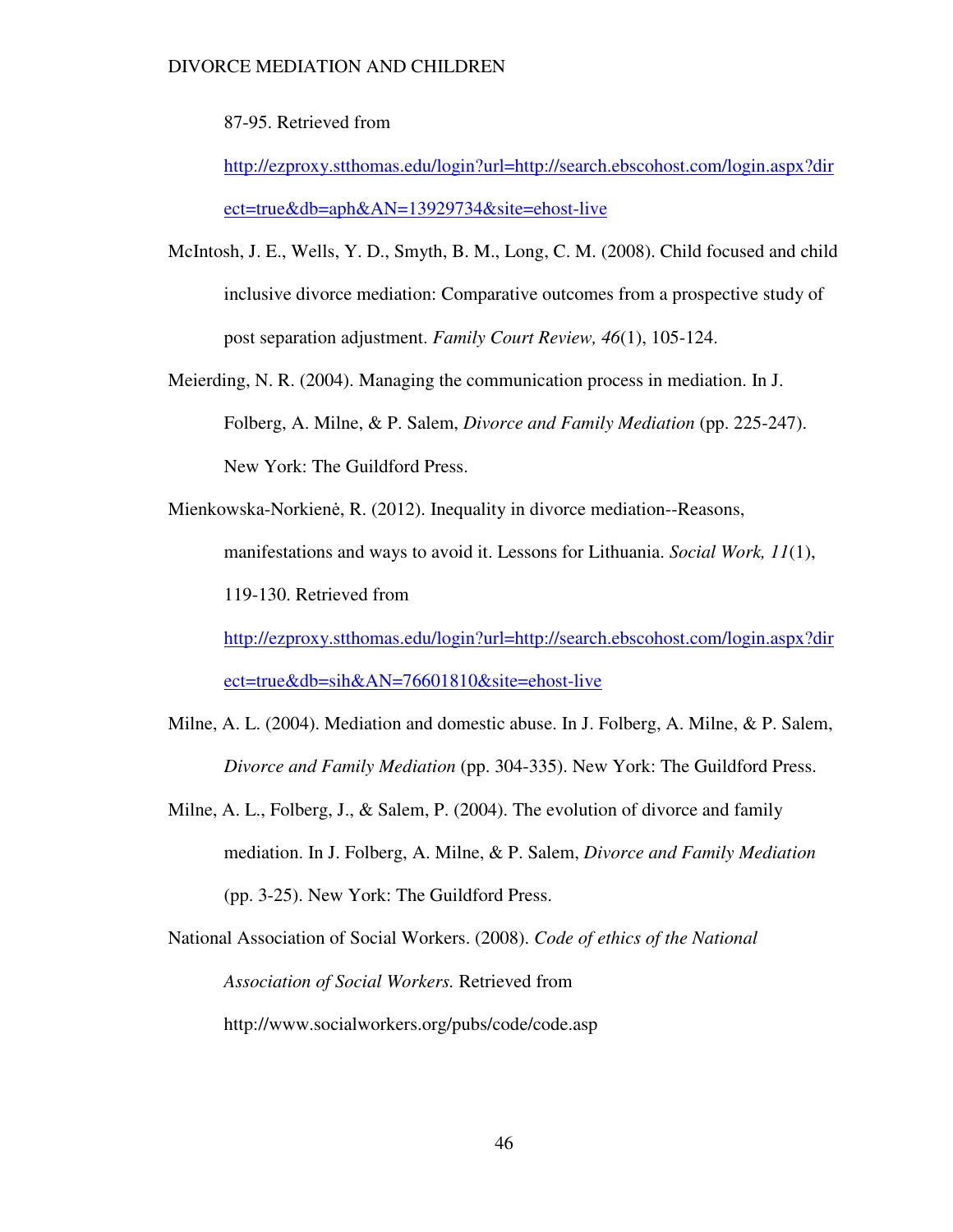Perlmutter, F. D. (1987). Divorce mediation in family service agencies. *Mediation Quarterly,* (17), 11-22. Retrieved from http://search.proquest.com/docview/61602241?accountid=14756

Raisner, J. K.. (2004). Mediation with never-married parents. In J. Folberg, A. Milne, & P. Salem, *Divorce and Family Mediation* (pp. 283-303). New York: The Guildford Press

Saposnek, D. T. (1991). Value of children in mediation: A cross-cultural perspective. *Mediation Quarterly, 8*(4), 325-342. Retrieved from http://ezproxy.stthomas.edu/login?url=http://search.ebscohost.com/login.aspx?dir ect=true&db=sih&AN=SM130642&site=ehost-live

- Saposnek, D.T. (2004). Working with children in mediation. In J. Folberg, A. Milne, & P. Salem, *Divorce and Family Mediation* (pp. 155-179). New York: The Guildford Press.
- Schepard, A. (2004). The model standards of practice for family and divorce mediation. In J. Folberg, A. Milne, & P. Salem, *Divorce and Family Mediation* (pp. 516- 543). New York: The Guildford Press.
- Severson, M. M., & Bankston, T. V. (1995). Social work and the pursuit of justice through mediation. *Social Work, 40*(5), 683-691. Retrieved from http://search.proquest.com/docview/57816654?accountid=14756

Shaw, L. A. (2010). Divorce mediation outcome research: A meta-analysis. *Conflict Resolution Quarterly, 27*(4), 447-467. doi: 10.1002/crq.20006

Stansbury, C. D. (2012). Creative uses of ADR Techniques in family law litigation. *American Journal of Family Law, 28*(3), 136-146.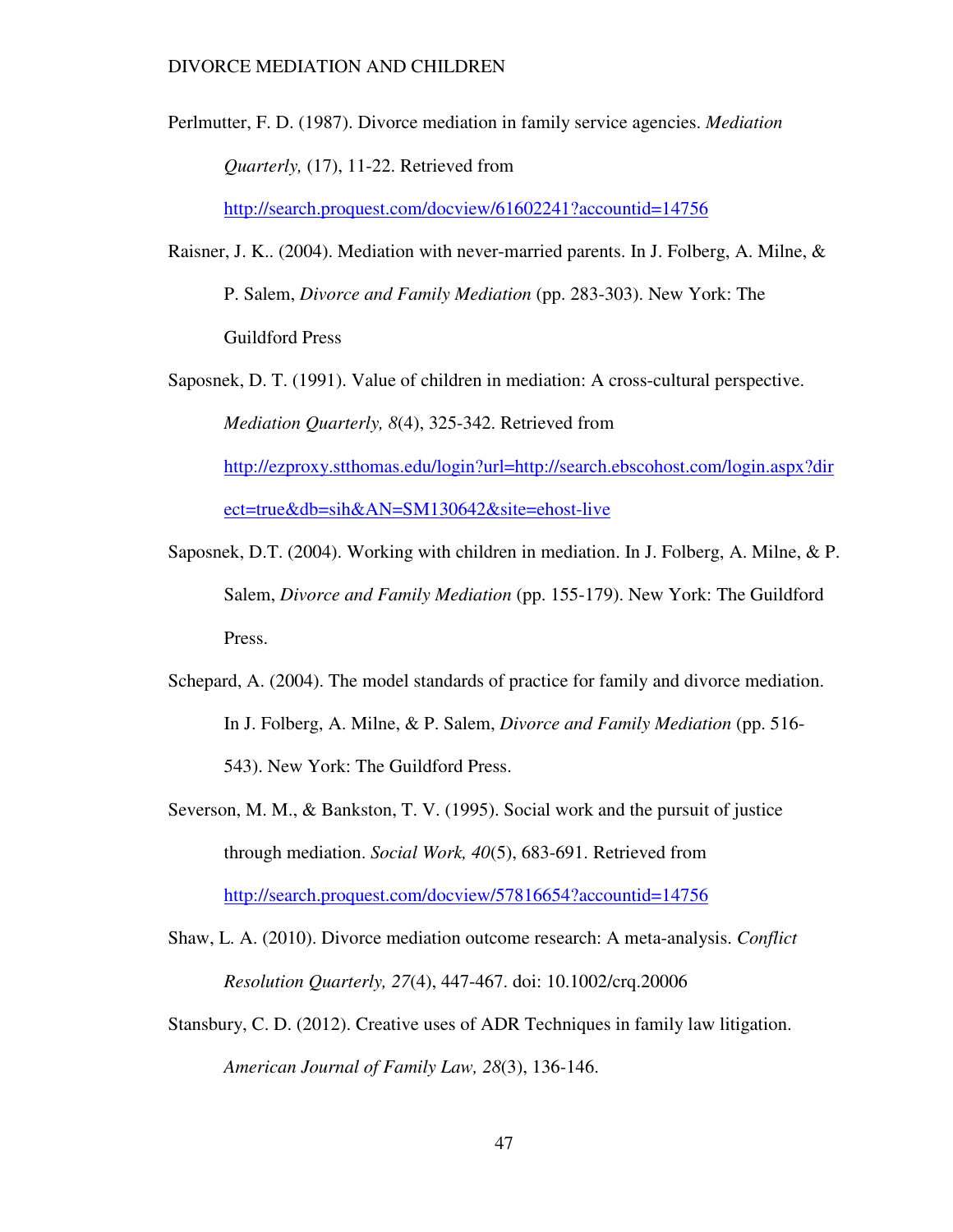- Stull, D. E., & Kaplan, N. M. (1987). The positive impact of divorce mediation on children's behavior. *Mediation Quarterly,* 53-59. Retrieved from http://ezproxy.stthomas.edu/login?url=http://search.ebscohost.com/login.aspx?dir ect=true&db=sih&AN=SN105681&site=ehost-live
- Taylor, R. J. (2005). Use of Nash Equilibrium in the education and use of divorce mediation. *Journal of Divorce and Remarriage, 43*(1-2), 163-168. doi: 10.1300/J087v43n01\_09
- U.S. Census Bureau, Statistics abstract of the United States. (2011). Marriage and Divorce Rates by Country: 1980-2008. Table 1336. Retrieved from: http://www.census.gov/compendia/statab/2011/tables/11s1335.pdf
- Walton, L., Oliver, C., & Griffin, C. (1999). Divorce mediation: The impact of mediation on the psychological well-being of children and parents. *Journal of Community and Applied Social Psychology, 9*(1), 35-46. Retrieved from http://search.proquest.com/docview/57881343?accountid=14756
- Weingarten, H. R. (1986). Strategic planning for divorce mediation. *Social Work, 31*(3), 194-200. Retrieved from

http://ezproxy.stthomas.edu/login?url=http://search.ebscohost.com/login.aspx?dir ect=true&db=sih&AN=5271381&site=ehost-live

Wiseman, J. M., & Fiske, J. A. (1980). A lawyer therapist team as mediator in a marital crisis. *Social Work, 25*(6), 442-445. Retrieved from http://ezproxy.stthomas.edu/login?url=http://search.ebscohost.com/login.aspx?dir ect=true&db=sih&AN=5271991&site=ehost-live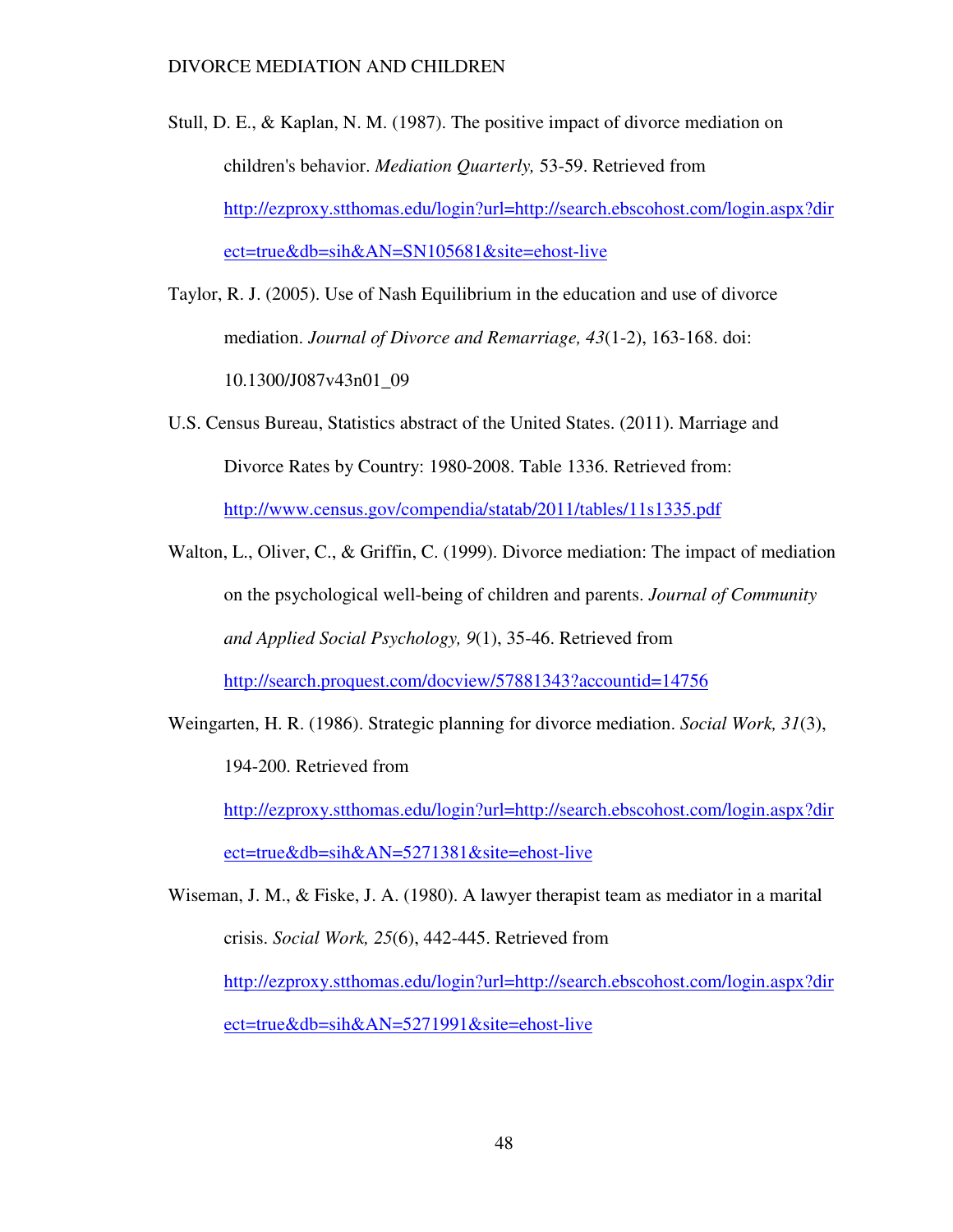### Recruitment Letter Appendix A

Hello,

My name is Brianna Nelson. I am a graduate student working on my Master of Social Work degree. I am researching divorce mediation and its impact on children. I found your name by a simple google search of professional mediators on the internet.

More specifically, for my research, I am looking at the decision making process regarding how children are involved, and am wondering if you as a professional have experience with this process. My study will focus on professionals who include children and are willing to discuss the process in which children are included.

Thank you for your time. I look forward to your response.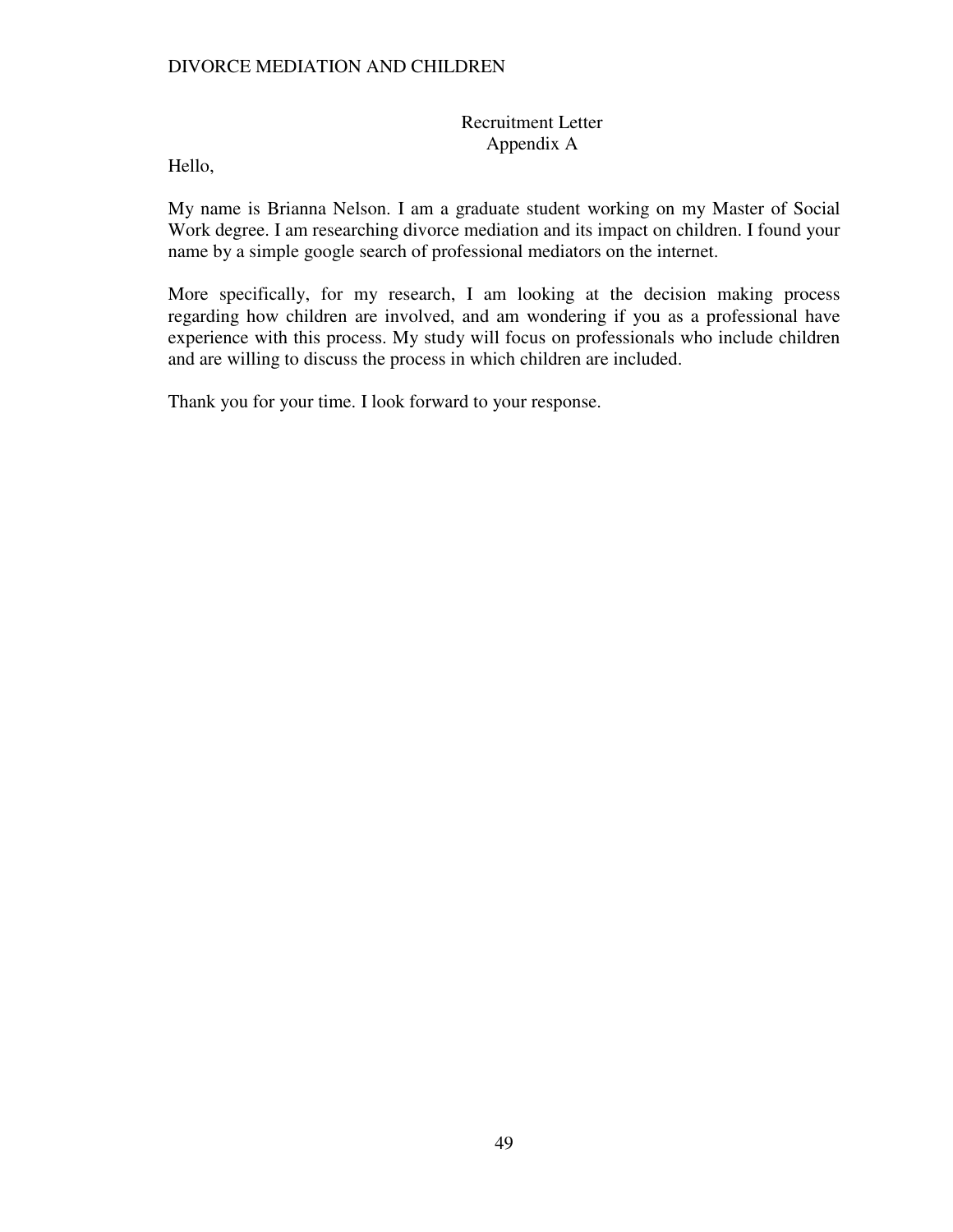### Interview Questions Appendix B

Describe to me the characteristics of families served at your agency.

Tell me about the decision making process at your agency regarding the inclusion of children in the mediation process.

How do characteristics of the couple or child impact the decision as to whether or not children are included in the process?

Is there a screening process that mediators commonly use when deciding whether or not to include children?

Research indicates that child focused and child inclusive mediation are common models used in the mediation process. Is there a specific model that is used at your agency regarding the inclusion of children in divorce mediation such as child inclusive or child focused mediation? If so, how did the agency come to the decision to use that particular model?

How can the best interests of the child be ensured during the mediation process?

How and under what circumstances does divorce mediation affect children either positively or negatively?

Tell me what a successful mediation case looks like.

What do mediators notice about child outcomes based on the success of mediation?

Are you aware of any gaps in the mediation process with children? For example, are there laws or agency policies that impact this process?

Why does divorce mediation work for some families and not for others?

How could mediation with children involved be improved?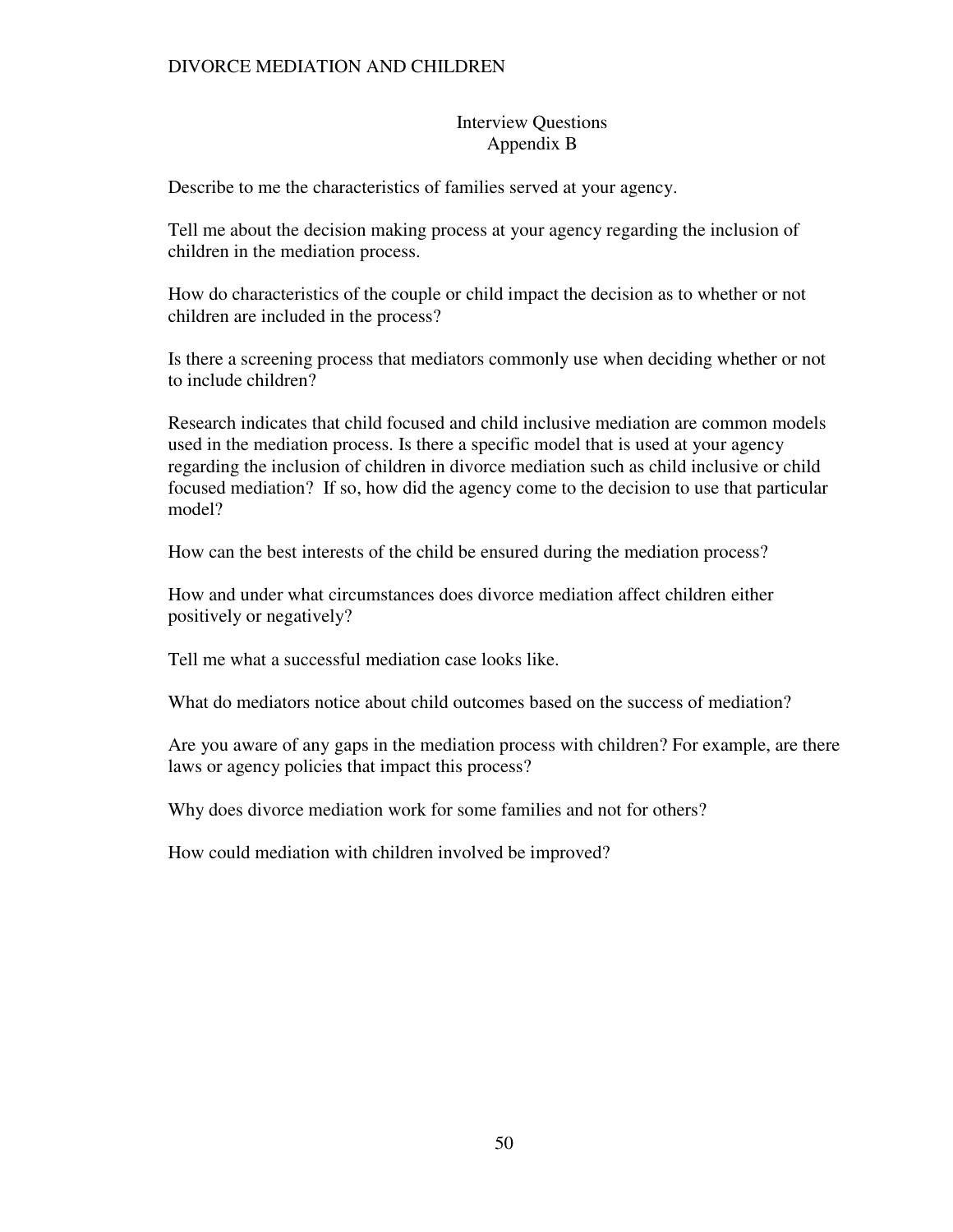## Consent Form Appendix C

# CONSENT FORM

Please read this form and ask any questions you may have before agreeing to participate in the study.

Please keep a copy of this form for your records.

| Project<br><b>Name</b>                                                                                                         |                                                                                      | <b>Divorce Mediation</b> | <b>IRB Tracking</b><br><b>Number</b>                                                      | 384044-1 |  |  |  |
|--------------------------------------------------------------------------------------------------------------------------------|--------------------------------------------------------------------------------------|--------------------------|-------------------------------------------------------------------------------------------|----------|--|--|--|
|                                                                                                                                |                                                                                      |                          |                                                                                           |          |  |  |  |
|                                                                                                                                | General Information Statement about the study:                                       |                          |                                                                                           |          |  |  |  |
|                                                                                                                                | This study will explore divorce mediation and how children are involved in the       |                          |                                                                                           |          |  |  |  |
|                                                                                                                                |                                                                                      |                          | mediation process. Professional mediators will be interviewed and asked questions         |          |  |  |  |
|                                                                                                                                |                                                                                      |                          | specifically related to the decision making process of whether or not to include children |          |  |  |  |
|                                                                                                                                | in mediation.                                                                        |                          |                                                                                           |          |  |  |  |
|                                                                                                                                |                                                                                      |                          |                                                                                           |          |  |  |  |
|                                                                                                                                | You are invited to participate in this research.                                     |                          |                                                                                           |          |  |  |  |
|                                                                                                                                |                                                                                      |                          | You were selected as a possible participant for this study because:                       |          |  |  |  |
|                                                                                                                                |                                                                                      |                          | You are a professional that conducts divorce mediation that involves children in the      |          |  |  |  |
| process.                                                                                                                       |                                                                                      |                          |                                                                                           |          |  |  |  |
|                                                                                                                                |                                                                                      |                          |                                                                                           |          |  |  |  |
|                                                                                                                                |                                                                                      |                          |                                                                                           |          |  |  |  |
|                                                                                                                                |                                                                                      |                          |                                                                                           |          |  |  |  |
| Study is being<br>conducted by:                                                                                                |                                                                                      |                          | Brianna Nelson                                                                            |          |  |  |  |
|                                                                                                                                | Research Advisor (if                                                                 |                          | Lance Peterson                                                                            |          |  |  |  |
| applicable):                                                                                                                   |                                                                                      |                          |                                                                                           |          |  |  |  |
|                                                                                                                                | <b>Department Affiliation:</b>                                                       |                          | <b>School of Social Work</b>                                                              |          |  |  |  |
|                                                                                                                                |                                                                                      |                          |                                                                                           |          |  |  |  |
|                                                                                                                                | <b>Background Information</b>                                                        |                          |                                                                                           |          |  |  |  |
|                                                                                                                                | The purpose of the study is:                                                         |                          |                                                                                           |          |  |  |  |
|                                                                                                                                |                                                                                      |                          | The purpose of this exploratory study is to examine the role of mediation in the divorce  |          |  |  |  |
|                                                                                                                                |                                                                                      |                          | process and how mediators decide whether or not to include children in the mediation      |          |  |  |  |
|                                                                                                                                | process.                                                                             |                          |                                                                                           |          |  |  |  |
|                                                                                                                                |                                                                                      |                          |                                                                                           |          |  |  |  |
|                                                                                                                                |                                                                                      |                          |                                                                                           |          |  |  |  |
| <b>Procedures</b>                                                                                                              |                                                                                      |                          |                                                                                           |          |  |  |  |
|                                                                                                                                | If you agree to be in the study, you will be asked to do the following:              |                          |                                                                                           |          |  |  |  |
| State specifically what the subjects will be doing, including if they will be performing any                                   |                                                                                      |                          |                                                                                           |          |  |  |  |
| tasks. Include any information about assignment to study groups, length of time for                                            |                                                                                      |                          |                                                                                           |          |  |  |  |
|                                                                                                                                | participation, frequency of procedures, audio taping, etc.                           |                          |                                                                                           |          |  |  |  |
|                                                                                                                                | Meet with this researcher to answer interview questions that will be audio recorded, |                          |                                                                                           |          |  |  |  |
| regarding child inclusive divorce mediation. Interviews will be conducted one time,<br>lasting approximately 30 to 45 minutes. |                                                                                      |                          |                                                                                           |          |  |  |  |
|                                                                                                                                |                                                                                      |                          |                                                                                           |          |  |  |  |
|                                                                                                                                |                                                                                      |                          |                                                                                           |          |  |  |  |
|                                                                                                                                |                                                                                      |                          |                                                                                           |          |  |  |  |
|                                                                                                                                | Risks and Benefits of being in the study                                             |                          |                                                                                           |          |  |  |  |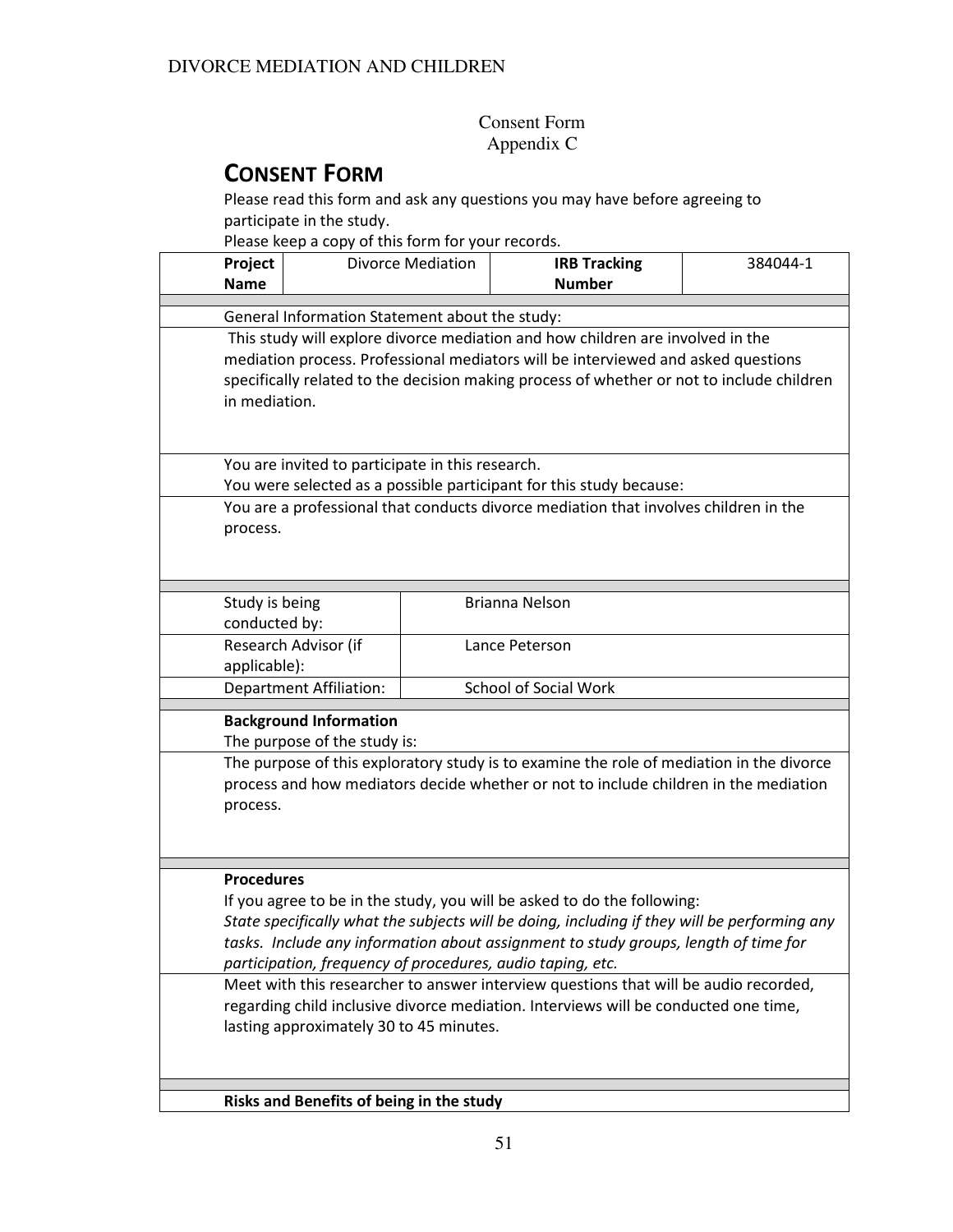| The risks involved for participating in the study are:                                      |  |  |  |  |  |
|---------------------------------------------------------------------------------------------|--|--|--|--|--|
| Since participants will be asked questions regarding their practice and place of            |  |  |  |  |  |
| employment, a possible risk is that this could probe issues or concerns about their place   |  |  |  |  |  |
| of employment.                                                                              |  |  |  |  |  |
|                                                                                             |  |  |  |  |  |
|                                                                                             |  |  |  |  |  |
| Precautions used to minimize risks include reminding the participants that they can skip    |  |  |  |  |  |
| questions during the interview, or withdraw from the interview at any time.                 |  |  |  |  |  |
|                                                                                             |  |  |  |  |  |
| The direct benefits you will receive from participating in the study are:                   |  |  |  |  |  |
| There are no known benefits for participating in this study.                                |  |  |  |  |  |
|                                                                                             |  |  |  |  |  |
|                                                                                             |  |  |  |  |  |
| Compensation                                                                                |  |  |  |  |  |
| Details of compensation (if and when disbursement will occur and conditions of              |  |  |  |  |  |
| compensation) include:                                                                      |  |  |  |  |  |
|                                                                                             |  |  |  |  |  |
| Note: In the event that this research activity results in an injury, treatment will be      |  |  |  |  |  |
| available, including first aid, emergency treatment and follow-up care as needed.           |  |  |  |  |  |
| Payment for any such treatment must be provided by you or your third party payer if         |  |  |  |  |  |
| any (such as health insurance, Medicare, etc.).                                             |  |  |  |  |  |
| There will be no compensation for participating in this study.                              |  |  |  |  |  |
|                                                                                             |  |  |  |  |  |
|                                                                                             |  |  |  |  |  |
|                                                                                             |  |  |  |  |  |
| Confidentiality                                                                             |  |  |  |  |  |
| The records of this study will be kept confidential. In any sort of report published,       |  |  |  |  |  |
| information will not be provided that will make it possible to identify you in any way.     |  |  |  |  |  |
|                                                                                             |  |  |  |  |  |
| The types of records, who will have access to records and when they will be destroyed       |  |  |  |  |  |
| as a result of this study include:                                                          |  |  |  |  |  |
| The primary investigator will only have access to the audio recorded interviews, notes      |  |  |  |  |  |
| from the interview, and transcripts of the interview. All data collected will be stored on  |  |  |  |  |  |
| primary researcher's password protected computer to ensure confidentiality. Paper           |  |  |  |  |  |
|                                                                                             |  |  |  |  |  |
| records related to this study will be in a locked file at the primary investigator's home.  |  |  |  |  |  |
| Data will be destroyed on May 30, 2012.                                                     |  |  |  |  |  |
|                                                                                             |  |  |  |  |  |
|                                                                                             |  |  |  |  |  |
| <b>Voluntary Nature of the Study</b>                                                        |  |  |  |  |  |
| Your participation in this study is entirely voluntary. Your decision whether or not to     |  |  |  |  |  |
| participate will not affect your current or future relations with any cooperating agencies  |  |  |  |  |  |
| or institutions or the University of St. Thomas. If you decide to participate, you are free |  |  |  |  |  |
| to withdraw at any time up to and until the date\time specified in the study.               |  |  |  |  |  |
| You are also free to skip any questions that may be asked unless there is an exception(s)   |  |  |  |  |  |
|                                                                                             |  |  |  |  |  |
| to this rule listed below with its rationale for the exception(s).                          |  |  |  |  |  |
|                                                                                             |  |  |  |  |  |
| Should you decide to withdraw, data<br>will NOT be used in the study                        |  |  |  |  |  |
|                                                                                             |  |  |  |  |  |
| collected about you                                                                         |  |  |  |  |  |
| <b>Contacts and Questions</b>                                                               |  |  |  |  |  |
| You may contact any of the resources listed below with questions or concerns about the      |  |  |  |  |  |
|                                                                                             |  |  |  |  |  |